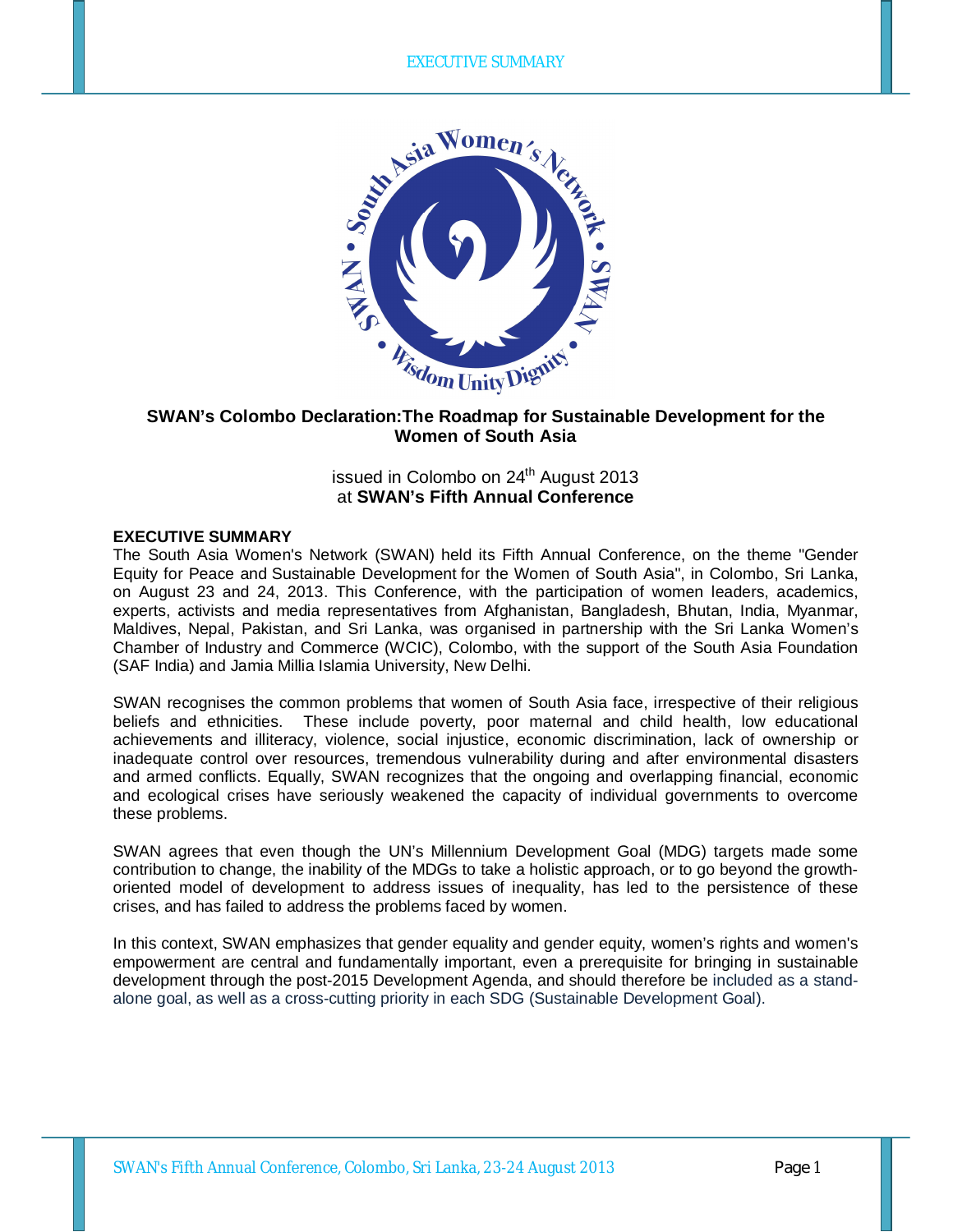#### **SWAN's VISION, MISSION and STRATEGY**

SWAN's **vision** is to achieve sustainable development for South Asia, where women play equal and equitable roles with men in the socio-political, economic, technological and environmental sectors. SWAN believes in gender equality, justice, respect, dignity, and inclusive and democratic governance at the individual, family, community, society, national and regional levels.

SWAN's **mission** is to ensure a sustainable future for all through collective civil society action with women taking the lead in supporting and promoting a new paradigm of Sustainable Development Goals (SDGs) that recognizes the centrality of women's role and women's rights in finalizing the post-2015 Development Agenda. The focus of SWAN's mission is to establish

- a **New Socio-political Order** based on democratic and inclusive governance for a just, equal and equitable society, ensuring peace within and across nations;
- A **New Ecological Order** that respects our planet and is based on sustainable production, consumption, lifestyles and livelihoods;
- a **New Economic Order** that supports sustainability through social justice and equity, protects the ecological balance and creates economic sufficiency.

**SWAN's strategy** for bringing in sustainable development for the women of South Asia is based on developing partnerships across South Asia to make policy recommendations, nurture leadership and build capacity for change. SWAN's strategy for implementation is through intervention programmes (IPs) in identified sectors, that create consensus among the women of South Asia on policy recommendations The (IPs) will be the building blocks towards implementing SWAN's Roadmap for Sustainable Development for the women of South Asia. SWAN works through eight sectoral networks, also called SWANs, dealing with the Environment; Arts and Literature; Women in Peacemaking; Health, Nutrition and Food Sovereignty; Education; Crafts and Textiles; Finance, Livelihoods and Entrepreneurship Development; and Women in Media. These networks will be grouped to work on intervention programmes that will lead to socio-political, economic and ecological sustainability.

The SWAN structure for implementation is outlined in the Roadmap for Sustainable Development for the Women of South Asia.

#### **SWAN's ROADMAP FOR SUSTAINABLE DEVELOPMENT FOR THE WOMEN OF SOUTH ASIA**

#### **I. THE NEW SOCIO-POLITICAL ORDER**

South Asia is richly endowed with an ancient cultural, spiritual, intellectual and civilizational heritage, combined with a young population that can yield tremendous demographic advantage. Yet, many countries in the region are faced with low human development indices, and deep structural and sociocultural conflict. SWAN, convinced that patriarchy and the discrimination and non-participation of our women is at the core of this situation, seeks to empower the women of South Asia to enable them to realize their full potential as equal citizens in their respective countries.

SWAN's New Socio-Political Order emphasizes (with corresponding IPs) :

- enhancing women's capacity to lead and to play a constructive role in decision-making and governance at all levels, including increasing women's political participation and grassroots political activism (**IP on 'Democratic and Inclusive Good Governance for Gender Equality and Sustainable Development in South Asia'**);
- strengthening women's role and participation in peacemaking and conflict-resolution processes, finalising the South Asia Women's Peace Charter, and addressing the particular needs of conflict-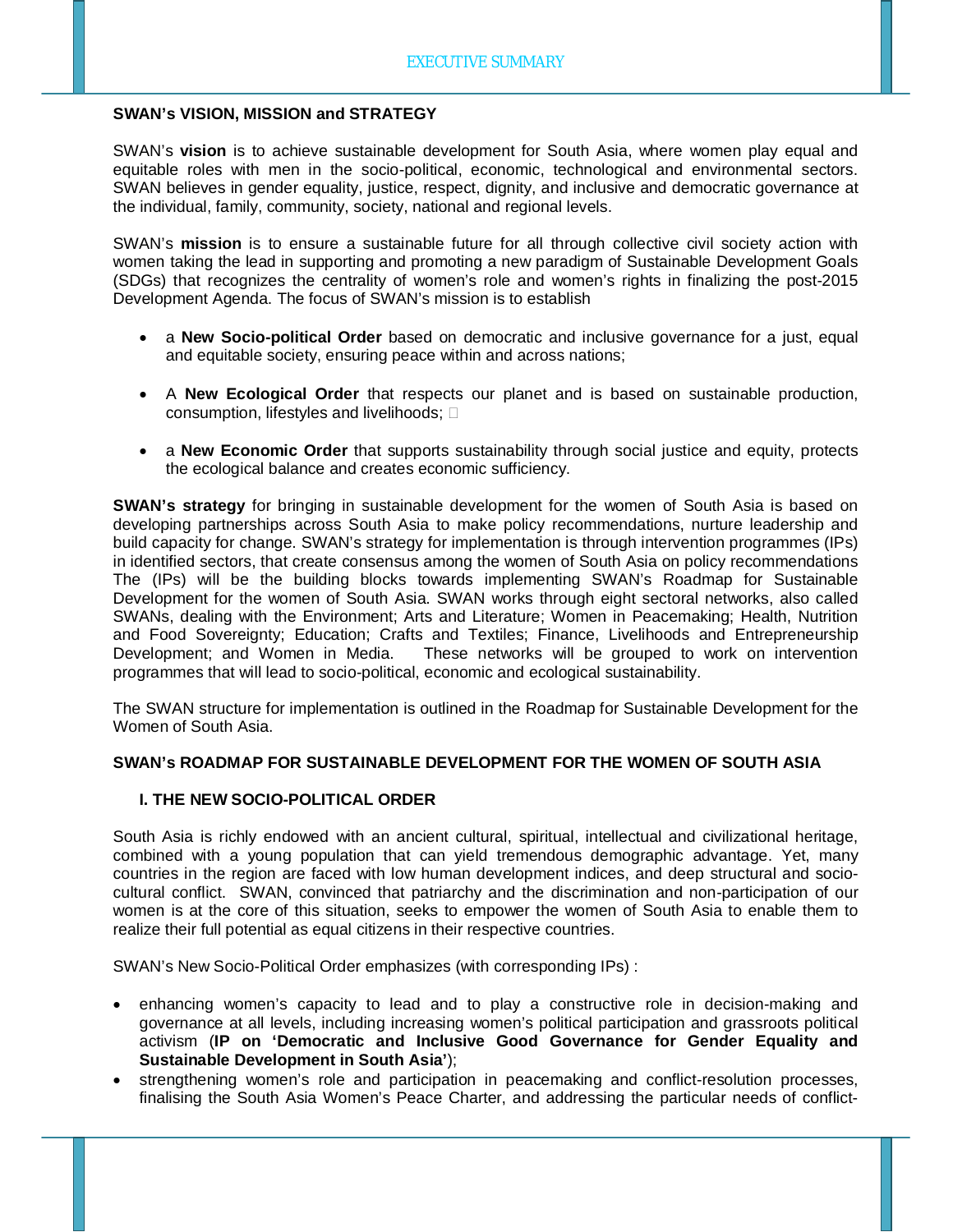affected women and children (**IP on 'Peace and Sustainable Development in South Asia : Strengthening Women's Role in Peacemaking and Conflict Resolution'**);

- a social order that eliminates violence against women (VAW) in all its forms and manifestations, including the trafficking of women and children and the difficulties faced by women in the process of international labour migration. SWAN will focus on changing societal mindsets, and the perception of violence against women as a 'private matter' in the process of implementing legislation and working on improving women's access to justice (**IP on 'Elimination of Violence Against Women in South Asia'**);
- the policy commitment by all South Asian governments to the education of the girl child and to maintaining an appropriate level of state investment in all levels of education, including adult education for women, development of school and college curriculum that mainstreams gender issues, avoids gender stereotyping and provides knowledge on youth sexuality and an educational environment that has appropriate facilities for girls and boys and is free from harassment (**IP on 'Gender and Education in the Context of Sustainable Development Goals for the Women of South Asia'**);
- the preservation of the cultural diversity of the region and the implementation of development strategies that are culturally sensitive, but which do not reinforce patriarchal norms; recognising that the preservation of and promotion of cultural values, one of the four pillars of Gross National Happiness, must be included among the SDGs for the post-2015 Development Agenda (**IP on 'Culture and Sustainable Development for the Women of South Asia'**)
- encouraging electronic and social media to promote women's empowerment, and support women's issues including the elimination of gender based violence; capacity building of mid-career and junior journalists to strengthen support for the centrality and significance of women's role in the process of sustainable development; building opinion among owners and viewers to ensure media content that does not stigmatise, victimize or portray women as sex objects (**IPs on Role of Women in Media in South Asia'**).

#### **II. THE NEW ECOLOGICAL ORDER**

SWAN's objective in proposing the New Ecological Order is to ensure the most effective and equitable balance between development, human well-being and environmental sustainability. SWAN emphasizes that unlike the MDG 7 that failed to recognize and address women's issues or to link women's empowerment as an essential criteria for achieving environmental sustainability, the post-2015 Development Agenda must acknowledge women's rights as an essential prerequisite for environmental sustainability. SWAN's New Ecological Order has the following core goals, with corresponding intervention programmes (IPs) :

- **1.** Ensuring food security and food sovereignty within and among the people of South Asia, with particular emphasis on adequate, safe and nutritious food for all women through women-centred, ecologically sustainable production and distribution systems : this will require changing existing intrafamily patriarchal systems as well as emerging global structures of corporate control over agriculture through GM crops and patents on seeds. Preserving South Asia's rich biodiversity is the best way to feed its people : approval of any GM crop in one South Asian country will mean approval for South Asia as a whole, since patented GM crops spread easily among neighbouring regions and countries, causing irreversible genetic contamination and destruction of South Asia's biodiversity (**IP on 'Seed and Food Sovereignty for the women South Asia');**
- 2. Acknowledging that women are disproportionately affected by climate change; ensuring equitable access to nature and natural resources for all women, including through the conservation and resilience of ecosystems, ecological cycles and functions, and biodiversity; ensuring that women's rights and concerns are central in the search for adaptation and mitigation strategies in solution of the climate change crisis (**IP on 'Climate Change and Gender Equality for the Women of South Asia'**);
- 3. Ensuring conditions for prevention of disease and maintenance of good health for the women of South Asia, through addressing, in an integrated and holistic manner, the issues of bio-safety, food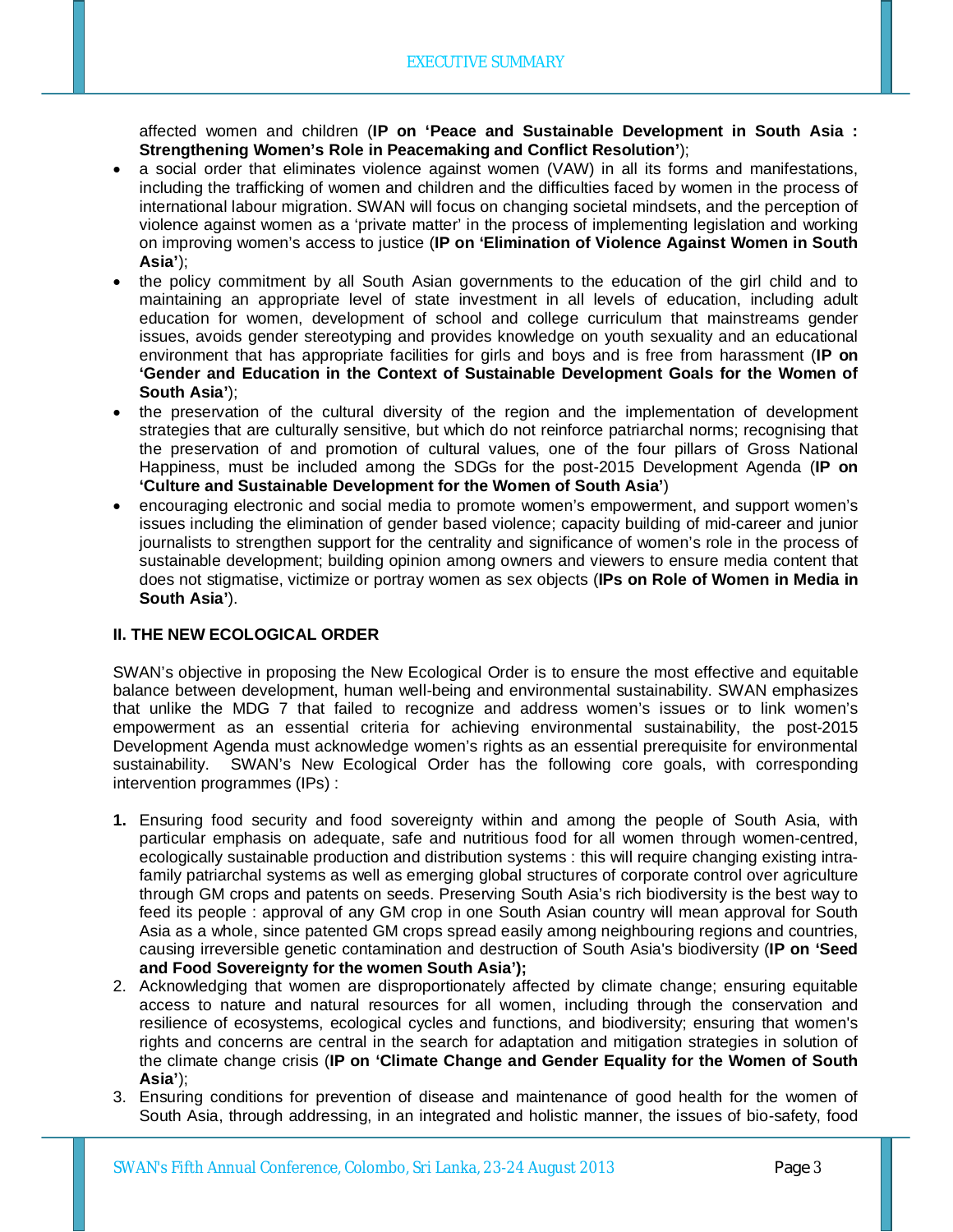and malnutrition, the increase in non-communicable diseases and women's exposure to the widespread and indiscriminate use of hazardous chemicals (**IPs on 'The Food and Malnutrition Crisis Across South Asia' and 'Nutrition, Food and Bio-Safety, and Women's Health in South Asia'**);

- **4.** Ensuring equitable access to energy sources for the women of South Asia in ways that are ecologically sustainable, technically and economically viable : the widespread energy poverty across South Asia is characterised by lack of equal and equitable access to energy, with a disproportionately high impact on women and the poor (**IP on 'Energy and Gender Equality for the Women of South Asia');**
- **5.** Ensuring adequate and safe water, sanitation and hygiene (WASH) for the women of South Asia, through ecologically sustainable and equitable harvesting and distribution systems and access to efficient and sustainable disposal systems. South Asia has the largest number of people without access to improved drinking water sources and sanitation, and women suffer enormously more than men as a result of inadequate water and sanitation facilities. All national governments should accept the right to water, sanitation and hygiene as a basic human right and ensure that women are not discriminated against in the provision of WASH facilities. (**IP on Water, Sanitation and Hygiene (WASH) for the Women of South Asia);**
- **6.** Creating awareness about the unsustainable ecological impact of the waste generated through mindless consumption and lifestyle patterns, as well as production practices; and about the use and disposal of materials that contain toxic additives that can affect the health of women and their families; while ensuring safe, affordable solutions for waste management, with the focus on providing livelihood opportunities for women and marginalized sections of society. (**IP on 'Converting Waste into Green Jobs and Social Wealth');**
- **7.** Strengthening the community response and resilience to natural and man-made disasters, which is critical to reducing conflict and impoverishment when such disasters occur. (**IP on 'Strengthening Resilience and Ecological Sustainability by Integration of Environmental Efforts through Community Response to Natural and Human-induced Disasters').**

#### **III. THE NEW ECONOMIC ORDER**

**Despite MDG 3's focus on women's empowerment, the feminisation of poverty remains entrenched** across South Asia. Structural gender discrimination is pervasive in the present economic order, particularly in South Asia. Unless specific and targeted efforts are made to change this, the post-2015 Development Agenda will remain as gender-unequal as the present one. Women will lose out, but so will the overall prospects for socio-economic prosperity and environmental sustainability in this region. The link between gender equality and poverty eradication is direct and strong. If gender equality and sociofinancial inclusion for women are accepted as major focal points of the New Economic Order in the post-2015 Development Agenda, this will greatly hasten the process of poverty eradication and bring in socioeconomic prosperity for all.

 Across South Asia, women's work is overwhelmingly in the unorganized, non-formal sectors of the economy, with poorly paid and precarious jobs, and no social protection or contributory benefits of any kind (such as income security and guaranteed minimum living wage, access to essential services and formal employment-related benefits). Unemployment and underemployment create serious financial barriers to women accessing health care and housing, and makes them more dependent on their families. In addition, there is continuing gender disparity in access to education, particularly at secondary and tertiary levels, access to the job-market, and even in accessing clean water and improved sanitation. Women's work is systemically devalued. Recognising the economic value of women's household and reproductive work will increase visibility and recognition of women's contribution to the national economy. South Asian women are increasingly migrating to work in low skilled low waged occupations. Their remittances have become an important source of national income for some countries, but little has been done to reduce the physical, sexual and labour exploitation at the destination country.

SWAN's New Economic Order calls for appropriate SDGs that will ensure :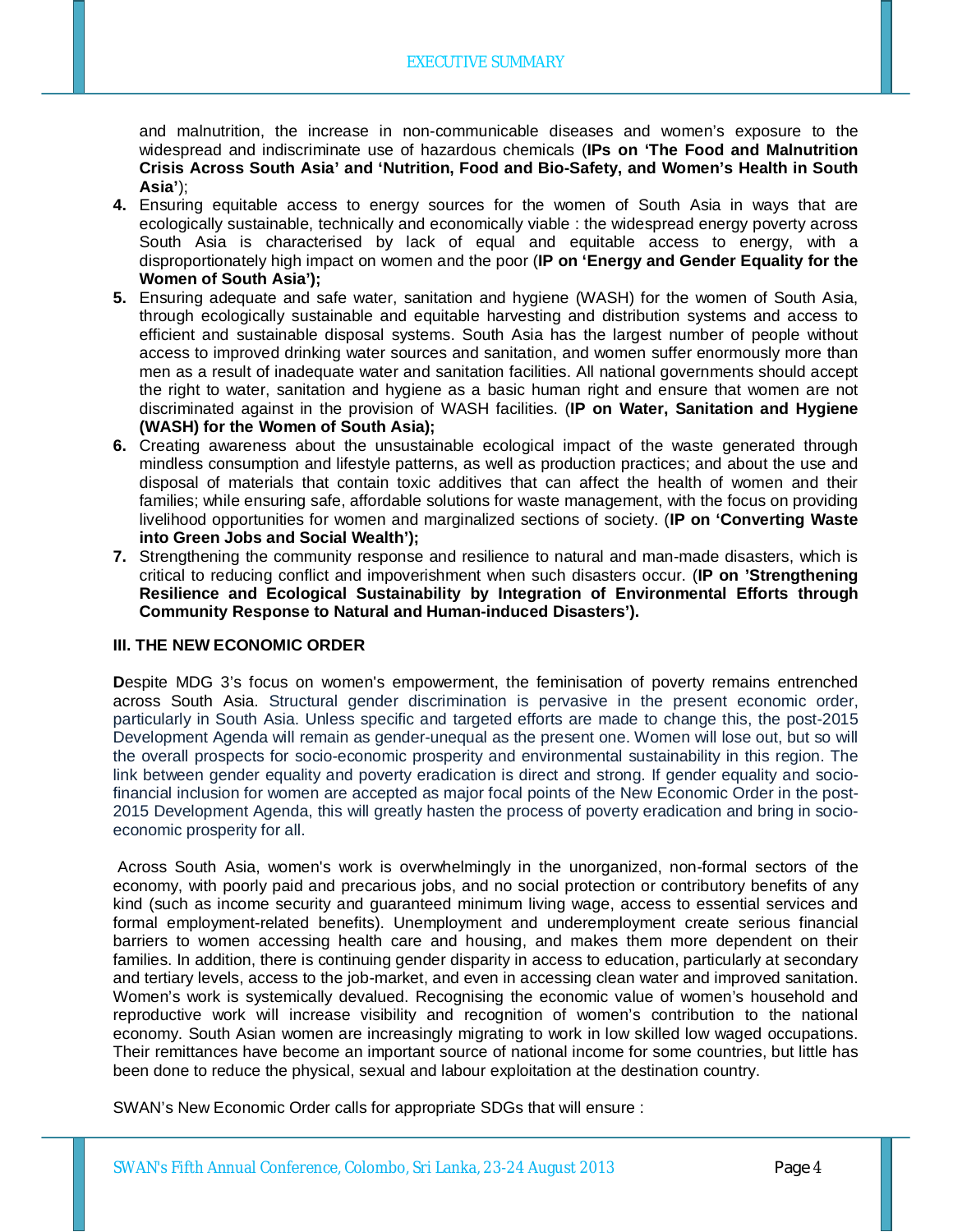- Sustainable economies, that move from the focus on mere 'efficiency' (the growth-based economic development model) to the focus on 'sufficiency' based sustainable development paradigms;
- Substantial increases in livelihoods for women, through decent work with good remuneration, and environmentally friendly jobs, including in traditional sectors like crafts and textiles;
- Reduction in the unemployment and underemployment rate for women in the agricultural and nonagricultural sectors;
- Reliable, steady and easy access to mainstream financial resources (including microfinance) for the women of South Asia, in order to improve their economic opportunities through ownership and control over economic assets, including land and housing;
- Substantial improvements in the poor health status of the women of South Asia (which reflects gender discrimination right through the life cycle), including through improved rural health services, substantive reduction in maternal and child mortality, and the appropriate use of traditional health systems;
- Elimination of the gender pay gap, the strongest indicator of entrenched discrimination and inequality;
- Substantial increases in upgrading women's skills, including through access to education, professional training and entrepreneurship development;
- Acceptance of the pragmatic and practical Gross National Happiness (GNH) approach, which embraces spiritual well-being, mindfulness and material development;
- Increasing the representation of women in decision-making positions in both the private and public sectors.

In order to create consensus on the appropriate SDGs for the New Economic Order, SWAN has agreed upon Intervention Programmes (IPs) in the following sectors :

**(i) The Crafts and Textiles Sector :** SWAN's intervention programmes will focus on empowering women in this largely unorganized and principally rural sector of activity, with the expected outcomes of increasing their earning capacity through better remuneration, improved market access, eco-friendly guidance (natural dyes, waste utilization and management), technical, technological and design inputs. This will strengthen their self-confidence, human dignity and economic self-reliance; and provide a strong impetus for conserving indigenous and traditional knowledge of heritage skills; while demonstrating sustainable development through women's work.

**(ii) Financial Access for Women's Empowerment, Economic Growth And Sustainable Development in South Asia :** SWAN expresses its serious concern that women have little or no visible economic capital, despite being responsible for creating huge social capital. While participation of women in the labour force has increased, there are still significant gender gaps in participation rates, occupational levels and wages. Women continue to assume the largest share of unpaid work. Universal access to mainstream financial services needs to be prioritised among the core areas of development. Poor households almost invariably remain outside the purview of formal finance and women from these poor households are doubly disadvantaged.

Financial inclusion interventions in their design assume a space for women to articulate and reflect on their future plans and actions. These interventions are taking place in the public policy arena where state is leading such interventions. At the same time civil society institutions are also shaping many of these interventions. Several countries have implemented interventions to improve the financial access of poor and marginalised women and their enterprises.

SWAN, through this Intervention Programme, will focus on sharing of innovations in the institutional design and product development for micro enterprises; sharing of interventions for universal financial inclusion and collaboration between various stakeholders; initiatives in the sphere of capacity building among women for participating in the formal finance sphere; and interfacing livelihood interventions and access to financial services.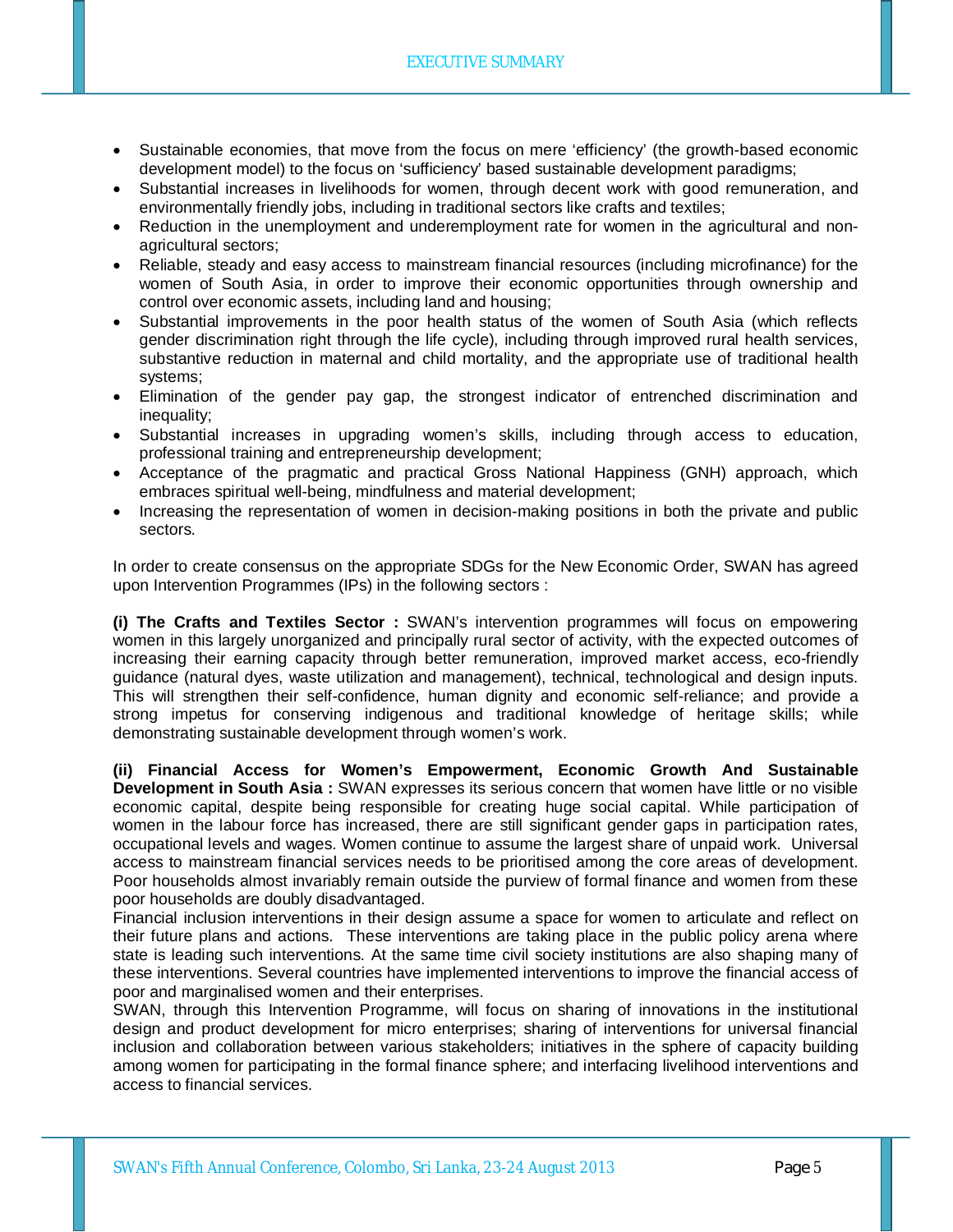#### **(iii) Maternal, Reproductive and Women's Health and Gender Concerns**

The current economic order promotes the corporatization and privatization of health services, makes health a commodity and health care an enterprise. This has led to the marginalisation of indigenous knowledge and traditional health care systems. SWAN challenges the exploitative nature of this approach to health, and is committed to comprehensive health care that includes all determinants of good health. Through this IP, SWAN will focus on support for health-care policies and programmes that are gender sensitive, culturally appropriate, affordable and accessible, while maintaining quality of care, the dignity of and respect for women, and full distributive justice. Essential and life-saving medicines for maternal, reproductive, women's health, and for non-communicable diseases, should be made available, and the misuse of medical technology for sex determination, assisted reproductive technologies (e.g. commercial surrogacy), and the commercialization of women's sexuality should be eradicated. Through this IP, SWAN aims to build capacity among women to take the lead in prioritizing issues for collective action and policy influence; to address newer threats to women's health; and, by building links with likeminded individuals and organizations across South Asia, to share and exchange knowledge and best practices.

(iv) **Secure Livelihoods and Food Sovereignty for Women from the Farm, Forest and Off-Farm Sectors in South Asia :** Households in South Asia integrate the opportunities for income, employment and survival at the farm level through a natural process of holistic integration of opportunities around their environment. Commercialization and depletion of natural resources has handed over women's control over resources and production processes to a market-led system dependent on the corporate sector. SWAN seeks a reversal of this process. Through this IP, SWAN will work for an integrated approach and understanding of the farm-forest-livestock and off-farm nexus in order to achieve improved household economy, food security, food sovereignty and secure livelihoods, which will lead to womencentred local and regional economies in South Asia.

(v) **Entrepreneurship Development Among the Women of South Asia** : SWAN members are strong in community organizing, community mobilization and building capacity of grassroots women's networks and organization. Utilizing these skills, and in order to unleash the leadership and entrepreneurial potential of South Asian women, SWAN, through this IP, will create modules for capacity building at all levels in the areas of leadership development, effective communication and negotiation skills, planning, management, monitoring human resource development and work-place employer-employee relationships, financial management, institutional management to deal with the traditional skills of managing small and medium enterprises, as well as value chain analysis and value chain management. The second IP, on Developing and Strengthening Sustainable Eco-Tourism Across South Asia, will focus on the tremendous potential of the tourism industry to encourage entrepreneurship among the women of South Asia. This IP will bring together all stakeholders and service providers in a publicprivate partnership, including nature preserve agencies, craftswomen, and environmental waste management agencies, travel trade and hospitality groups, in the interests of sustainbale eco-tourism.

(vi) **Gross National Happiness (GNH) and Sustainable Development for the Women of South Asia** : The four pillars of GNH, identified as socio-economic growth and development, preservation and promotion of cultural heritage, conservation of the environment, and good governance, encompass the cultural, socio-economic and ecological interests of all South Asian nations. These are the very issues that SWAN has been emphasizing, as being particularly relevant for ensuring gender equality and equity, women's rights and women's empowerment across South Asia. SWAN agrees that the concept of GNH should be factored into the proposed SDGs for the post-2015 Development Agenda. This IP will seek to develop these linkages, and also examine the feasibility of a South Asia Gender Index.

**Conclusion** : SWAN strongly advocates the inclusion of all members of society, men and boys included, in the striving for sustainable development for the women of South Asia. Sustainable development is common cause for all of us. SWAN's emphasis is on pointing out that this shared objective is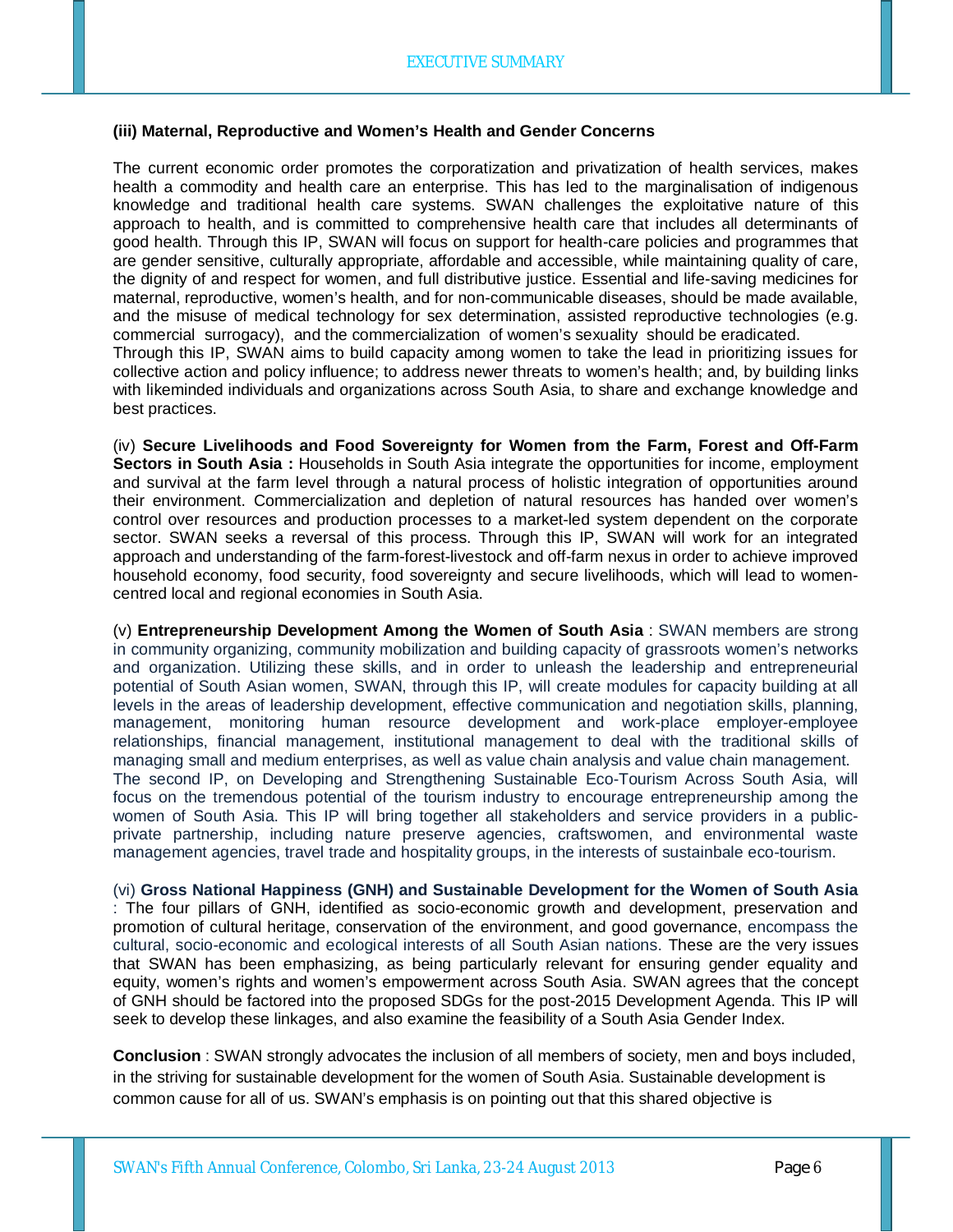unachievable without the focus on ameliorating the abject condition of women across South Asia. SWAN will work towards inclusive solutions for achieving our objective of sustainable development for the women of South Asia.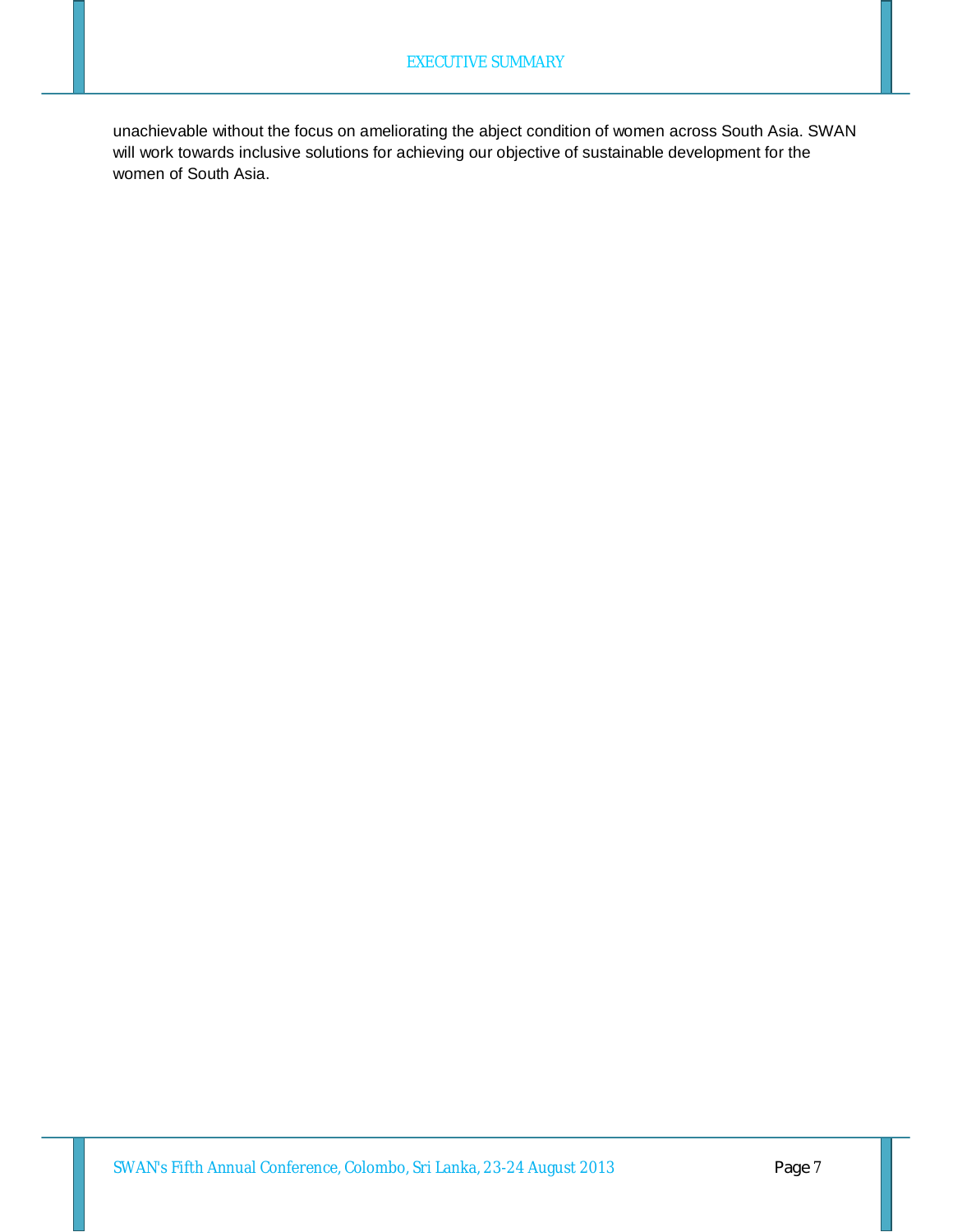

## **SWAN's COLOMBO DECLARATION : The Roadmap for Sustainable Development for the Women of South Asia**

Issued in Colombo, Sri Lanka, on 24<sup>th</sup> August 2013 At SWAN's Fifth Annual Conference

### **PREAMBLE**

We, the women of South Asia, gathered in Colombo, Sri Lanka, on August 23 and 24, 2013, for the Fifth Annual Conference of the South Asia Women's Network (SWAN), dedicated to the theme "Gender Equity for Peace and Sustainable Development for the Women of South Asia", and organised in partnership with the Sri Lanka Women's Chamber of Industry and Commerce (WCIC), Colombo, with the support of the South Asia Foundation (SAF India) and Jamia Millia Islamia University, New Delhi;

We come from nine South Asian countries: Afghanistan, Bangladesh, Bhutan, India, Myanmar, Maldives, Nepal, Pakistan, and Sri Lanka; and coordinate our work through eight sectoral networks, also called SWANs, respectively dealing with the Environment; Arts and Literature; Women in Peacemaking; Health, Nutrition and Food Sovereignty; Education; Crafts and Textiles; Finance, Livelihoods and Entrepreneurship Development; and Women in Media;

SWAN recognizes that the women of South Asia have similar problems of grinding poverty, poor levels of achievement in the human development indices, poor maternal and child health, poor literacy rates and high levels of school drop-outs, violence against women in all its forms and manifestations, social injustice and gender inequalities of the worst kind, economic discrimination, including through lack of ownership or inadequate control over resources, tremendous vulnerability during and in the aftermath of environmental disasters and armed conflicts. SWAN further recognizes that these issues pertaining to women are common to all communities, religious beliefs and ethnic groups across South Asia, and have defied solution despite decades of effort by individual governments in SWAN nations.

SWAN recognises that humanity, the world economy and national economies are today suffering the overlapping impact of multiple global crises. The financial and economic crisis has seriously weakened the ability of developing economies to overcome the already grave crises they are facing in agriculture, food security and food sovereignty, malnutrition and related health issues, all of which is further compounded by the major ecological and environmental crisis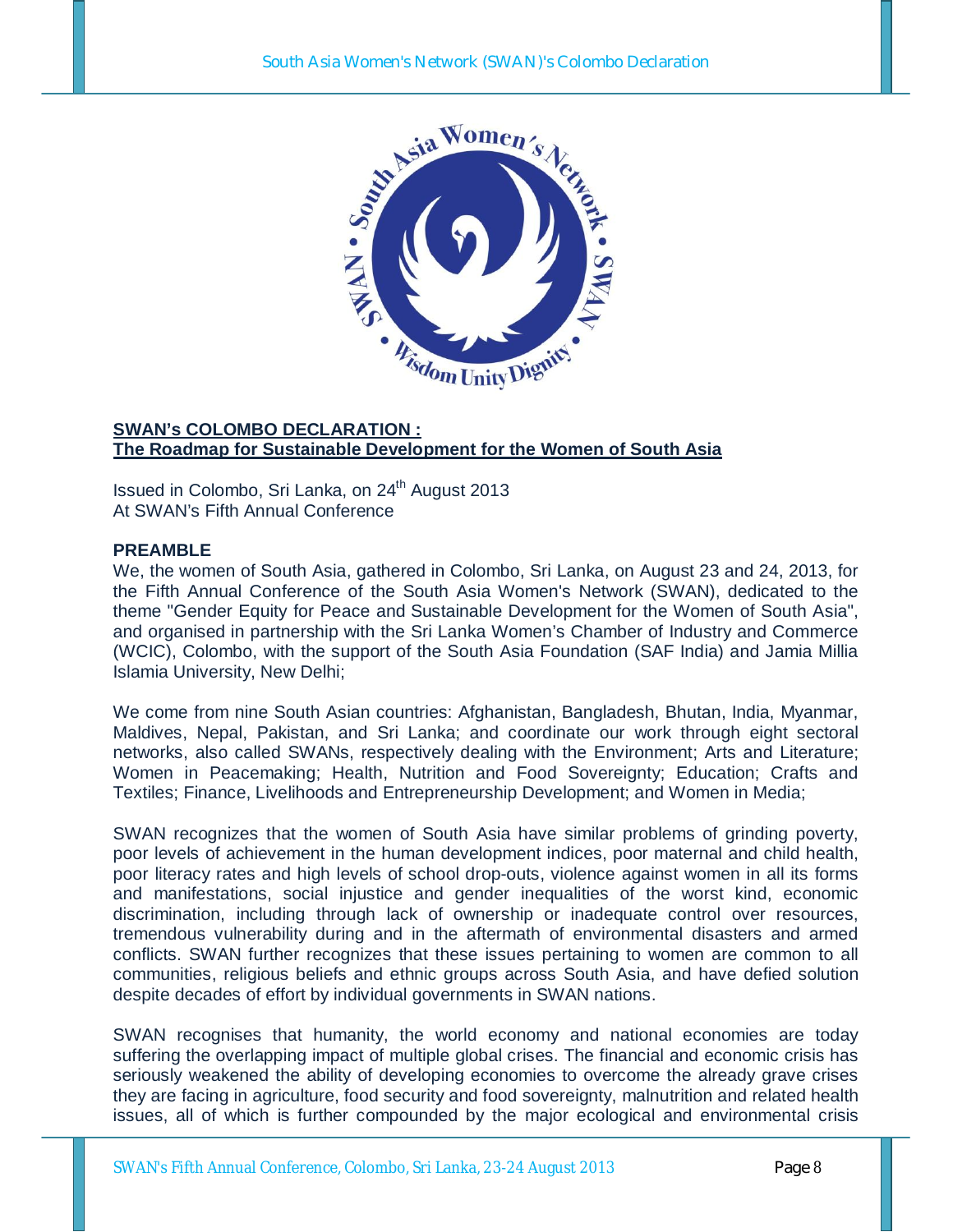overwhelming our planet. While the process of work towards achieving the UN's Millennium Development Goals (MDGs) by the target date of 2015 has made some contribution towards amelioration in specific sectors, the crises persist and the magnitude of problems facing women and other marginalized sections of society has dramatically worsened.

SWAN believes that an important reason for the persisting crises, including the marginalized role of women, is that the MDGs and the corresponding efforts by individual governments are not based on an integrated, holistic approach to and understanding of the development process. The focus has been on achieving independently set sectoral targets, without recognizing the key synergies that exist between various sectors, which makes results and positive outcomes interdependent rather than separate from each other. Furthermore, the MDGs do not address issues of equality and equity within and across sectors. That is why gender equality and equity remain adversely impacted despite progress towards achievement of some of the set MDG targets. It is estimated that women account for two-thirds of the 1.4 billion people currently living in extreme poverty across the world, and make up sixty percent of the 572 million working poor in the world.<sup>1</sup> Furthermore, the MDGs accepted the growthoriented model of development as the only viable model, without examining the sustainability of the almost exclusive focus on growth, especially if all-important criteria like environmental impact, impact on health and food sovereignty, and gender vulnerabilities are not taken into account. Already in 1987, the Brundtland Commission Report had emphasized that "inequality is the planet's main 'environmental' problem; it is also its main 'development' problem", and had stated that sustainable development "requires meeting the basic needs of all and extending to all the opportunity to fulfill their aspirations for a better life. A world in which poverty is endemic will always be prone to ecological and other catastrophes".<sup>2</sup>

SWAN emphasizes that substantive gender equality and equity, women's rights and women's empowerment are central and fundamentally important, even a prerequisite for bringing in sustainable development through the post-2015 Development Agenda. SWAN believes that gender equality and equity is and should be accepted as an important driver of sustainable development. Most evaluations of progress in implementing the Millennium Development Goals (MDGs) have shown the strong correlation between the advancement of women's empowerment and accelerated development progress. The World Bank has recognised that gender equality is a core development objective in its own right, that it is also smart economics, and that greater gender equality can enhance productivity, improve development outcomes for the next generation, and make institutions more representative.<sup>3</sup>

SWAN emphasizes that the post-2015 Development Agenda should include the achievement of gender equity and gender equality, women's rights and women's empowerment as a standalone goal, as well as a cross-cutting priority in each SDG (Sustainable Development Goal). Accountability mechanisms, including gender budgeting, gender audit, and collection of genderdisaggregated data, should be agreed upon so that the content and the process of bringing in comprehensive gender equality can be carefully monitored.

SWAN, convinced about the centrality of women's agency, voice, participation and leadership in the achievement of all the three dimensions of sustainable development (socio-political,

-<sup>1</sup> Women's Major Group Position Paper "Gender Equality,, Women's Rights and Women's Priorities are Core to Sustainable Development Goals (SDGs) and the Post-2015 Development Agenda", 10<sup>th</sup> April 2013,

<sup>2</sup> Ibid, page 17, www.womenrio20.org/issues.php Brundtland Commission Report at

conspect.nl/pdf/Our\_Common\_Future-brundtland\_Report\_1987.pdf

<sup>3</sup> World Bank's "World Development Report 2012 : Gender Equality and Development"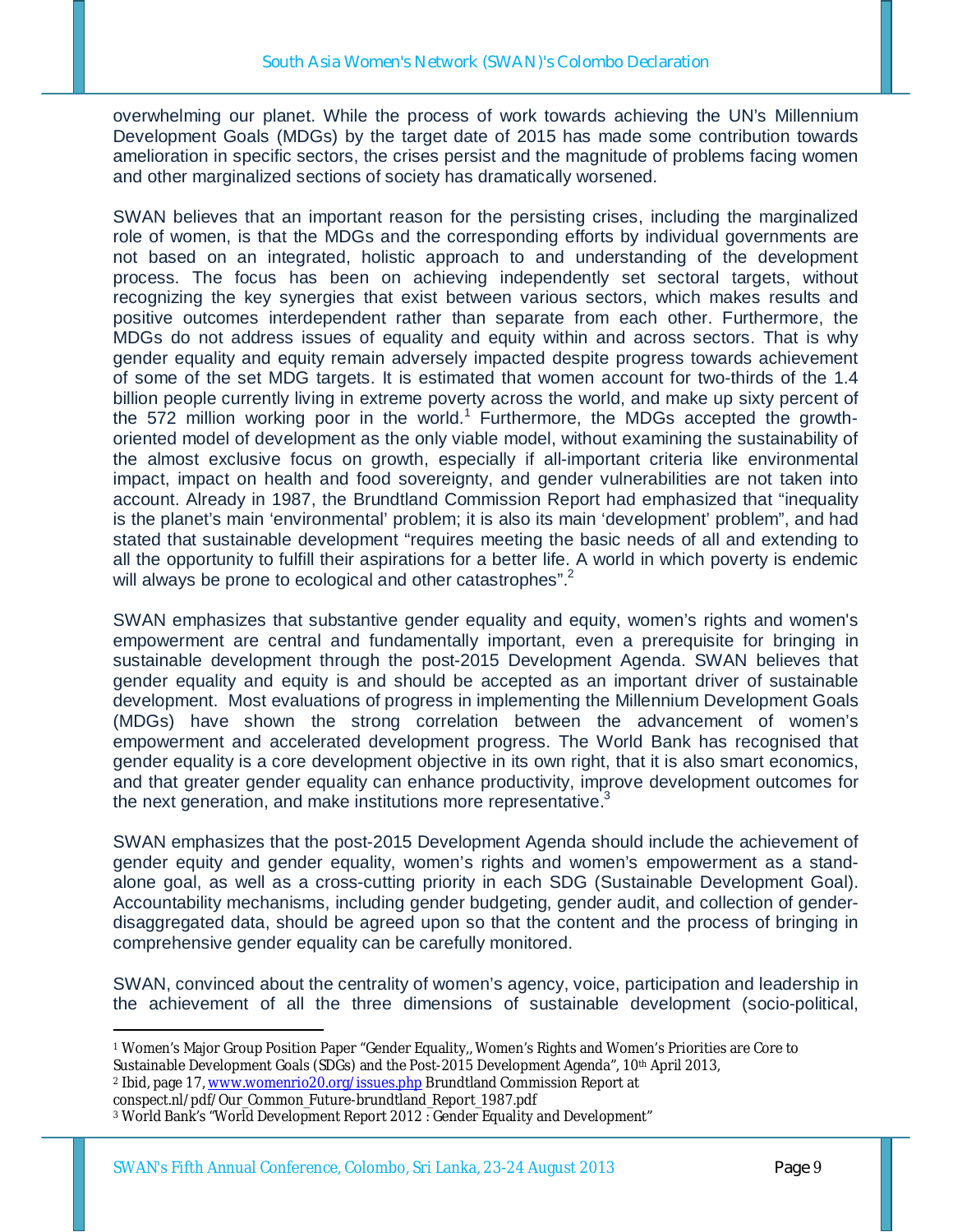economic and environmental), calls for an integrated approach to women's empowerment and rights. In keeping with its declared vision, mission and strategy, SWAN, through its Colombo Declaration, has formulated the SWAN Roadmap for Sustainable Development for the Women of South Asia in order to undertake programmes and actions for bringing in sustainable and equitable development in South Asia.

## **SWAN's VISION, MISSION AND STRATEGY**

### **SWAN's Vision :**

Swan's vision is to bring in sustainable development for South Asia, where women play equal and equitable roles in the socio-political, economic (including technological), and environmental sectors. SWAN believes in gender equality, justice, respect, and dignity, together with inclusive and democratic governance at the individual, family, community, society, national and regional levels. Substantive gender equality, equity and inclusiveness are the foundations of a sustainable society.

Sustainability for the women of South Asia is the sustainability of our ecosystems, of our economies, of our societies and socio-political systems. Any development that undermines the integrity of ecological processes, that undermines gender equity and equality, that does not provide livelihoods or fulfill the basic needs of our people, threatens peace and sustainable development in our region. The women of South Asia bear the highest burden of climate change, biodiversity erosion and unsustainable forms of urbanization. In all societies, women and children are the most seriously affected by domestic violence, discrimination in access to and control over resources and services, and the negative impact of all conflict situations, whether national, regional or international. Women's rights must be supported, and nationality laws must be brought inline with Article 9 and related commitments accepted under CEDAW (ratified by all South Asian countries) and the relevant Security Council resolutions, especially 1325. The rights based approach should place women at the centre of development and conflict resolution. Their right to sustainable development should be inalienable since this is vital for women's empowerment and for preserving our planet for future generations.

SWAN emphasizes the key role of women as agents of change, central to the process of bringing education, development, peace and prosperity within and across the nations of South Asia. Simultaneously, within families and communities in South Asia, women continue to be the anchor for preserving traditions and best practices in the arts and literature, in crafts and textiles, and in matters concerning health and the environment. Therefore, SWAN has as its central objective the search for pan-South Asian solutions to the socio-political, economic and ecological crises confronting the women of South Asia. SWAN reaffirms its commitment to provide the necessary leadership at the regional and global levels to foster the transition to sustainability. SWAN recognizes the urgent need to develop leadership skills among the women of South Asia in order that they are empowered with the relevant education and conceptual, managerial, and technical skills to lead the movement for sustainable development in this region.

### **SWAN's Mission :**

SWAN's Mission is to ensure a sustainable future for all through collective civil society action with women taking the lead in supporting a new paradigm of Sustainable Development Goals (SDGs) that recognizes the centrality of women's role and women's rights, with equality and equity for women in the post-2015 Development Agenda.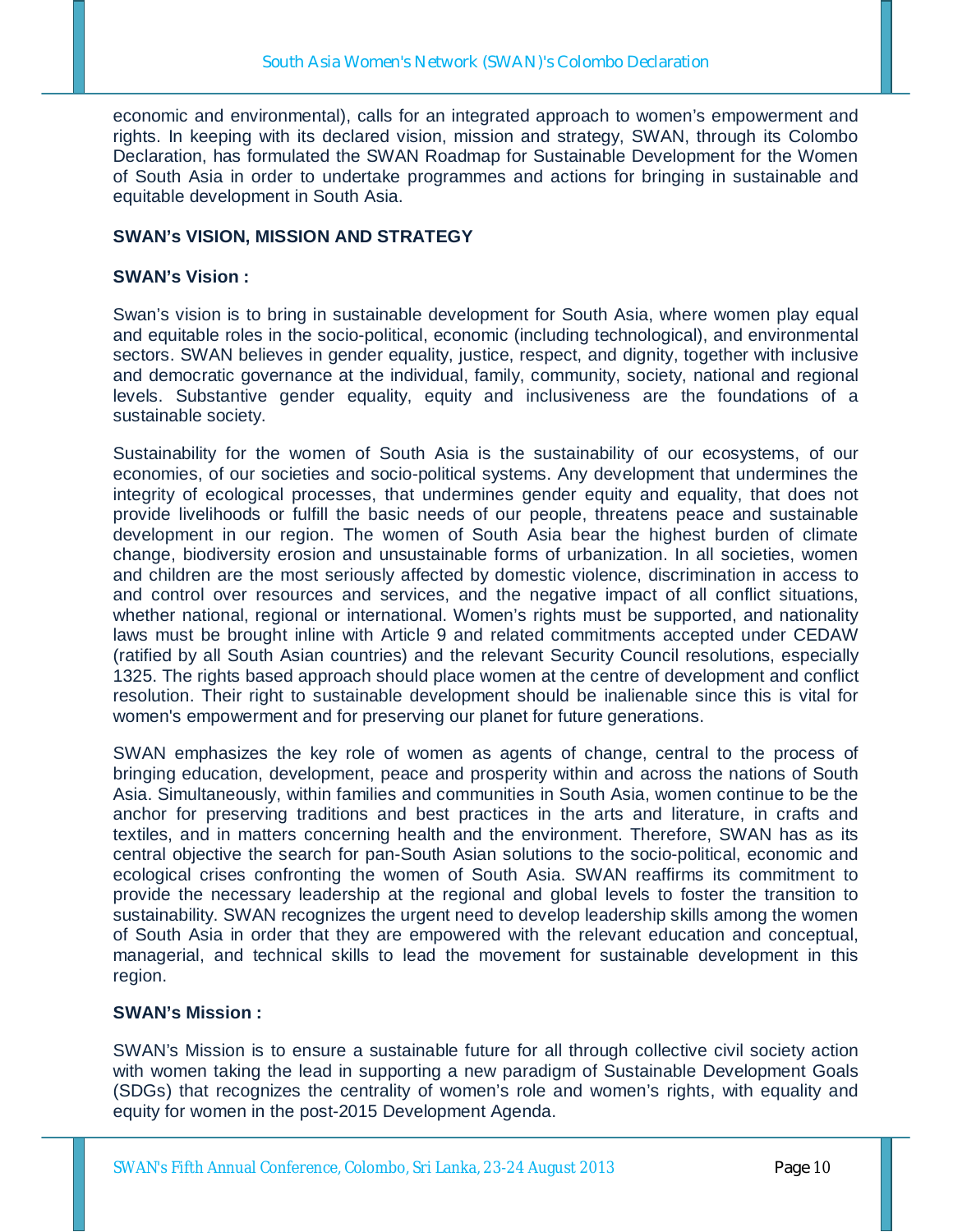While national policymakers across South Asia have accepted the need to systematically pursue gender equality, there are still enormous lacunae and barriers on critical issues. In spite of several outstanding examples of individual and collective achievements by women across South Asia, women still constitute a large body of underprivileged citizens, surviving within the limits of an environment that is increasingly hostile and rapidly degrading. In South Asia the goals of sustainable development cannot be achieved without the strong and significant focus on removing gender inequality and discrimination.

SWAN agrees that rather than settling for rehashed, generalized MDGs, SWAN will work towards developing a new paradigm of Sustainable Development Goals (SDGs), which will recognize the centrality of women's role in every aspect of sustainability and accept the need for a rights based approach in finalizing the post-2015 Development Agenda. Sustainable development must be recognized as the fundamental basis for the post-2015 development framework. Structural changes are needed, together with a new set of SDGs, to overcome poverty and deprivation, inequality and insecurity, and the multiple converging crises of food, fuel, finance and climate change caused by the current development model that is rooted in unsustainable production and consumption patterns, combined with the foisting of inappropriate technologies on developing economies. There should be corporate accountability, redress for damage and independent assessment of risks and damages from new and old technologies and corporate activities.

SWAN's mission is to agree upon and propose innovative initiatives that need to be taken at the grass roots, community and policy levels across South Asia, so as to create sustainable models for the future, bringing in the centrality of women's empowerment as an intrinsic part of this process. The proposed structural changes must recognize and bring on board concepts of sustainable livelihood like Gross National Happiness, inclusive growth and welfare in harmonious balance with the ecological limits of planet Earth. Many such concepts are embedded in the traditions and cultures of South Asia, practiced by indigenous communities for millennia. The post-2015 agenda should build upon, support and enhance the resilience of such traditional practices. In formulating SDGs, regional diversities and needs should be accepted and accommodated within the overarching universal goals.

The focus of SWAN's mission is to bring in :

 **A New Socio-political Order** based on democratic and inclusive governance for a just, equal and equitable society, which alone can ensure peace within and across nations. Decentralizing governance and localizing our economies is central to the new social order of sustainablesocieties founded on substantive equality and equity for women. Women's creativity, entrepreneurship, capabilities and education should serve as the backbone of sustainable development. Governments should be accountable and answerable to women for crimes committed against them, with appropriate punishment for those responsible. When women are safe, so are nations. When women feel secure, peace is possible. Women should be included at all levels of decision-making and conflict-resolution processes, in order to achieve sustainable development founded on equality, equity, justice, democracy and peace. SWAN will seek to strengthen the political commitment to sustainable development by fostering strategic partnerships for gender equality, encompassing support from relevant institutions, and ensuring sufficient access to financial resources.

 **A New Ecological Order** based on sustainable consumption, lifestyles and livelihood that respect our planet. SWAN does not accept the idea of the Green Economy, which has been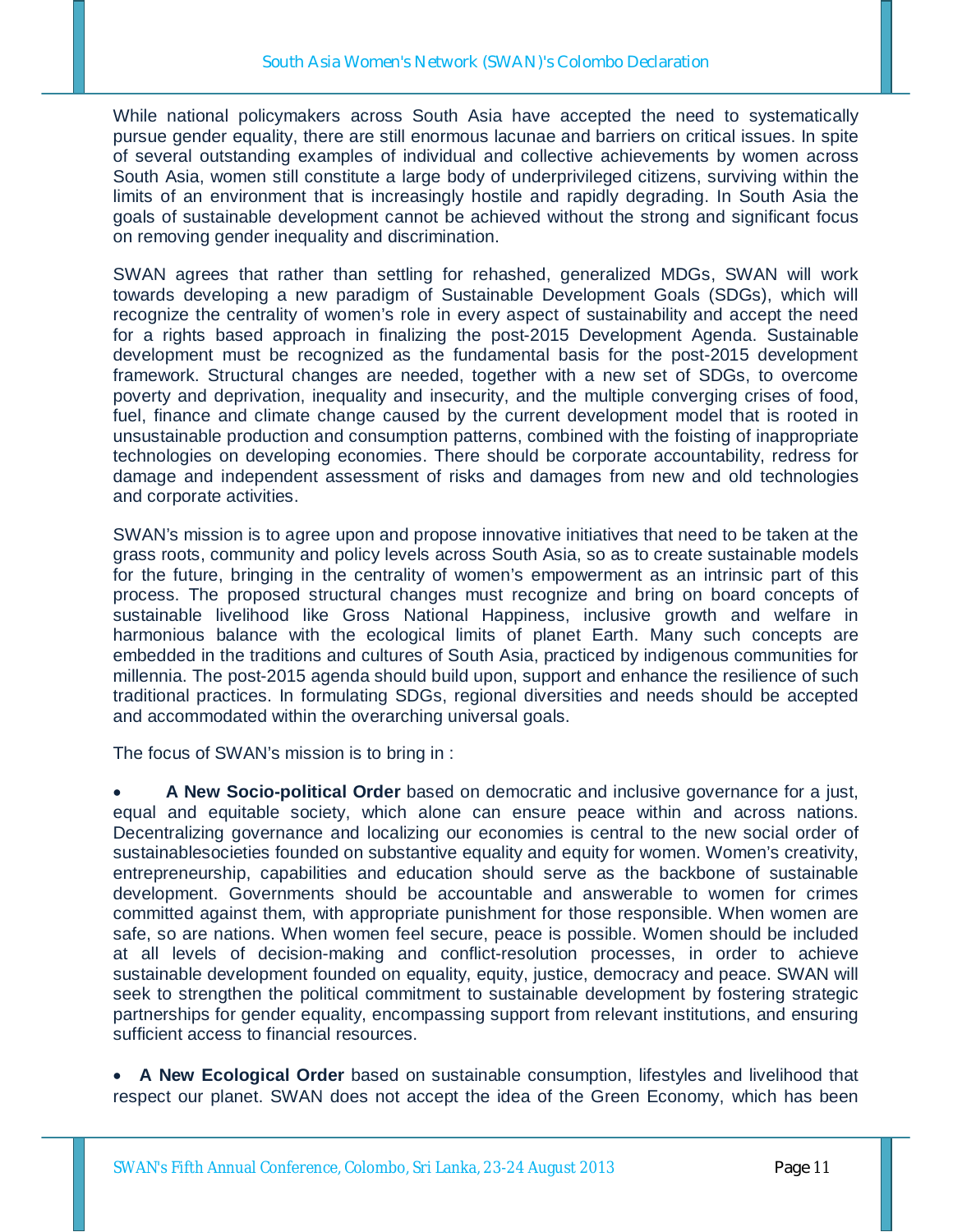reduced to greenDwashing for corporate interests, leading to increasing privatization and commodification of nature. Ecological sustainability includes the sustainability of our water resources, our seeds and biodiversity, our forests and oceans, our soil and land, the stability of our climate, and equitable resource consumption, waste reduction and following zero waste principles which include the livelihoods of waste pickers and other informal sector waste workers and handlers. It also includes women's access to the resources vital to life and livelihoods. SWAN will work towards the adoption of principles that are key to promoting sustainable lifestyles, including the 'Principle of Care', 'Planetary Boundaries Principle', the principles for ensuring social rights which include the 'Dignity Principle' as well as the 'Justice Principle', and the principle of ethics in governance including the 'Precautionary Principle', 'Extended Producer Responsibility', the 'Resilience Principle', and the principle of 'Common but Differentiated Responsibilities'. SWAN will strive for bringing in the use of multidimensional sustainable development indicators, principally Gross National Happiness (GNH), Human Development Index (HDI), and Ecological Footprint (EF) that highlight the inter-linkages between a community's economic, environmental and socio-political development.

**A New Economic Order** : the emerging alternative to the prevalent economy is an economic system that ensures sustainability through social justice, equality and equity for women, while protecting the ecological balance and creating economic sufficiency. The core idea of sustainable economies must be poverty alleviation, food sovereignty, environmental sustainability through maintaining biodiversity and access to natural resources, and the well $\square$ being of all people. The system must allow access to, distribution of and control over resources by women from marginalised communities. SWAN calls for reversing the reduced access to the commons, which has led to loss of access to resources and sustainable livelihoods for women. In South Asia, women are the providers of basic needs, and their work and livelihoods, even though these are predominantly in the unorganized sector and are excluded from being counted in the dominant patriarchal economic structure, form the core of the nation's economy. Women's creativity, expressed through the arts and literature, the crafts and textiles of South Asia, and women's entrepreneurship, must shape the future sustainable economies of South Asia. The New Economic Order should complement the emphasis on the efficient use of resources with the concept of  $\square$ sufficiency achieved through mindfulness, sharing, and local sourcing. Bringing in a sharing and caring society transcends into a holistic approach towards sustainable living.

### **SWAN's Strategy** :

SWAN's strategic approach towards bringing in sustainable development for the women of South Asia is based on developing partnerships across South Asia for policy recommendations (of policies to bring in the 3 new orders, and of resistance to policies that perpetuate inequality, inequity and injustice); of leadership development (nurturing leadership among its members to implement and monitor sustainable development policies and programmes) and capacity building for change at all levels (enhancing capacity to implement programmes that demonstrate and scale-up best practices for sustainable development).

SWAN's strategy for implementation is through Intervention Programmes (IP) in identified sectors, which will combine policy recommendations (defining and planning), leadership development, and capacity building (sharing and learning across South Asia). These (IPs) are not ends in themselves. They are the chosen strategies for creating consensus among the women of South Asia in order to catalyze relevant and positive action. An important objective of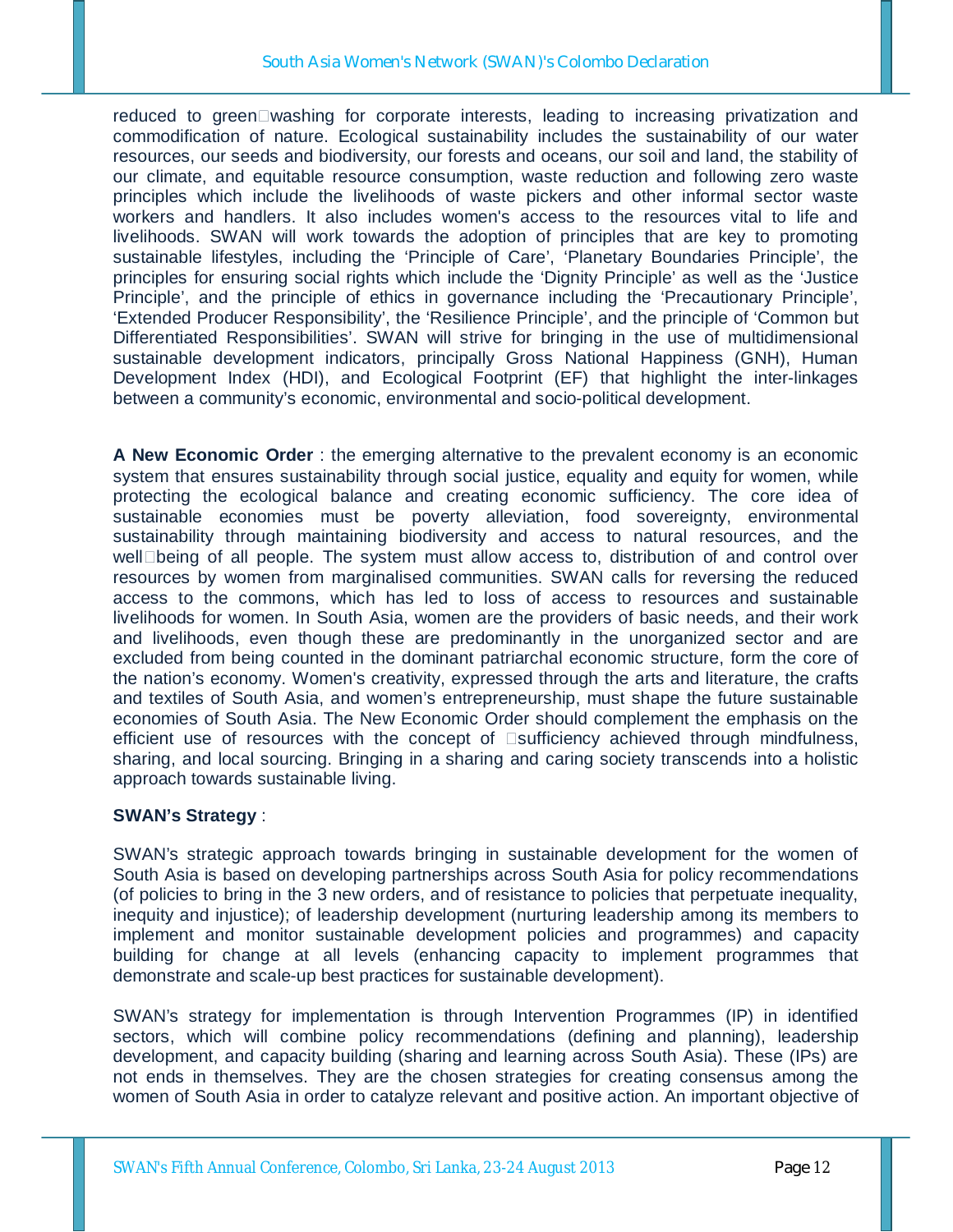each Intervention Programme is to conceptualize its link with the SDG relevant to the theme of the (IP). These (IPs) are the building blocks towards implementing SWAN's Roadmap for Sustainable Development for the women of South Asia. SWAN's eight sectoral networks (also called SWANs) will group together to coordinate their work towards socio-political sustainability (SWANs on Education; Arts and Literature; Women in Media; Women in Peacemaking); economic sustainability (SWANs on Health, Nutrition and Food Sovereignty; Crafts and Textiles; Finance, Livelihoods and Entrepreneurship Development); and Ecological Sustainability (SWANs on the Environment; and Health, Nutrition and Food Sovereignty).

The SWAN structure for implementation is outlined in the Roadmap for Sustainable Development for the Women of South Asia. The proposed Intervention Programmes (IPs) included in this Roadmap will be implemented over the next three years.

### **SWAN's ROADMAP FOR SUSTAINABLE DEVELOPMENT FOR THE WOMEN OF SOUTH ASIA**

### **1.0. THE NEW SOCIO-POLITICAL ORDER**

South Asia is richly endowed with ancient cultural, spiritual, intellectual heritage, wisdom and knowledge systems, covering all spheres from mathematics to medicine to philosophy. We are also among the most populous regions of the world, with a primarily young population that can yield tremendous demographic advantage. The nations of South Asia, and the region as a whole, have the capacity and inherent capability of being path-finders and world leaders. Yet, in almost every sphere of endeavor and socio-economic activity, most nations of South Asia are in the lower percentiles of every Human Development index. Nations of South Asia are mired in deep structural and socio-cultural conflict. SWAN is convinced that among the many factors that shackle us and cause our current predicament, marginalization, discrimination, and socioeconomic underutilization and non-participation by our women is of central significance and importance. SWAN seeks to empower the women of South Asia to enable them to realize their full potential as equal citizens in their respective countries.

In recent years, the number of conflicts within the borders of states is rising, resulting in stagnation and erosion of development at all socio-economic and political levels, with causes for conflict ranging from socio-economic and intra-regional causes, to religion and sectarianism, gender and ethnicity. Violence results in death, spread of disease, and population displacement, and negatively impacts access to education, health, finance and infrastructure, instantaneously demolishing investment and social capital. While the effect of conflict is felt on many facets of life, it is especially acute on marginalized groups in society. The women of South Asia embody one such group. Women are perpetually at a disadvantage due to their high levels of illiteracy, financial dependency, patterns of immobility, and generally undervalued role in society. Their disadvantaged position stems from the strongly patriarchal evolution of society, combined with religious and cultural contexts in the region evolved over the centuries. Being vulnerable, women are gravely affected by violence and conflict in their region; including but not limited to sexual violence, trauma, domestic abuse and poverty.

Despite the constraints imposed on them by society, the women of South Asia have made enormous contributions within their respective nations and across nations, at the regional and global levels. They have occupied the highest political positions in several countries of South Asia. They have held leadership positions in every important area of socio-economic activity, and they have excelled in almost every field of endeavor, be it government, academia, or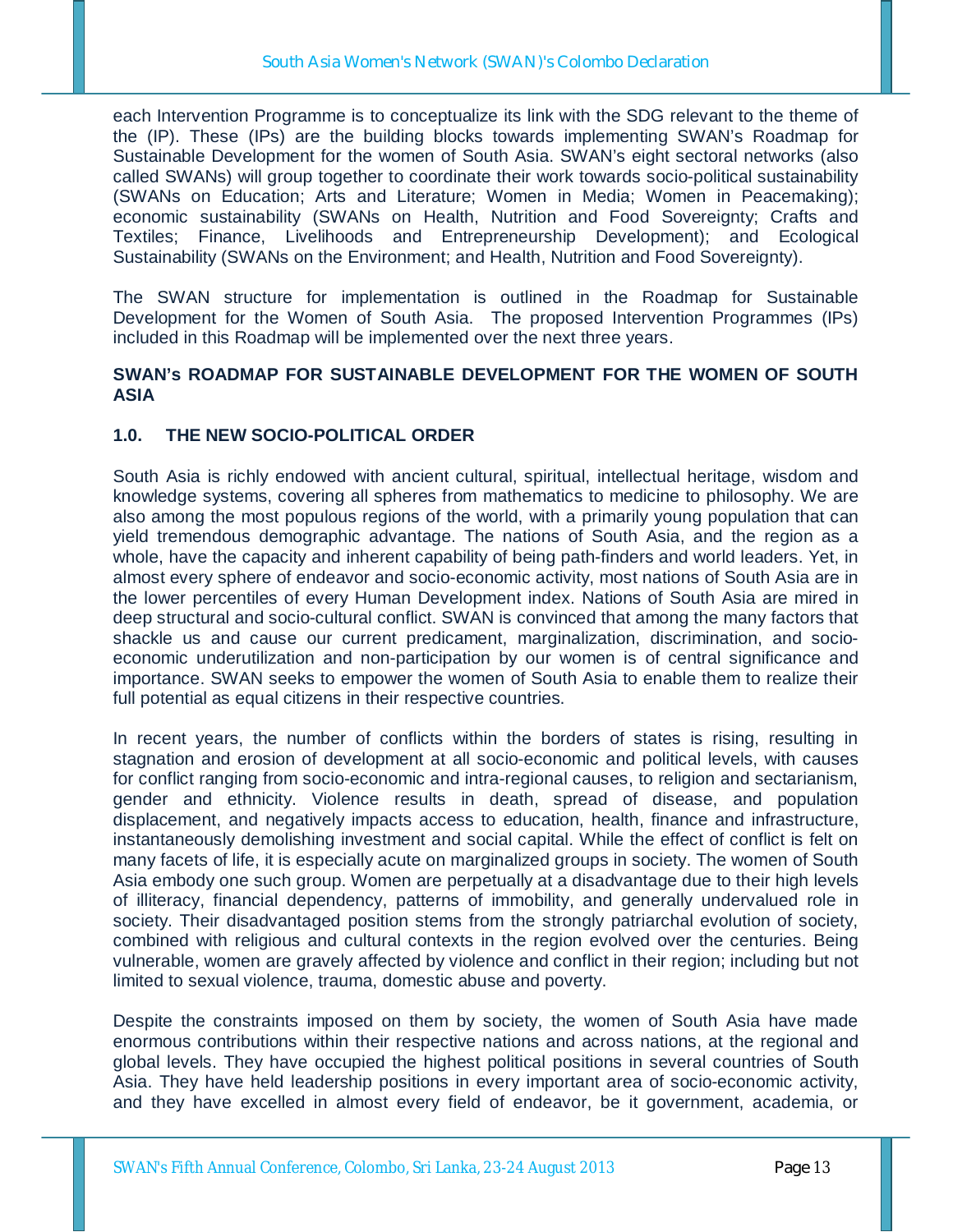medical, scientific, business and non-governmental organizations. Their contribution has been invaluable for the success of social programmes, be they about community forestry, microfinance, or education. Notwithstanding, the vast majority of women remain trapped as unequal, second-class citizens in their own societies. Individually, a few have been able to shine and outperform competition, but for the most part, as a group representing fifty percent of society, they have been unable to realize even their most basic aspirations.

Women contribute substantially to the informal economy, but since this is the unorganized sector, they do not receive social protection, and are almost invariably underpaid and over worked. At every stage, beginning with access to education and joining the work-force, they suffer from poor self-esteem, and face household barriers, community and social constraints, and in many cases, barriers even in national policy, including those of the political, economic and state structures. Gender Inequality indicators from the UN's Human Development Report for 2011 show most SWAN nations in a very poor light.

SWAN's New Socio-Political Order emphasizes:

 Enhancing women's capacity to lead and to play a constructive role in decision-making and inclusive governance at all levels, including through policy recommendations for restructuring of governance, increasing women's political participation and grassroots political activism;

 Strengthening women's role and participation in peacemaking and conflict-resolution processes, in recognition of the symbiotic link between peace and sustainable development, addressing the particular needs of conflict-affected women and children, and finalizing the South Asia Women's Peace Charter;

 Eliminating violence against women (VAW) in all its forms and manifestations, including the trafficking of women and children and exploitative labour migration processes and practices, through the holistic approach of implementing legislation, improving access to justice, and bringing in mindset changes through the education system to strengthen respect for women;

- Policy commitments by all South Asian governments to the education of the girl child and to maintaining an appropriate level of state investment in all levels of education, including adult education for women, a school curriculum that mainstreams gender issues, avoids gender stereotyping and provides knowledge on youth sexuality, and an environment in all institutions of education that ensure appropriate facilities for girls, free from harassment;
- Preservation of the cultural diversity of the region and the implementation of development strategies that are culturally sensitive, but do not reinforce patriarchal norms; and recognition of the relevance and importance of the concept of Gross National Happiness, first enunciated in the South Asian nation, Bhutan;
- Ensuring that the print, electronic and social media promote women's empowerment and support women's issues including the elimination of gender based violence; capacity building of mid-career and junior women (and male) journalists to strengthen support for the centrality and significance of women's role in sustainable development; and building opinion among owners, viewers and users to ensure that media content does not stigmatise, victimize or portray women as sex objects.

## **1.1 Democratic & Inclusive Good Governance for Gender Equality and Sustainable Development in South Asia**

**Challenges and Issues**: The political environment of a country is the foremost determinant of whether a nation can forge ahead in a holistic and inclusive manner, with equal voice, opportunities for development, and representation to all. Unless a healthy political atmosphere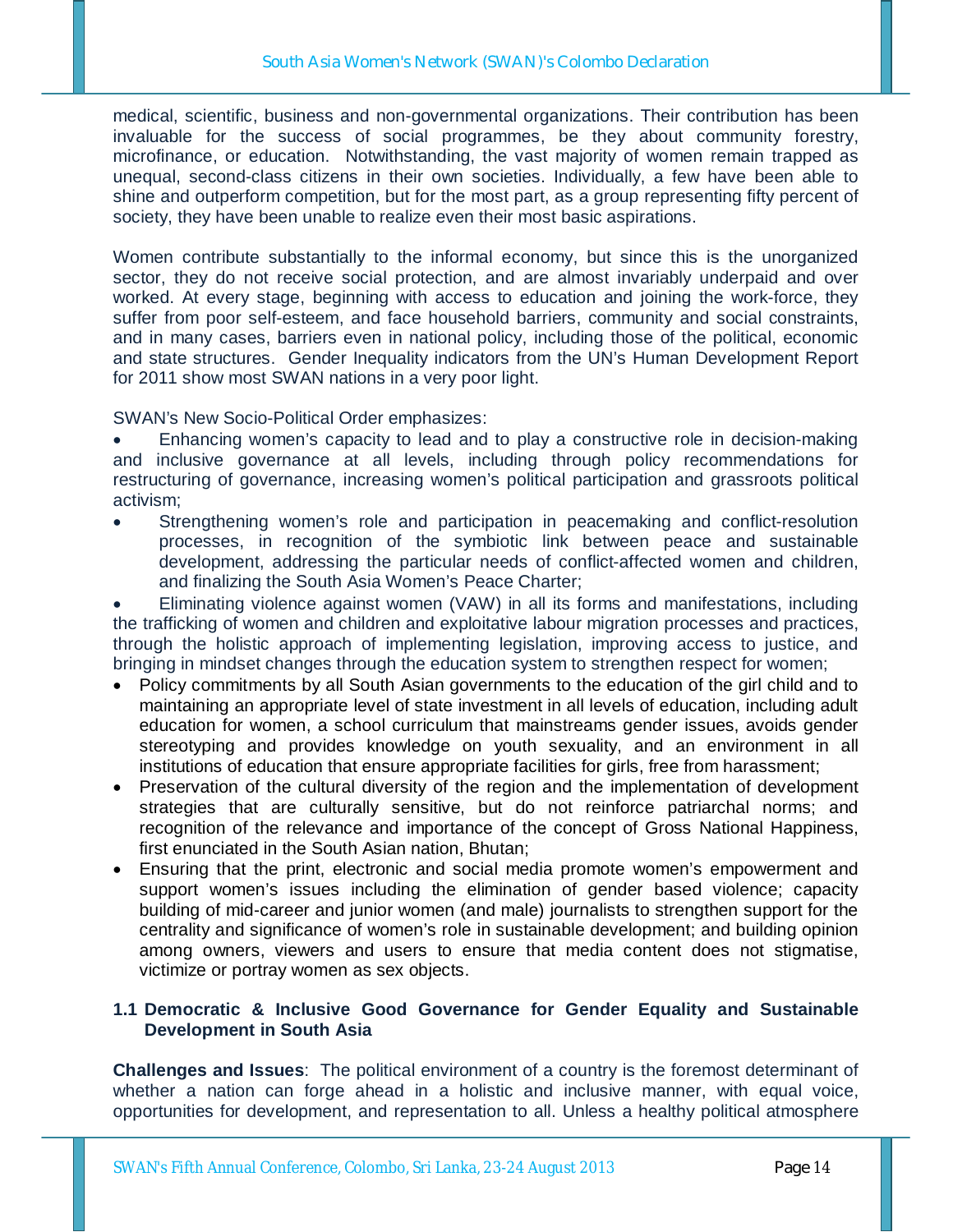is created, there will be a lot of underlying obstacles that prevent motivation and activation in all developing spheres of the country. It is a unique moment in South Asia's history that today there are democratic regimes all across the region. Democracy has been adopted across South Asia as the most acceptable, participatory and representative form of government, which upholds basic human rights, substantive equality for all before the law, and ensures the maximum development of individual human capabilities. However, if democratic principles are not upheld, if the strength of democratic institutions is not sustained, if the principles of transparency and accountability are vitiated, democracy becomes the vicious struggle for power, sidetracking the ideology behind this concept that is so crucial for bringing in sustainable development.

Women's role in the political field has so far been very limited across South Asia. It is important to strengthen the role of women in institutions of democracy at all levels, from the national legislature to local self-government. This is essential for upholding effective implementation of substantive equality and equity, women's rights and women's empowerment in the system andin society.

**Intervention Programme**: SWAN proposes an Intervention programme (IP) on Democratic and Inclusive Good Governance for Gender Equality and Sustainable Development in South Asia.The outcome of this(IP) will focus on calling for specific actions to increase women's political participation for empowerment.

An important objective of this (IP) is to provide participants with the opportunity and platform to benefit from best practices in order to implement the best socio-economic and political changes that should accompany the democratic process. This (IP) will bring together representatives from the legislature, executive, judiciary, media and civil society, in order to strengthen women's participation at all levels and in all democratic practices, and evolve social audits of systems to ensure their transparent execution and effectiveness.

**Outcome**: This (IP) will ensure the pro-active public participation of women in all spheres of rural and urban activities in the socio-political, ecological and economic spheres through public auditing, public hearing and information sharing through effective implementation of the Citizen's Charter, which gives primacy to the rights of women to obtain services from public institutions as duty bearers, in a free, fair and efficient manner.

This (IP) will mainstream human and fundamental rights of women across South Asia.

It will also provide impetus for women's civic participation and voter power by encouraging their participation in upcoming elections in a number of South Asian countries, including Nepal.

Furthermore, this (IP) will provide important inputs for finalising the South Asia Women's Peace Charter, that has been a long-standing objective of the South Asia Women's Network (SWAN).

## **1.2 Peace and Sustainable Development in South Asia : Strengthening Women's Role in Peacemaking and Conflict-resolution**

**Challenges and Issues :** War is no longer an acceptable option for the people of South Asia; neither are war-like situations resulting from violent conflict, terrorism, extremism, fundamentalism, and deprivation because of extreme poverty. Peace and sustainable development are closely interlinked. The people of South Asia have shared heritage, cultures and historical traditions. These commonalities form a strong foundation on which to build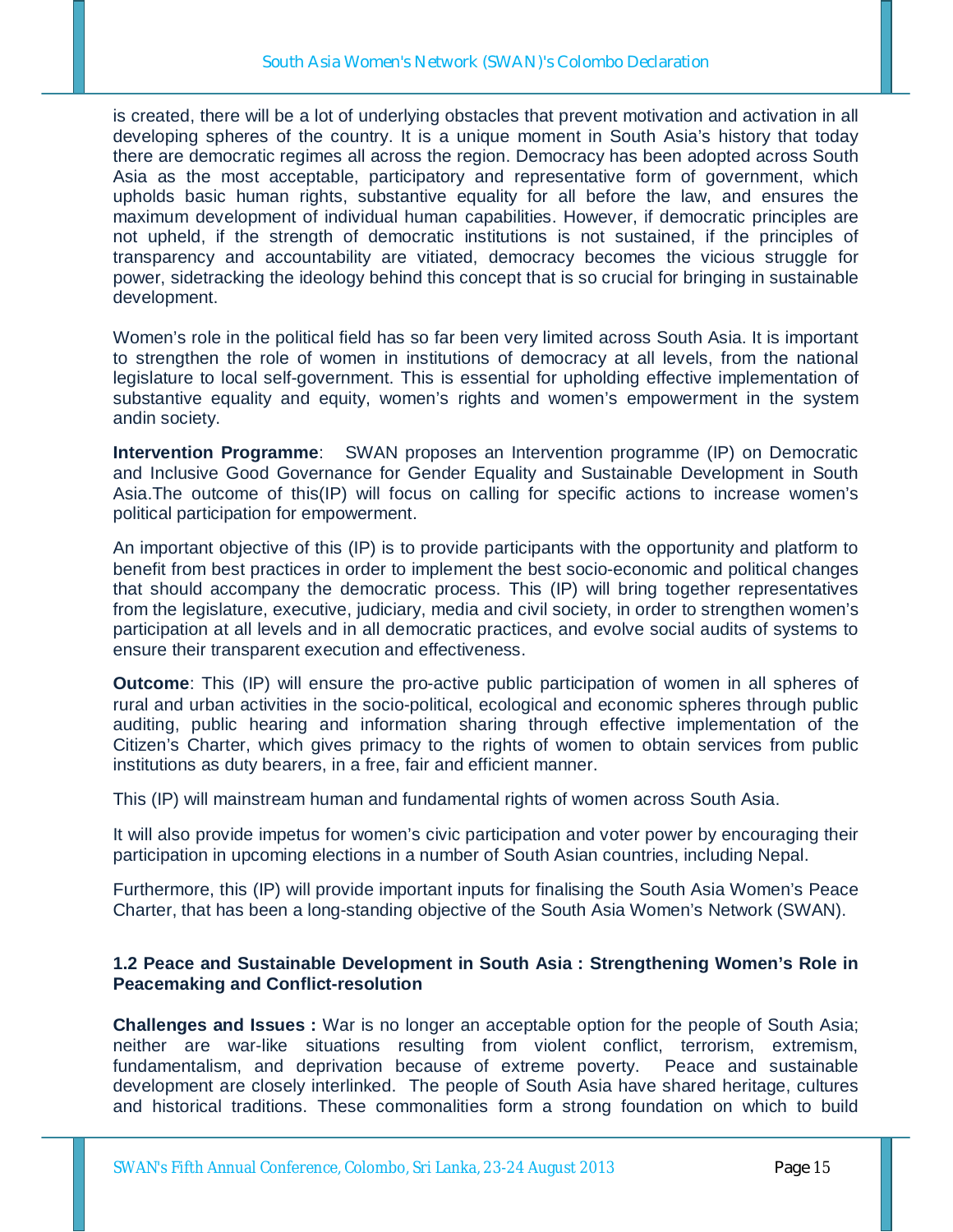regional cooperation, and are crucial to promoting stability in the region, strengthening security, and promoting peace.

Threats to peace, whether conventional or non-conventional, internal or external, have a disproportionately adverse impact on all marginalized sections of society, particularly on women. SWAN emphasizes the importance of greater awareness about the negative effects of all conflicts, specifically on women, and the equally important need to involve women as primary actors in all peace building initiatives.Women face discrimination and repression during war and conflict situations, such as violence and forced exclusion from education. Women Internally Displaced Persons (IDPs) and refugees are exposed to risks of rape, human trafficking, and sexual harassment. IDP and refugee women lack access to justice in the absence of the established state jurisprudence and writ. Legal aid is inadequate, and women law enforcement personnel are not available to make legal aid women friendly. Access to education, and health services such as maternal and reproductive health care, are limited or absent. Women without male earning members in war and conflict zones are overburdened with providing for the family amidst prevailing stagnated economic activities.

The UN Security Council Resolutions, 1325 (2000), 1820 (2008), 1888 (2009), 1889 (2009), and 1890 (2009), highlight women's role as central to the process of reconciliation and peacemaking, both for prevention of conflict, and when conflicts occur, in the process of peacebuilding and conflict resolution. Women are inherently the anchors of family and community, and a force for tolerance and peace, supporting co-existence across cultures, religions, and ethnicities. As such they can play a key role in re-establishing the fabric of recovering society and therefore, must be involved in the development and implementation of post-conflict strategies in order to ensure inclusion of their perspectives and needs. The UN recognizes that marginalization of women can delay or undermine achievement of durable peace, security and reconciliation, and expresses deep concern about persistent obstacles to women's full involvement in conflict resolution and peace-building, because of violence and intimidation, cultural discrimination and stigmatization, and the rise of extremist or fanatical views on women, as well as socio-economic factors including lack of access to education.

**Intervention Programme :** In keeping with the South Asian context and UN Security Council Resolutions, women of South Asia must be equal participants in all peace building and conflict resolution mechanisms. SWAN proposes an (IP) on Strengthening Women's Role in Peacemaking and Conflict-resolution. This (IP) will identify mechanisms for guaranteeing proactive participation of women in all peacemaking and conflict resolution interventions, critical for achieving the SDGs and bringing peace to the region. Decisions should be made with women, not for them.This (IP) isaimed at the regional integration of initiatives in South Asian countries, to raise awareness about the negative impact of conflict on women. It aims to build regional integration and consensus among stakeholders on adopting non-violent methods for establishing peace and reconciliation, and supporting the role of women as peace leaders through appropriate capacity-building and representation.

**Outcome :** This(IP) will finalize the South Asia Women's Peace Charter to recommend the way forward on these critical issues. This charter will highlight key aspects, including the need for gender mainstreaming in post conflict planning, recovery and rehabilitation processes. SWAN urges all nine nations of South Asia to support one another to achieve gender sensitive methods of peace making. Women of South Asia must work together regionally to combat conflict through non-violent means. To help this process, this SWAN (IP) will analyze the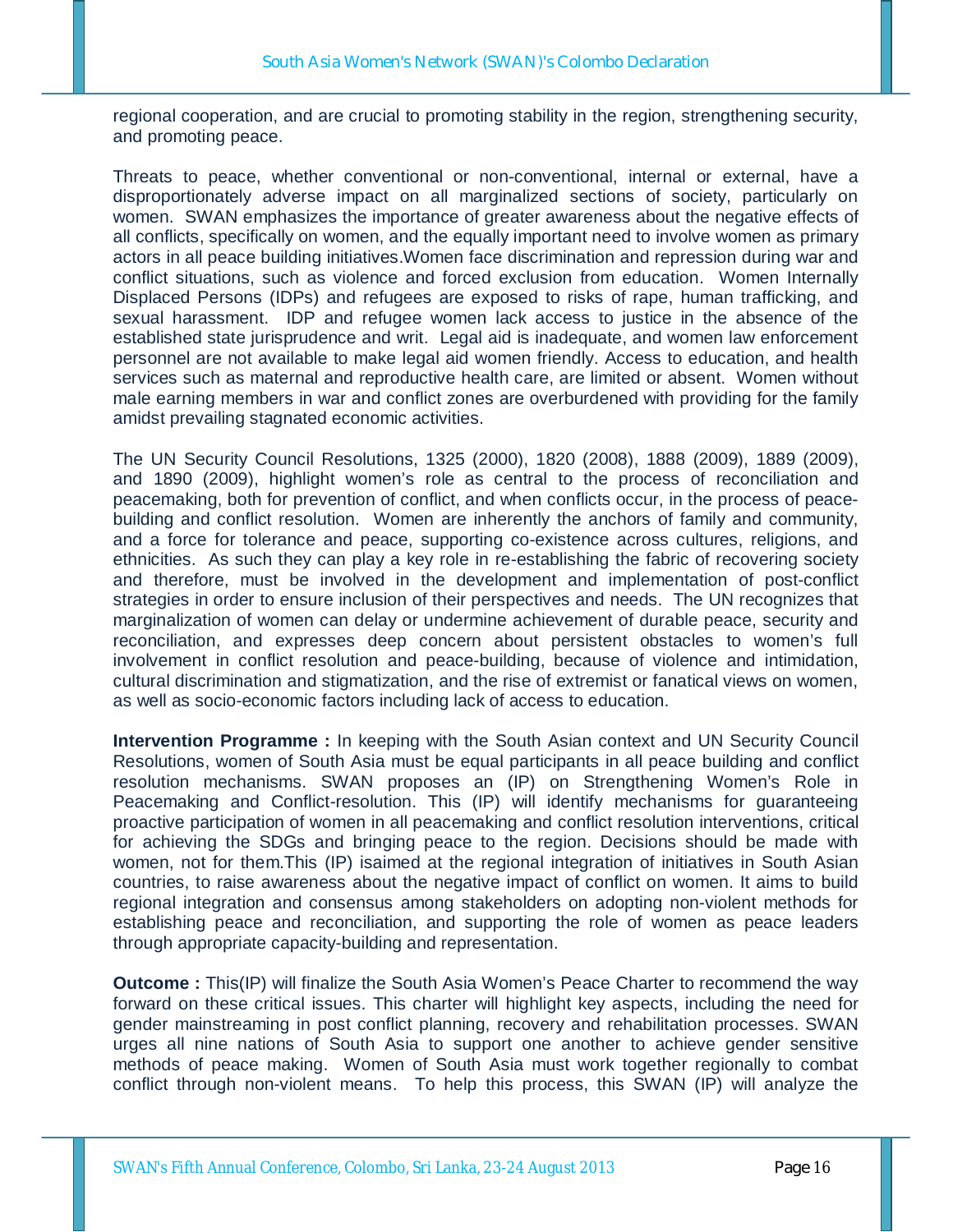particular needs of women and girls in conflict and post-conflict situations, the challenges they face, and how to overcome these challenges.

Additional specific outcomes will include :

- Women educated on the nature of peace and avoidance of conflict;
- Parliamentarians informed about the importance of women's representation in peacemaking initiatives;
- Role of women emphasized as prime victims of conflict at national and regional levels, and their participation in peace processes supported;
- Inclusive platform provided for peace making through the engagement of women;
- Gender-sensitive, non-violent conflict resolution methods such as dialogue, negotiation, and mediation promoted;
- Tolerance and coexistence across different cultures, religions and ethnicities promoted;
- A regional pool of capacity builders developed, to promote and disseminate conflict resolution, peace building, and leadership skills among South Asian women;
- Women leaders equipped with skills to enter peace talks at national, regional and international levels;
- SWAN nations urged to prepare NAPs for UN Security resolution 1325 with institutional arrangements.

### **1.3 Elimination of Violence against Women in South Asia**

**Challenges and Issues:** In recent years violence against women (VAW) has drawn attention in South Asian Countries, but the scope and seriousness of this scourge has been underplayed to a large extent. Acts of violence on women and children range from domestic violence, sex selective abortions, marital rape, dowry related violence, rape, sexual harassment and sexual exploitation including trafficking and forced prostitution. Given the vulnerable situation of women and girls in armed conflicts, they become easy targets of attack, mistreatment, and very often, systematic rape. Society needs to understand the causes of VAW and its linkages to other aspects such as health, access to education and resources, position in society and social and economic well-being. Thus, problems of VAW cannot be viewed in isolation : they have social, psycho-social and economic dimensions.

State laws and international agreements are not effective as long as men's and women's belief that violence against women is a 'private' matter which is 'culturally acceptable', is challenged and changed. Mere passage of laws will not be sufficient to eliminate VAW. There is a strong need for policy recommendations through SWAN with its local partners, in order to sensitize society that VAW is not a private matter; rather it is a vital social evil affecting men and women alike. All members of society must work together to ensure the systematic implementation of laws through institutions.

In order to eliminate violence against women, we need to ensure that the prevailing mindset is challenged and changed. It is important to bring about mindset change among men and women, starting with the childhood years. Gender-sensitization and respect for gender equality should be inculcated both within the family and all through the years of education. SWAN will consider specific initiatives to achieve these objectives, including through gender-review of educational curriculum, and public interest campaigns on gender-sensitive family value systems.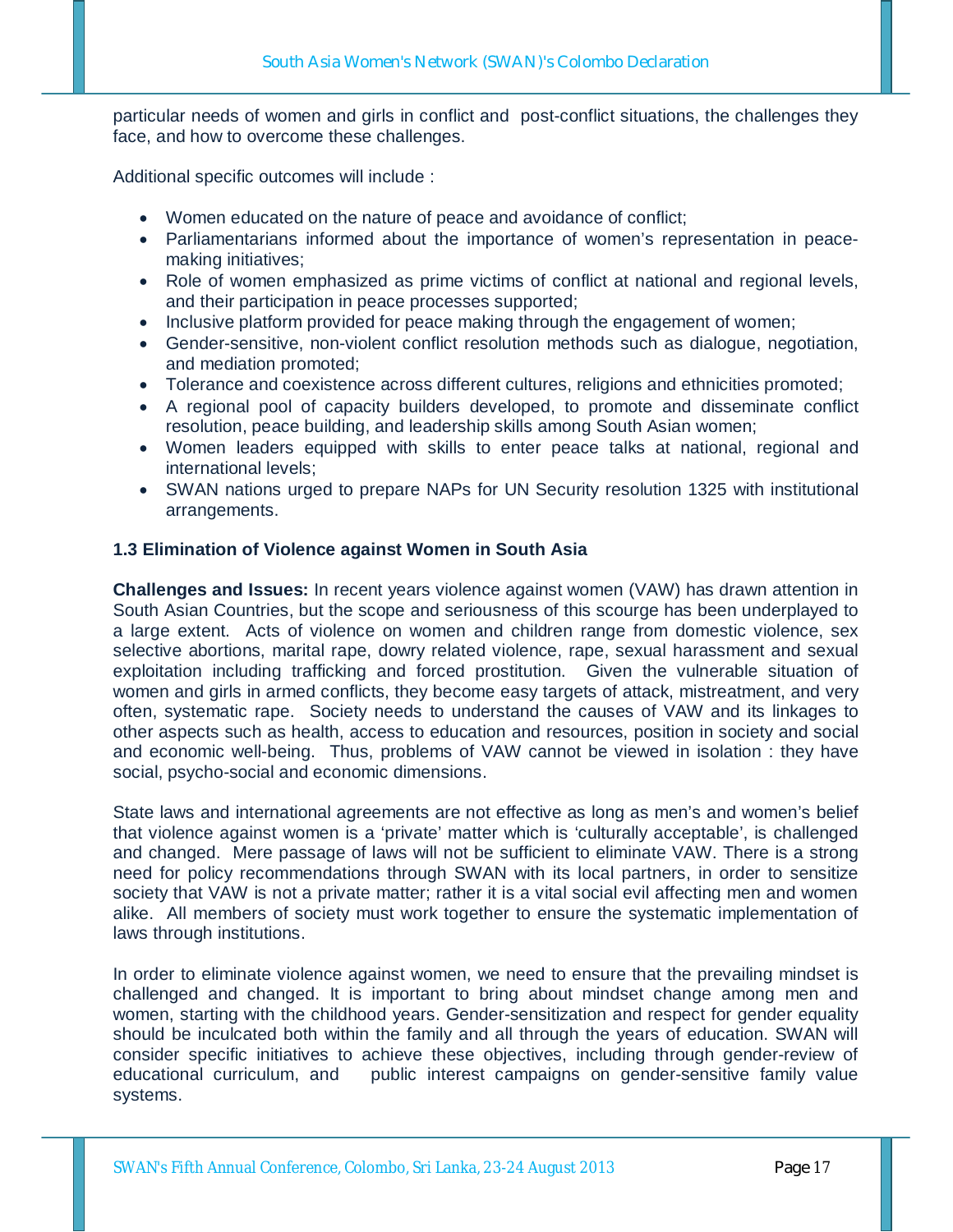Across South Asia, victims of rape/sexual exploitation generally prefer to remain silent due to social customs, fear of the stigma attached, and the weak and slow legal and justice delivery systems. This leaves women scarred with psychological trauma, and forces them into social isolation. Not just the victim, but the whole family is socially isolated. Hence, the social and psychological impact of VAW (in all its forms and manifestations) needs urgent attention. There is need for greater and more open debate in order to ensure strong action against VAW and its socio-psychological/mental impact, including the need for the health sector to respond and address the issue of VAW (rape and domestic violence accounts for 5% of healthy years of life lost in women of reproductive age, WDR).

Trafficking of women and children across South Asia in the emerging context of globalization and conflict is another issue that needs to be addressed by national and international laws and conventions, particularly in the context of the structural adjustment policies of all South Asian countries, which have pushed women into more poverty through lower paid jobs and deep rooted gender discrimination, weak legislation and poor enforcement. It is estimated that each year, tens of thousands of children and lakhs of women are trafficked across South Asian borders, working in brothels or as cheap domestic labour and other low-skilled, low-wage occupations. Honour killings are another cruel and barbaric form of VAW prevalent in some countries of South Asia. Efforts must be made to institutionally and legally ban this practice.

Labour migration can be a source of both economic and social empowerment for women, and several economies of South Asia are reliant on the financial remittances sent back by emigrant labour. However, labour migration should be conducted through transparent and legally accepted mechanisms in the source and recipient countries, in order to safeguard the rights of women, and prevent them from being exposed to physical, sexual and labour exploitation.

**Intervention Programme :** The SWAN (IP) on the Elimination of Violence against Women in South Asia will consensually agree upon policy recommendations, and measures for leadership development and capacity building to overcome the seriously negative impactof VAW across this region. This (IP) will focus on sensitization of men and women, and will make policy recommendations that will address the state (including education and other relevant ministries), the judiciary and other non-state actors.

VAW substantially reduces the potential for achieving sustainable development within each nation and across the region. The increased rate of VAW reduces women's opportunities and capacity to work outside the home, reduces their mobility and access to information, and their school attendance. Hence, VAW is a major constraint in achieving sustainable development for each nation and for the entire South Asian region.

**The Outcome :** This (IP) will lead to :

- Strengthening women's access to justice;
- Recognition of women's rights as human rights;
- Creation of regional consultation and coordination mechanisms;
- Creation of women's shelters for victims of VAW or potential victims,
- Identification, condemnation and prosecution of military use of rape as a weapon;
- Prevention and prosecution of perpetrators of human trafficking of women and children and protection of victims;
- Formulation of effective and transparent labour migration policies, that minimize irregular labour migration and prevent exploitation of women by protecting their rights;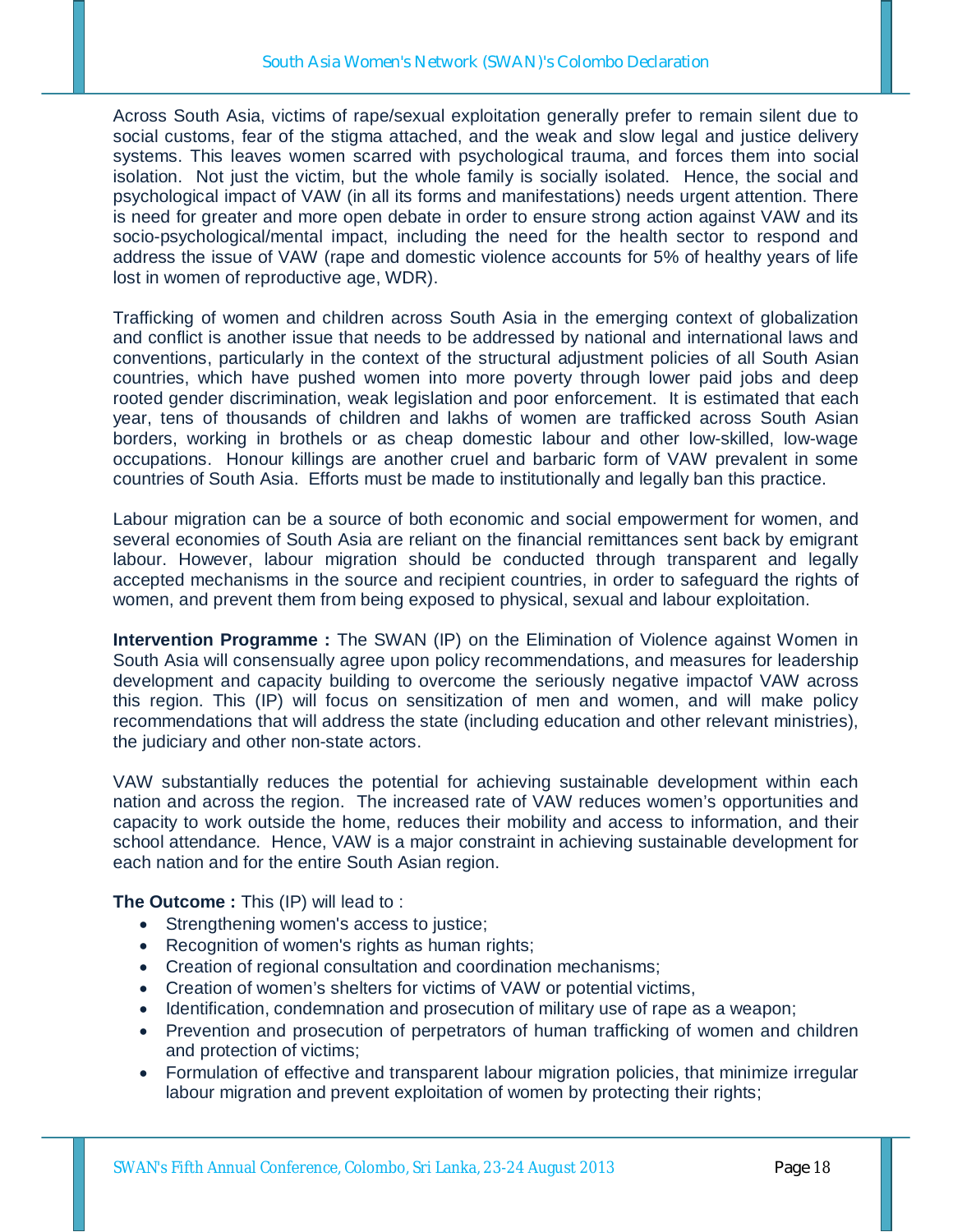Mindset change among men and women through gender-sensitization of family values and educational curricula.

### **1.4 Gender and Education in the Context of Sustainable Development Goals for the Women of South Asia**

**Challenges and Issues :** The Millennium Development Goals (MDGs) underline gender parity in Primary Education as one of the critical objectives to be met by 2015. While significant strides have been made in mobilizing communities to send girls to school, gender equality still remains a challenge both in terms of numbers and in terms of quality of learning. According to a report published by the United Nations Girls Education Initiative (UNGEI) and ASPBAE (Asia South Pacific Association for Basic and Adult Education) in 2010, "girls have few opportunities to enroll in schools and complete their basic education especially if they live in rural areas and hail from poorest communities of South Asia". The situation becomes more complex in South Asia where gender issues intersect with challenges presented by ethnicity, class, caste and religion. Besides poverty, the role of women and girls in the struggle for subsistence in marginalized communities, are also contributory factors that deny large sections of girls a meaningful engagement with formal schooling, combined with other 'push out' factors such as inadequate availability of female teachers, trained personnel, water and toilet facilities.

Adult literacy has been identified as one of the important programmes under Education for All, which is now almost a lost agenda for both donors and governments. The importance of literacy needs to be reasserted and addressed with urgency across South Asia. A literate mother contributes to the overall well-being of the family in terms of food, nutrition, health and income. Field reports show that in most cases, literacy programmes designed for rural women failed to retain their interest or to meet their basic requirements and needs.

Although remarkable progress has been made in primary school enrollment some challenges remain to this day : gender disparity in primary and secondary education, completion of the primary school cycle, acquiring required competencies, attaining literacy targets and achieving gender balance at the tertiary level and at vocational/ technical education are just some of the challenges that need to be addressed urgently in order to achieve universal primary education for girls. Access to education must go beyond enrollment in primary school to include the whole cycle of education from early years to adulthood. Focus on equality and equity, inclusion and non-discrimination should be enhanced and basic education along with literacy should be adequately financed.

Countries in the South Asian region need to focus on developing their human capital into skilled human resources. A large section of the adult-population,both women and men, remain within the workforce as unskilled workers. The need is to provide them with adequate training and basic education so that they are able to position themselves better within the workforce. It is essential to develop curricula that links learning with vocational skills and prepares the learner for a smooth transition from school to jobs.

The South Asian region has been a witness to innovative initiatives and interventions both on the part of the State and through civil society organizations that have creatively responded to the challenges posed above. These range from ensuring energetic participation from the parent community, to offering fellowships/ stipends to girls and developing bridging programs for them, to curriculum reform, creating peer support groups and drafting inclusive and progressive policies or legislations.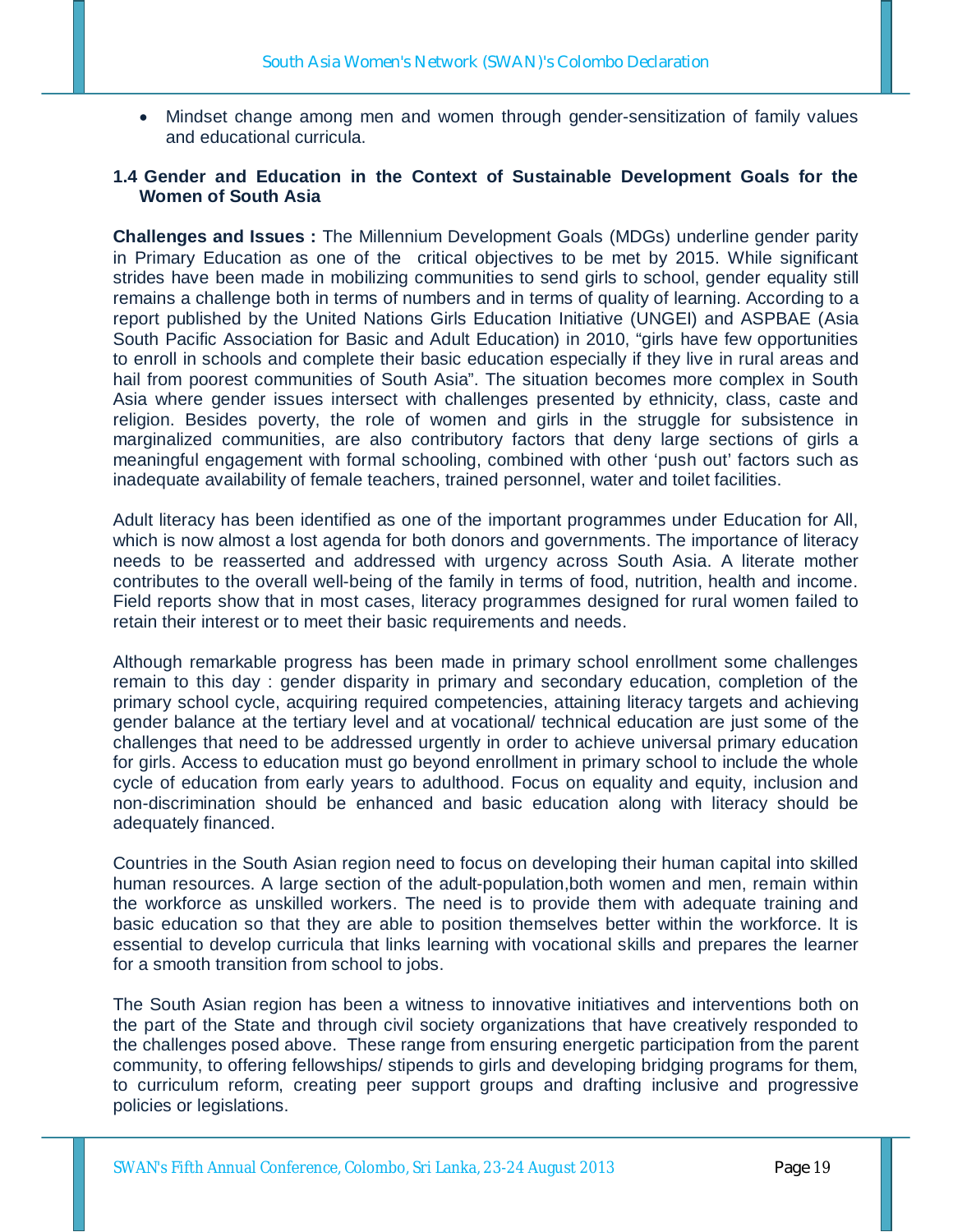Much of this experience is located in the realm of innovations, only a few of which have been documented and disseminated within the region. Along with this we have witnessed a new phenomenon over the last decade--the process of working in a mission mode in the region by various state agencies and international donors to promote Universalization of Elementary Education and to push for transition to Secondary Education in the region.

Additionally, there have been concerns raised about changing the mindset, raising the consciousness about the people's rights to education and mobilizing community awareness on safe health so as to ensure girls and women's right to protect their bodies. It is necessary to position the agenda of education as a top priority for state funding. In order to achieve these aims we have to prepare our workforce to significantly enhance theirhuman capital in order toenhance their competiveness within the global market. Initiatives to prioritize education amongst policy and national interventions by both the state and civil society organisations need to be strengthened.

The recommended goals to improve the relationships between gender and education in South Asia are:

- Notwithstanding the importance of elementary education, and keeping in mind the significant role of education in women's empowerment, the policy framework and programme emphasis should be holistic. The exclusive focus on primary education has led to the marginalization of adult literacy and education, ECCE (Early Childhood Care and Education), and youth education.
- The State should reverse its withdrawal from the education sector given the negative impact of privatization on women and girls and socially disadvantaged sections in all sectors. The formal education structure should be strengthened and not downsized. Greater resources for Higher Education and Women's Studies should be allocated.
- Adolescents must be recognized as a distinct group with specific requirements and not subsumed within Elementary Education and Adult Literacy. While recognizing the importance of these issues, the policy and programme framework needs to be expanded beyond reproductive and sexual health and population issues to include issues of rights and citizenship. As gender-based barriers become more entrenched in adolescence, there is an urgent need to expand the outreach of upper primary and secondary schools. As has been done with primary schools, such schools must be made more accessible.
- Textbook reform processes with the involvement of academics and practitioners should be undertaken.Gender needs to be looked at not as an add-on but integrated in all subjects and should be an important organizing principle of national and state curricula and textbooks. The insights gained from research on women's studies at present find no reflection in the content of school education. This should be changed and formal linkages established.
- The marginalized in each country should be recognized and identified for special inputs including children with disabilities. The State must create special schemes and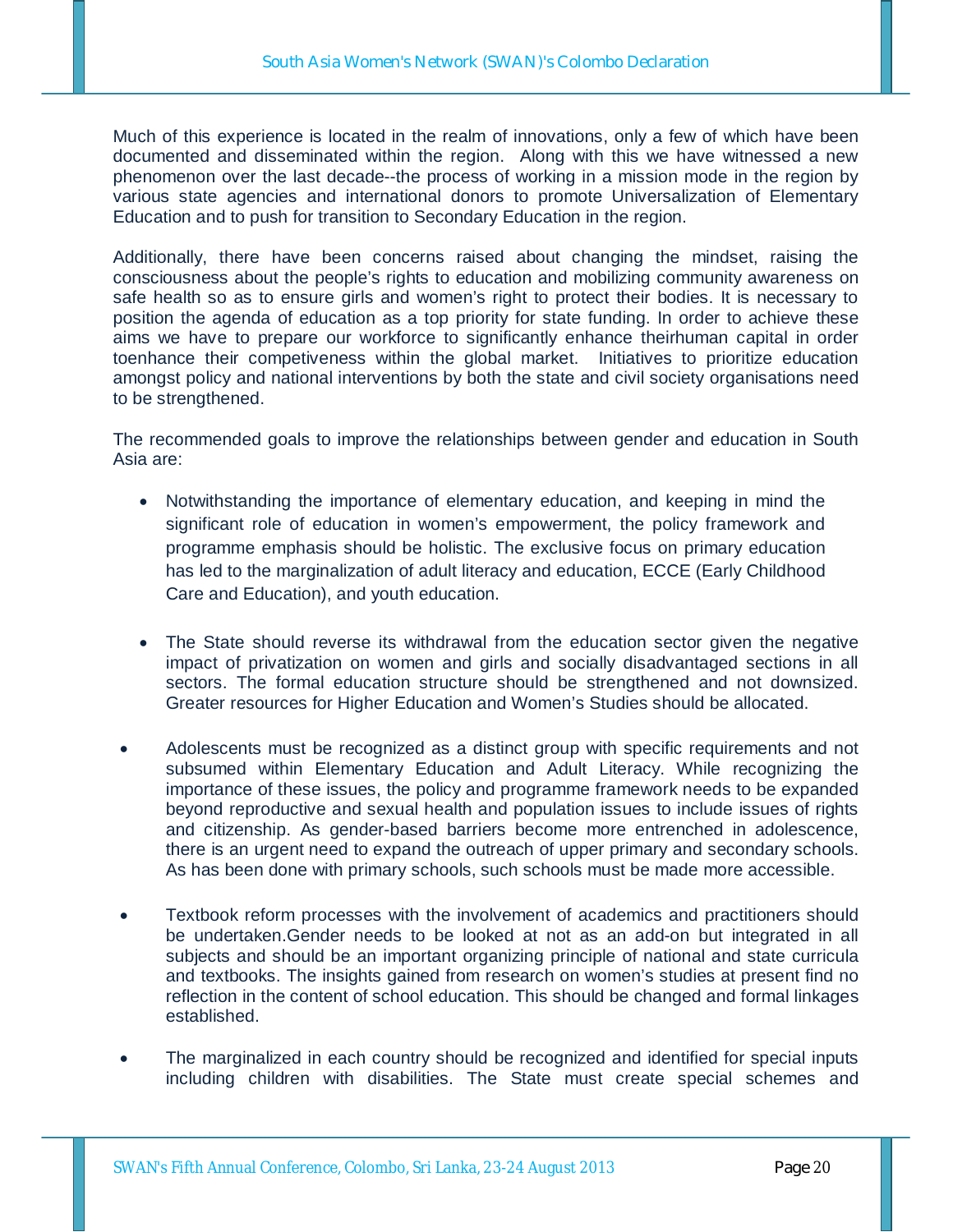programmes to reach the unreachablepopulation, especially girls and women within such communities, to ensure quality education for all

- Issues of sexuality need to be addressed to provide children with information, enable them to make informed choices, make them aware of the diversity of expressions of sexuality and gender and to equip them to deal with violations. The present material and pedagogy adopted in schools in this regard needs to be revised and made more sensitive with regard to the diversity mentioned above.
- Though sexual harassment is quite widespread in schools (among both students and teachers) this is not covered by the guidelines. Policies for sexual harassment at all levels in educational institutions should bein place.
- At present there are no policy measures in place that address the particular educational needs emerging from different situations of conflict. Specific programmes and policy guidelines to address these concerns should be designed to restore confidence and address feelings of fear andinsecurity, particularly keeping in mind the needs of women and girls in such situations.

There is an urgent need to establish dialogue not only amongst various stakeholders for girls and women's education but also among countries to share and learn from each others' experiences. The issues of girls and women's education need to be understood across the region, locating it in the context of nation building and class formation in South Asia. A conceptual framework can be developed through a South Asian level (IP) that can help in understanding the issues of gender and education in post-colonial South Asia. This overall framework can then be expanded to understand country specific realities and initiatives for girls' education. A comparative view will widen the horizons of those engaged with girls' education, building processes of reflection and development of innovative strategies, specific to their context.

**Intervention Programme:** Through this (IP), SWAN partners will seek to:

- Create a network on gender and education across the region where organizations will work with each other, sharing their experiences, research, approaches and policies to strengthen interventions on girls' education and on gendering education. The objective is also to include women's groups and rights-based organizations to engage with issues of equity in education and bring them into this domain.
- Develop teaching and learning materials that draw on the conceptual work done by feminist academics as critical to enabling those involved in education to integrate gender into their work. Gender in education training, or in manuals, or in primers, or teaching aids concentrates more on explaining gender rather than on focusing on education as a site for the affirmation of existing gendered norms or the creation of new roles and possibilities. In addition to this, gender is isolated from the core content of the subjects being taught, with little relation to curriculum and syllabi.
- Along with this the formal school system is isolated from developments in the non-formal sector. The impact of policies on mainstream education is rarely connected to developments in adult women's education or for that matter to initiatives taken in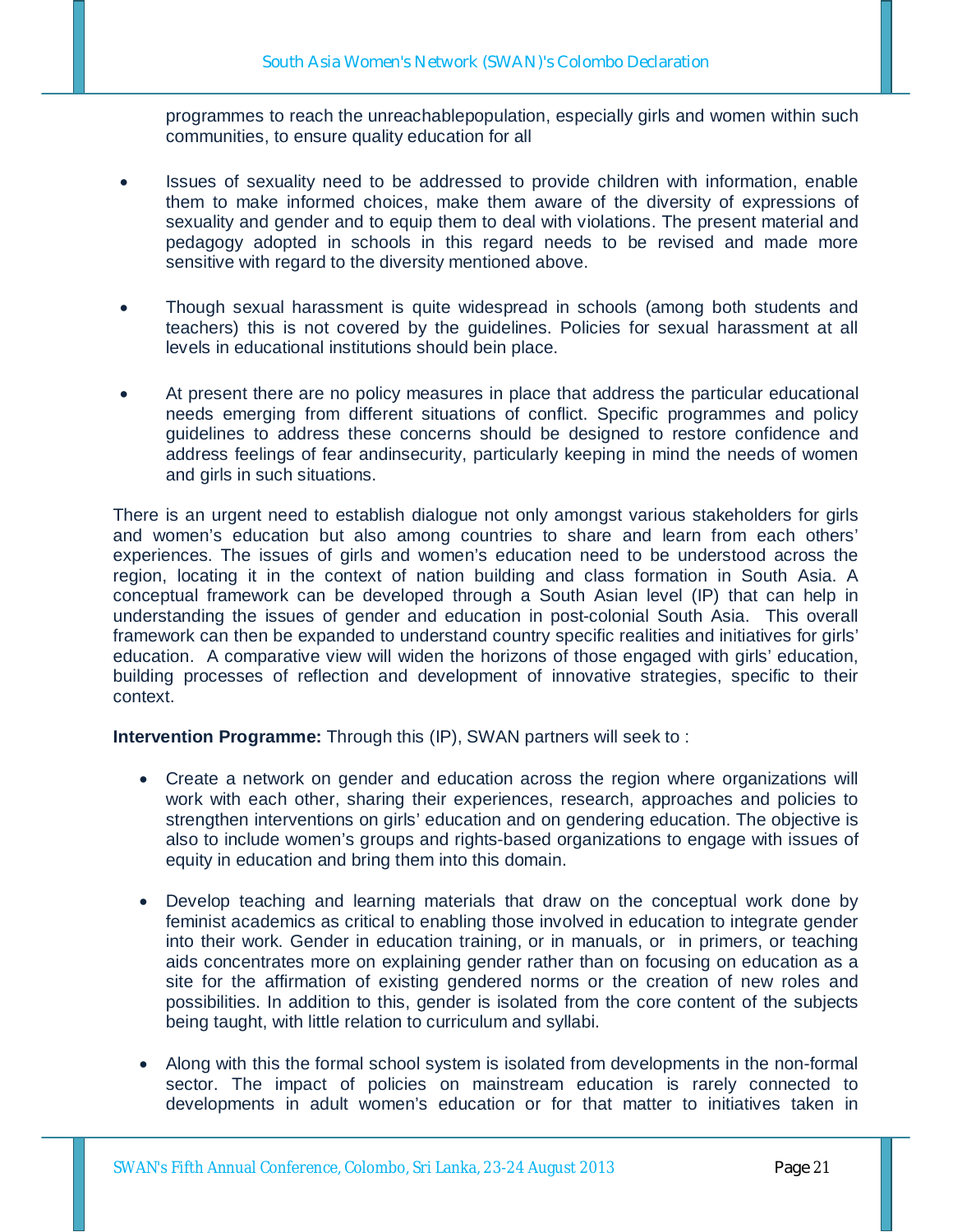women's development programmes. The relationship between the formal, non formal and adult education sectors and how they influence each other has not informed teacher's training or for that matter the inputs given to education activists in the NGO sector.

In this context, to share research and interventions in order to help groups and individuals to reflect on their own approaches to girls' and women's education in the light of the programmes and policies formulated in specific countries. Women's own experiences of education and the struggles it generated in their lives provide a rich resource that can be tapped to generate dialogue and discussion.

#### **Outcome:**

- A community of literate women will emerge as part of the workforce. The process of women's empowerment through education and enterprise will be considerably strengthened;
- Women and girls will be in a better position to take decisions that will improve their quality of life;
- Peoples' mind-set will change in favour of women's empowerment and participation in decision making.

### **1.5 Culture and Sustainable Development for the Women of South Asia**

**Challenges and Issues :** Culture was left out of the Millennium Development Goals in 2000. This omission must not be repeated with the Sustainable Development Goals. Culture is what we are. Culture represents our identities in this globalized world. Culture survives even in the most difficult times of conflict and natural disasters. It is an important vehicle for bringing in sustainable development to regions such as South Asia, today and in the future. Cultural diversity and creativity are the ultimate renewable resources and the only sure path to freedom and peace.

Culture includes the millenia-old traditional indigenous knowledge systems (IKS) in all areas, be it health and medicine; music, literature, dance, theatre and poetry; religion; language; or customary practices associated with birth, marriage and even death. This traditional knowledge contains within it respect for women, and for their honour, dignity, and equal participation in all aspects of social endeavor and development, combined with respect for the environment and ecological sustenance of every region. Women of South Asia continue to be leaders in the preservation and sustenance of traditional knowledge.

Cultural diversity is a reality. It holds the key to releasing creative energies of individuals and groups in society. The strongest bond among the nations of South Asia is the unity of their civilization and religious heritage, within which lie tremendous cultural, linguistic, and pluralistic diversity of each nation, and within each nation, of the different regions and ethnicities. Unity in diversity is the real strength of South Asia. Individually and collectively, the nations of South Asia need better policies to make the most of this reality. Culture should inform national, regional and global strategies for development. Equally, development strategies must be sensitive to cultural specificities of peoples of nations and regions, in order to gain their full support, participation, and ownership. SWAN emphasizes that governments across South Asia should give culture a higher profile in strategies for development.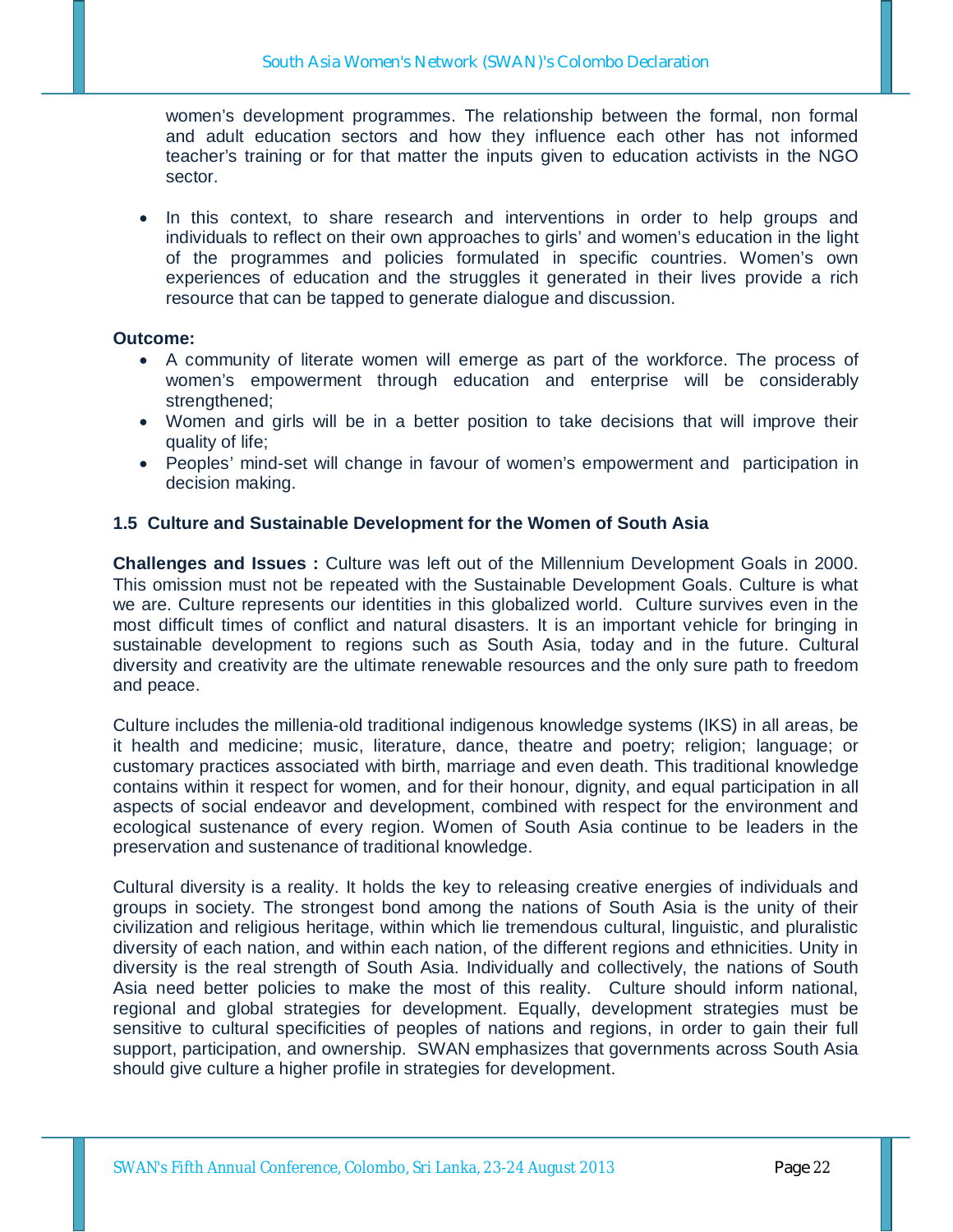Cultural action should be emphasized and the nine South Asian countries shall come together for conducting theater workshops and producing classical and folk music and dance programs. This will promote SWAN's goals of sustainable development, peace, and conflict resolution, and also help in changing mindsets with regard to violence against women. It will also help to preserve regional languages that empower women and which are slowly dying out.

In South Asia, culture should become a force for growth, for all nations, for all societies. Cultural and creative industries make up more than 3% of global GDP, and these industries are growing at an annual compound rate of more than 6%. Sustaining traditional knowledge can achieve the twin objectives of preserving culture and enhancing economic activity within the framework of sustainable development.

UNESCO has an innovative "Culture for Development Indicator Suite" to measure the contribution of culture to sustainable development. This was developed within the context of the 2005 UNESCO Convention on the Protection and Promotion of the Diversity of Cultural Expression, the first legally binding instrument that places culture and development together at its core. However, in the Asia Pacific region, only 12 out of 44 countries have ratified this 2005 Convention.

UNESCO, in its 2003 Convention on the Safeguarding of Intangible Cultural Heritage emphasizes the importance of intangible cultural heritage as the mainspring of cultural diversity and a guarantee of sustainable development, the deep-seated interdependence between intangible cultural heritage and tangible natural heritage, and the invaluable role of intangible cultural heritage as a factor in bringing human beings closer together and ensuring exchange and understanding among them. Intangible cultural heritage includes oral traditions and expressions, including language, performing arts, social practices, rituals and festive events, knowledge and practices concerning nature and the universe, and traditional craftsmanship.

SWAN urges national governments across South Asia and UNESCO to recognize and accord high priority to awarding intangible cultural heritage to those traditions of South Asian nations, including arts, crafts and other traditions that involve primarily women, where women predominate. Recognising such expressions of intangible cultural heritage where women predominate wouldgreatly encourage women to continue such activities, thereby preserving and reviving them, which would in turn contribute substantively to her economic well-being and empowerment.

### **Intervention Programmes :**

- (i) Reviving one or more traditional, women-related aspects of intangible cultural heritage in each of the nine SWAN nations, followed by convening an (IP) for discussion, exchange of experiences and demonstration/exhibition of each these valued activities;
- (ii) Documenting Indigenous knowledge systems(IKS)for all relevant areas including traditional health and medicines, nutrition and culinary practices, natural resource management, as well as life skills for family and household management;
- (iii) Agreeing on SDGs that accommodate the cultural, socio-economic and ecological interests of all nations and regions, including, in particular, those of South Asia.

### **Outcome :**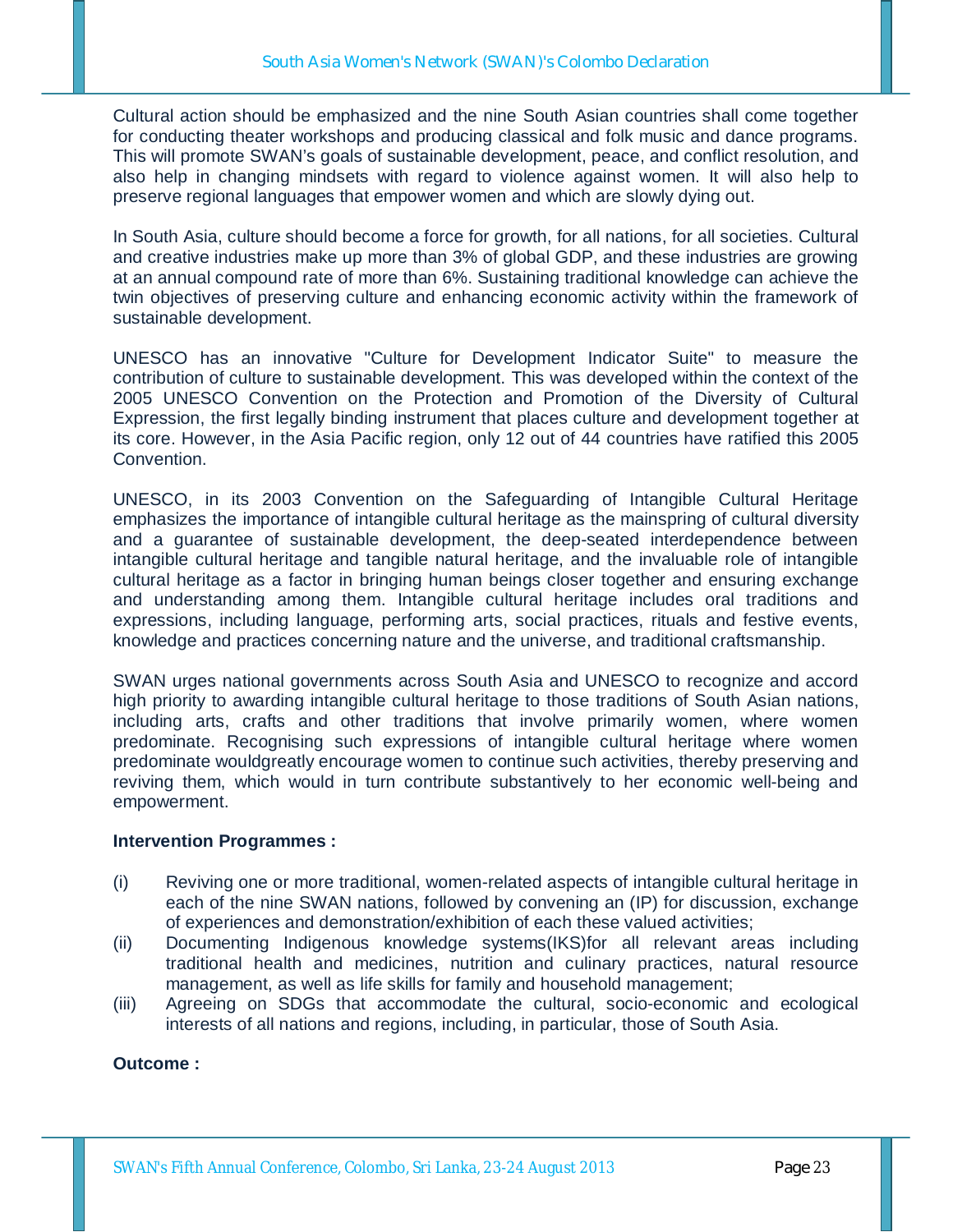Bringing together policymakers, leading activists, and NGO representatives from across the nine SWAN nations, for experience sharing, policy recommendations and dissemination strategies on the importance of cultural diversity in sustainable development;

- Consensus on SDGs that reflect the cultural, socio-economic and ecological interests of all South Asian nations;
- Sensitize cultural workerson SDGs and on the importance of entrepreneurship and livelihood enhancement as part of their work;
- Recognition, revival and strengthening the use of Indigenous Knowledge Systems through schools, development practices, academic programmes and everyday life;
- Empowerment of women through preservation and revival of intangible cultural heritage practices.

### **1.6 Role of Women in Media in South Asia**

**Challenges and Issues** : Women's empowerment is key to achieving sustainable economic growth, and for bringing in social development and environmental sustainability. Yet, there is inadequate awareness about the importance of women's empowerment for future prosperity and well-being of the people of South Asia. The media (print, electronic and social media formats) must be encouraged to engage in public participation, and to debate improvements in awareness that can lead to sustainable development and that can be used as the catalyst for change.

Women journalists are sensitive to these issues. They are aware of the plight of women in most South Asian countries. There has been tremendous increase in the number of women journalists over the last two decades, who have shown their proven skills in moulding public opinion on issues. They have used media as an effective tool for socio-economic-political development. Women journalists are no longer restricted to writing on fashion, cookery, art and culture, but are reporting from battlefields, from stock markets, and from Parliaments. Women journalists have excelled in each of these areas, to the extent that very often the 'women writing about women' factor has taken the back-seat.

Nonetheless, key challenges and issues remain, which are :

- Women stories are not highlighted in mainstream media, they are mostly restricted to special pages and programmes;
- News about women most often stigmatize and victimize women, portraying them in the media primarily as sex objects. This is particularly true of the advertising sections of each media format. News about violence committed against women is sensationalized to boost popularity ratings in the electronic and print media;
- Women journalists face risks to their lives and dignity when covering news about "crimes against women", especially when perpetrators are influential people. These journalists also face threats from extremist and religious forces in several countries.

SWAN proposes to take up these issues through networking and awareness programmes. SWAN recognizesthe need to create an engagement platform on the subject of substantive equality where both men and women have the opportunity to interact and better understand the importance of gender- sensitization.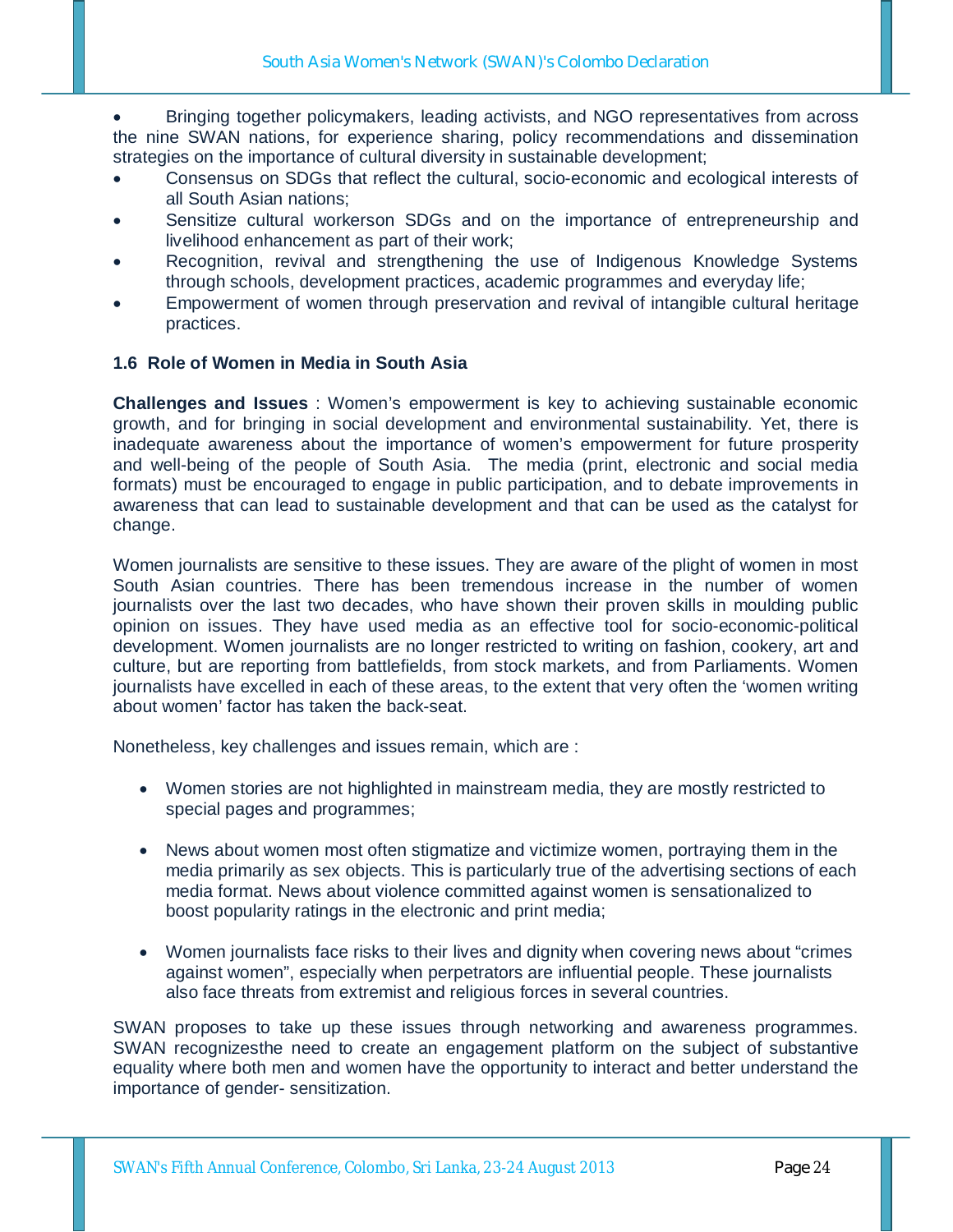The SWAN Media Core Group has nine country representatives. Each core group member will be responsible for choosing and mentoring mid-career journalists from their respective countries who will promote and exchange stories and information, and work as a powerful networking group to be the catalyst for change in South Asia.

### **Intervention Programmes:**

(IP) 1 : This (IP) will sensitize participants (mid-level career journalists, journalism faculty representatives, senior resource persons from the media) on media coverage of issues relevant to bringing in sustainable development for the women of South Asia through the New Socio-Political Order, the New Ecological Order and the New Economic Order, with special focus on the activities of SWAN's eight sectoral networks. The sectoral SWAN network leaders will put forward their views, problems, and suggestions. This (IP) will include :

- Formalising the network among the SWAN member countries to ensure there is ongoing exchange of news, views, and best practices in their respective countries;
- Policy recommendations, leadership development and capacity building, both as regards the role of media in sustainable development, and the role of women in media for bringing about the change they want to catalyze;
- Encouraging the use of platforms such as the SWAN website (www.swaninterface.net), SWAN Facebook and SWAN Twitter.

IP 2 : This (IP) will sensitize commercial advertisers against gender stereotyping and ensure better portrayal of women. Media can help promote awareness for sex education starting from school level. This (IP) will createengagement platforms for men and women, specially advertisers, policy makers, business leaders, media owners on gender equality.

IP 3. SWAN Media Group will explore the possibility of exchange programmes for journalists between SWAN countries, including editors of media houses, thereby inviting and encouraging multilateral collaboration on issues common to all these countries

**Outcome:** The media (print, electronic and social media) is the strongest tool to create awareness about sustainable development. This is the reason for SWAN's strong emphasis on identifying the ways and means by which media can play an effective role in raising awareness about sustainable development. The role of Women in Media is one of the strongest engines that will bring about change and reform, leading to achievement of Sustainable Development Goals (SDGs).Thus the (IPs) will reach out to women in media in South Asia, sensitizing them and, on their return, mentoring them as they implement these good practices in their work.

## **2.0 THE NEW ECOLOGICAL ORDER**

SWAN's objective in proposing the New Ecological Order is to ensure the most effective and equitable balance between economic, social and environmental sustainability. Based on a critical review of the failure of MDG 7 to recognize and address key women's issues,and linking women's empowerment as the essential criterion towards achieving environmental sustainability in the region, SWAN emphasizes that the post-2015 Development Agenda must bring in gender equality and equity, women's empowerment and women's rights as central and inalienable factors for achieving environmental sustainability. The following are the **core goals** in defining and evolving the New Ecological Order as part of SWAN's Roadmap: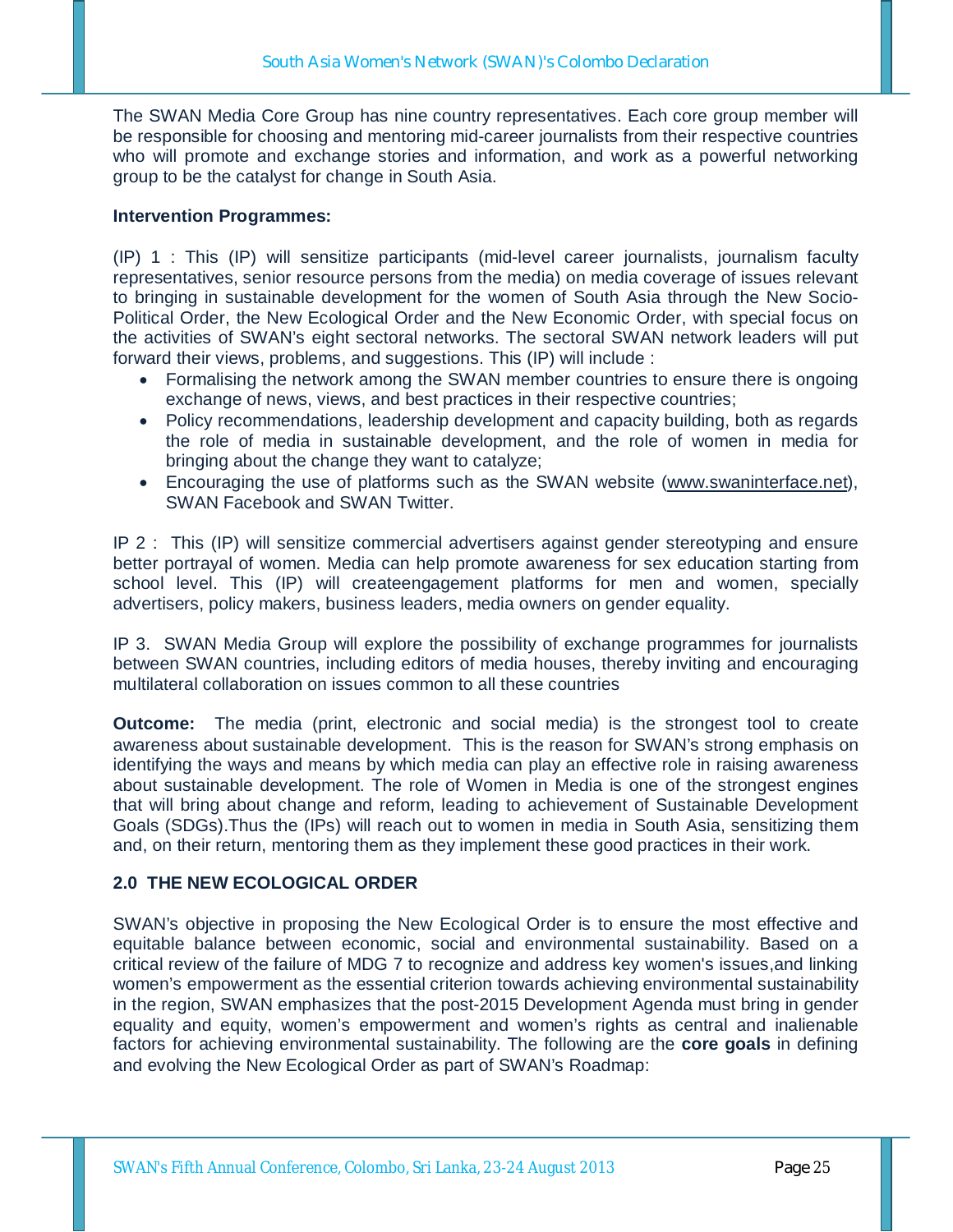- Ensuring equitable access to nature and natural resources for all women, including the conservation and resilience of ecosystems, ecological cycles and functions, and biodiversity. This alone can ensure that all women have access to safe and adequate resources to fulfil their basic needs in ways that are ecologically sustainable and culturally appropriate. As the essential first step, women must be empowered to ensure the integrity of natural ecosystems, wildlife populations, and biodiversity for the wellbeing of future generations;
- All women must have opportunities to dignified and safe livelihoods and lifestyles that are ecologically sustainable, culturally sensitive and socio-economically equal and equitable. Service and welfare sectors must be accessible to all women while integrating principles and practices of equality and equity. This is vital for ensuring South Asian women's rightful aspirations for substantive equality and equity, wellbeing, sustainability, prosperity and happiness;
- Ensuring adequate, safe and nutritious food for all women through production and distribution systems that are women-centered and ecologically sustainable, equal and equitable, by changing both the existing intra-family patriarchal system as well as the emerging global patriarchal structures of corporate control over agriculture through GMOs and patents on seeds;
- Ensuring adequate safe water and sanitation for all women, through harvesting and distribution systems that are ecologically sustainable, equal, equitable, with access to sanitization through disposal systems that are efficient and sustainable;
- Ensuring conditions for prevention of disease and maintenance of good health for all women, in ways that are ecologically sustainable, equal and equitable;
- Ensuring equal and equitable access to energy sources for all women in ways that are ecologically sustainable, as much as technically and economically viable;
- Ensuring equal and equitable access to learning and education for all women in ways that enhance ecological sensitivity and knowledge, as much as cultural, technical, technological, socio-economic, and other aspects;
- Ensuring secure, safe and sustainable settlements for all women, on the basis of substantive equality and equity, including adequate and appropriate shelter, sanitation, civic facilities, and public transportation;
- Acknowledging that women are disproportionately affected by climate change.

In order to work towards the stated goals of the New Ecological Order, SWAN will organise a series of (IPs) across the region in partnership with like-minded institutions and civil society organizations, to enable the women of South Asia to agree upon policy recommendations to define priority actions that need to be taken by key stakeholders (including national governments, civil society and the corporate sector), leadership development and capacity building towards realizing these goals. SWAN will seek to develop capacity so that key women leaders of the region can emerge to catalyze identified priority actions in the post-2015 Development Agenda. SWAN will also seek to **i**nfluence national, regional and global post-2015 agendas to reflect the South Asian women's sustainable development agenda.Key sectors of particular focus in SWAN's New Ecological Order are elaborated below., together with proposed  $(IPs)$ :

### 2.1 **Seed and Food Sovereignty for the Women of South Asia**:

**Challenges and Issues** : South Asia is rich in agricultural crops. It is a region where many diverse crops originate. The women in the farming communities preserve, within their homes,the seeds of diverse crops, an informal system of seed-banks that hold the key to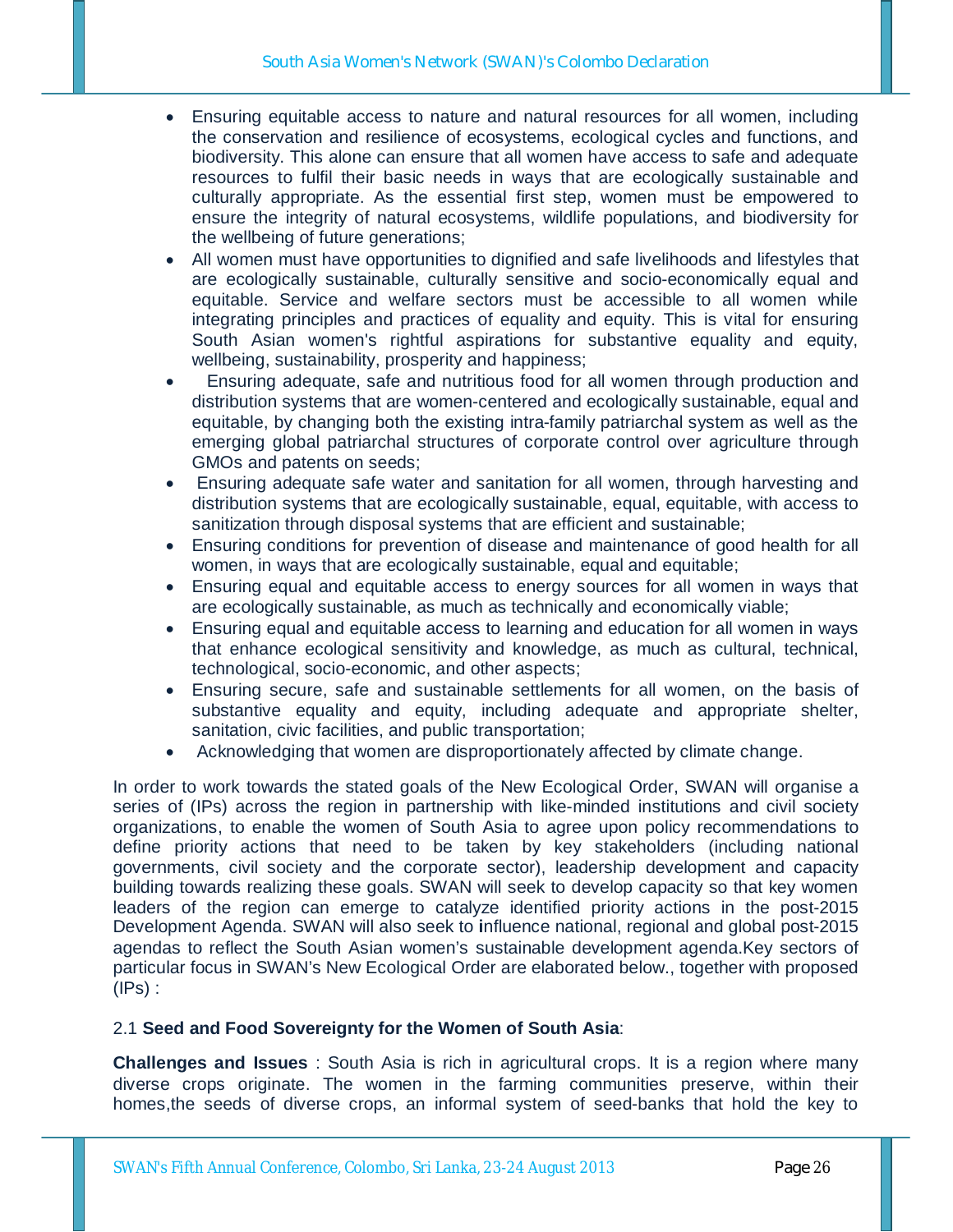agricultural productivity and prosperity. This will be severely affected if women lose control over seeds and are forced to purchase seeds from private sector companies, almost invariably at high cost, with insufficient guarantees about quality. Poisons in food, the food chain and GM foods carry risks to food safety, public health, and food sovereignty for the women of South Asia.

SWAN emphasizes the concept of food sovereignty as being far more relevant and significant than mere food security. The concept of food security refers only to availability of food, regardless of the type, method or location of production. It is more a technical concept that emphasizes reliance on the global economy based on liberalized agricultural markets. Food sovereignty, on the other hand is a concept that seeks to ensure the rights of people, communities and countries to define their own agricultural labour, fishing, food and land policies that are ecologically, socially, economically and culturally appropriate to their unique circumstances. Food sovereignty includes the right to safe, nutritious and culturally appropriate food and food producing resources that havethe ability to sustain women and their societies. Food sovereignty represents the primacy of peoples' and community's rights to food and food production, over trade concerns.In contrast to food security (as defined by the FAO) which focuses on food availability, food sovereignty includes the importance of the mode of production of food and its source, highlighting thereby the adverse relationship between cheap food imports and the well-being and sustainability of local farming populations, that rely extensively on traditional and indigenous knowledge systems in their farming practices.

Seventy-five percent of all ecological destruction is related to non-sustainable methods of capital intensive, chemical intensive, fossil fuel intensive agriculture, which is displacing biodiversity, depleting water resources and contributing to greenhouse gas emissions leading to climate instability. Such non-sustainable systems are also contributing to malnutrition, hunger and disease while marginalizing women as producers and consumers.

### **Intervention Programmes**

- 1 Preservation of South Asia's rich bio-diversity is the best way to feed its people.Preserving and practicing agro-ecology is the best means for ensuring food security and food sovereignty within and among the people of South Asia. Approval of any GM crop in one South Asian country will mean approval for South Asia as a whole, because of SAFTA. Patented GM crops will spread to other countries of South Asia,causing irreversible genetic contamination and destruction of South Asia's bio diversity.
- 2 Ways to provide safe and healthy food for the families of South Asia : Farmers, particularly women farmers, must have control over the seeds they grow. Essential seeds for their annual crops must not be owned and sold entirely by private and multi-national companies.

**Outcome:** The (IPs) on seed and food sovereignty for women of South Asia will evolve programmes for ensuring their food security and foodsovereignty, health, nutrition, as well as sustainable livelihoods on the basis of gender equality and equity.

## **2.2. Climate Change and Gender Equality for the Women of South Asia**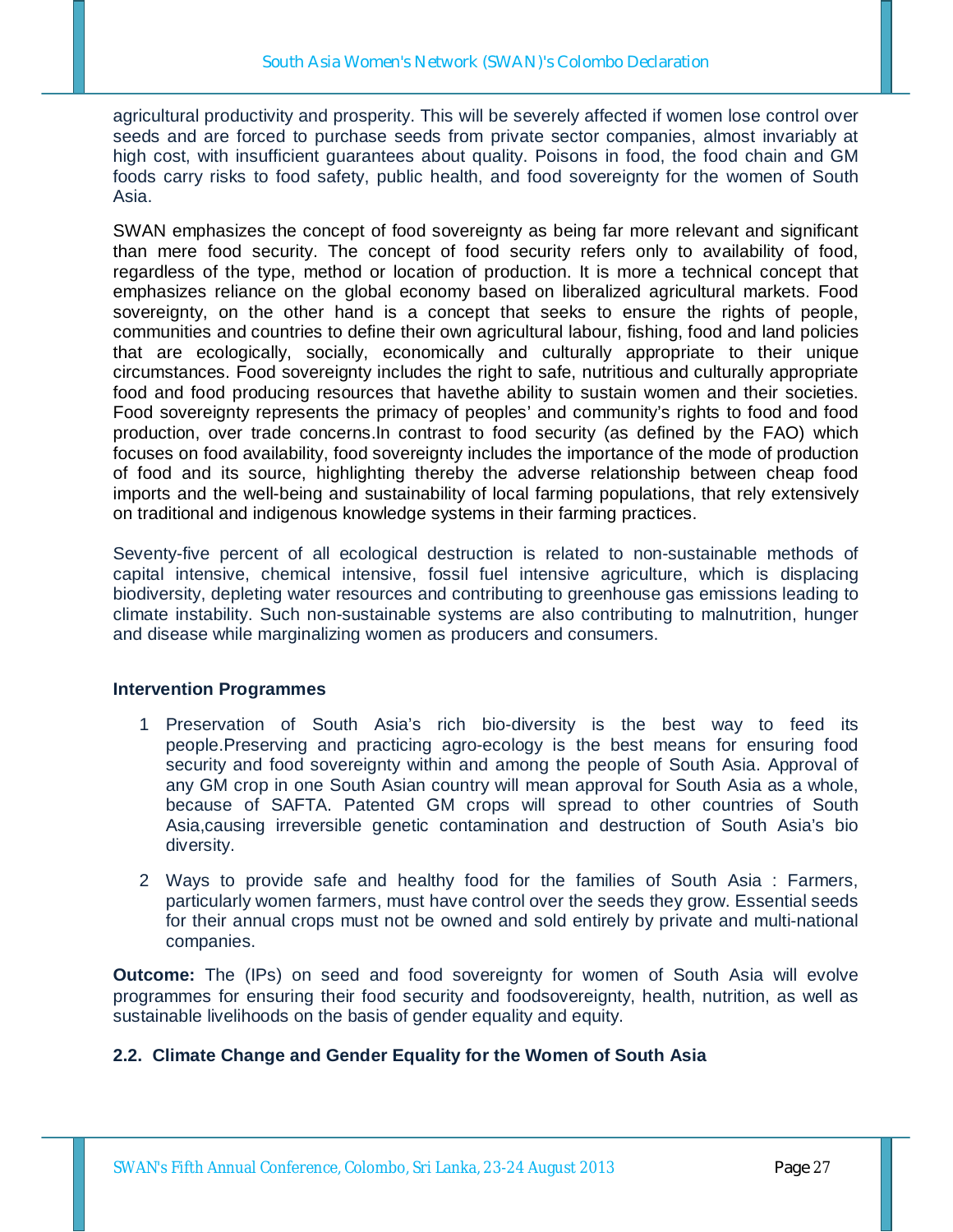**Challenges and Issues:** At the 1992 Rio Earth Summit (United Nations Conference on Environment and Development, UNCED) climate change, desertification and the loss of biodiversity were identified as the greatest challenges to sustainable development. Since then, despite three United Nations conventions--the Framework Convention on Climate Change (UNFCCC), the Convention to Combat Desertification (UNCCD) and the Convention on Biological Diversity (CBD)-- the impact has been minimal, and each of these threats remain as a major challenge in achieving a sustainable future. The Rio+20 Summit in 2012 reconfirmed that the challenges identified twenty years ago have become greater. The post-2015 framework and sustainable development goals (SDGs) must address this interrelationship.<sup>4</sup>

The adverse impact of climate change has an important gender dimension. Given women's allocated responsibilities within the home and as small-scale farmers, they are more severely affected by climate change and allied natural disasters (increased and more intense storms and floods, long droughts and forest fires, less reliable seasonal crops due to changing distribution and intensity of rain, melting glaciers, and loss of biodiversity) because of its adverse impact on availability of food, water and energy resources, and on health. Women are also more at risk because of discrimination and poverty, which makes them disproportionately more vulnerable in the first place and less able to recover from natural disasters.

While women are the most likely to suffer disproportionately from climate change, they can also be instrumental in adapting and mitigating the effects of climate change in their communities. SWAN emphasizes that women with agency and social power can minimize the effects of climate change. It is most important that women's increased risks and vulnerabilities as well as their role in resilience building is recognized in climate change related decision-making, such as loss and damage discussions, and discussions on adaptation and mitigation strategies. Women must be included on an equal and equitable basis in all discussion and decision-making processes.

The women of South Asia, facing severe consequences of climate change, want to work together to ensure that women's rights and concerns are central in the search for climate sustainability strategies in solution of the climate crisis. Gender sensitive solutions are essential for the whole gamut of issues impacted by the climate crisis : water access, supply and availability; food security and sovereignty; and alternative, renewable, sustainable and low-cost energy resources.

### **Intervention Programmes:**

- 1. (IP) will be undertaken to bring Climate Change and Gender Equality and Equity into the mainstream of international concerns and negotiations including forSDGs 2015; Kyoto framework 2015; UNFCCC+, and other international treaties and Conventions;
- 2. (IP) to develop climate change resilient livelihoods (e.g. climate resilient seeds, and seeds resistant to pest attacks), based on Indigenous Knowledge Systems;
- 3. (IP) to strengthen women's know-how and capacity in order to face disasters, including their resilience to move from relief to preparedness. Therefore, women should be involved in disaster planning at all levels, beginning with the village level;
- 4. (IP) on mainstreaming climate change into development concernsof how it links with other SWAN areas i.e collaboration and networking.

<sup>-</sup>4 Women's Major Group Position Paper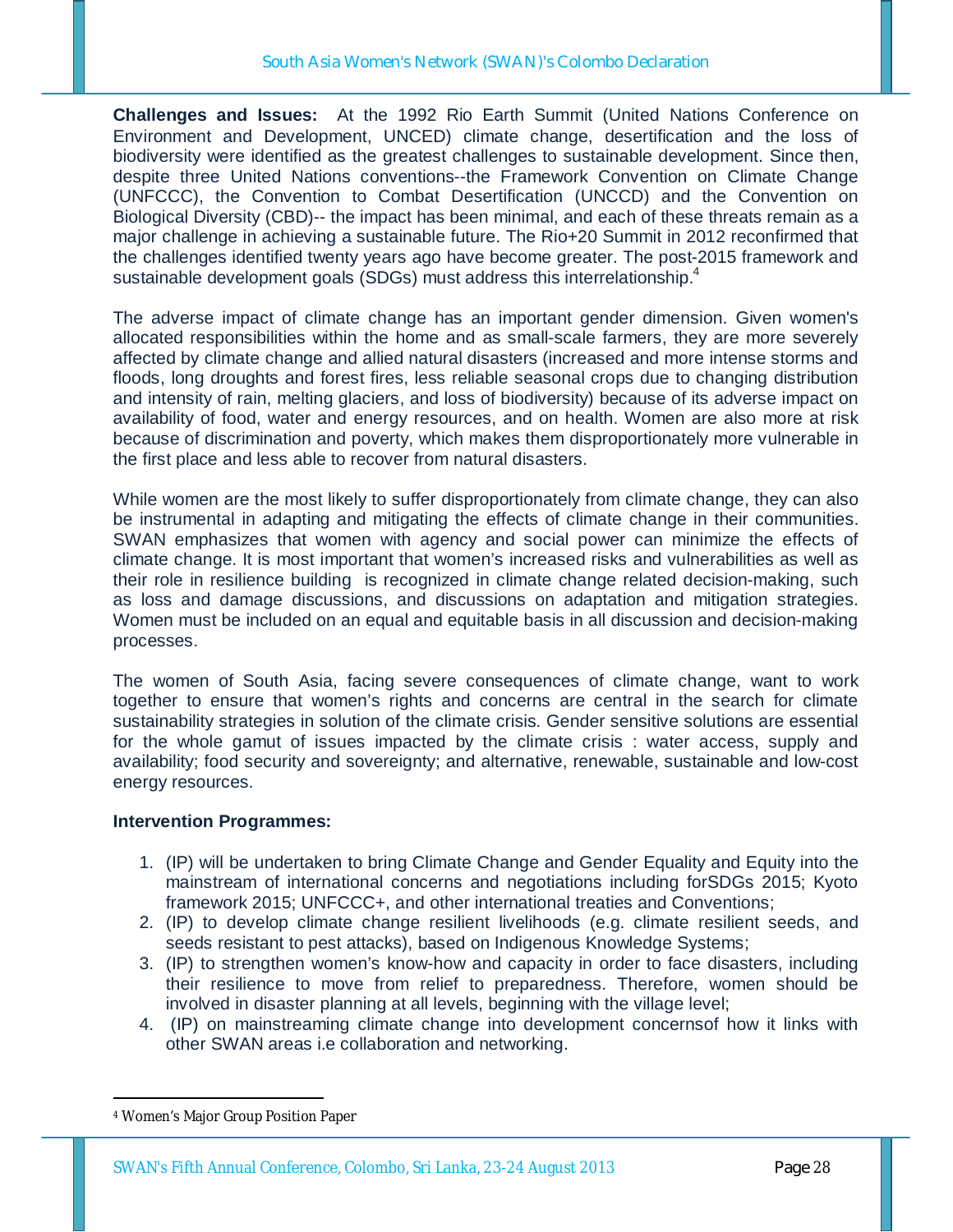5. (IP) on access to finance, including throughmicro financing, to enable the women of South Asia to overcome these challenges.

### **Outcome**

- Relevant national and international policies, rules and regulations streamlined in relation to community response to Climate Change.
- Sustainable livelihoods, including employment, income, food security and food sovereignty enhanced as a result of community resilience and response to Climate Change and Climate Variability;
- Status of women in terms of substantive equality and equity strengthened;
- Relevant climate-change resilient renewable and alternative technologies developed in the farm, forest, livestock, energy and livelihood sectors within SWAN region and networks;
- Appropriate value chain and market models developed in the SWAN region and networks.

## **2.3 Impact on Women's Health : The Bio-Safety, Food and Malnutrition Crisis in South Asia**

**Challenges and Issues :** The use of hazardous man-made chemicals and the resultant degradation of the environment are emerging as important causes for chronic, noncommunicable diseases (NCDs) like cancer, cardiovascular disease, respiratory illnesses and diabetes. NCDs are estimated to cause 36 million deaths annually with 80 percent of these deaths occurring in low and middle-income countries. NCDs cause 60 percent of all deaths worldwide, and are the biggest threat to women's health globally.<sup>5</sup> The World Health Organisation (WHO) and most national health Ministries in South Asia have not yet acknowledged the importance of addressing environmental factors as key risk factors in causing NCDs. Smog and other forms of air pollution, widely prevalent in most South Asian cities, are considered top-level risks for public health, particularly respiratory and cardiovascular disease. Harmful chemicals are used in products of everyday consumption like food and food packaging, and in everyday articles such as clothes, mobile phones, glue, carpeting, furniture, cosmetics, toys, detergents and other cleaning products. Harmful chemicals are in the air as a result of car fumes, through burning wood, coal or gas, and through the use of airborne sprays for pesticides, perfumes and other products. Hazardous substances are used in industrial chemicals, pesticides, dyes, drinking water disinfectant byproducts, pharmaceuticals, styrene, metals and phytoestrogens. All around us in the water and in the soil there are hormones and endocrine disrupting chemicals (EDCs).

Women's and children's health is seriously affected by NCDs. Recent studies show that NCDs can often be linked to chemical exposure during the foetal and early years of childhood development. Harmful chemicals are being found in the body tissue and umbilical cords of newborns and in pregnant women. Certain chemicals can disrupt normal signalling pathways or mimic hormone signalling during foetal development. There are around 900 chemicals characterised as EDCs.

<sup>-</sup><sup>5</sup> Women's Major Group Position Paper on Creating a Just and Sustainable Future, section on 'Chemicals, Waste and Women's Health".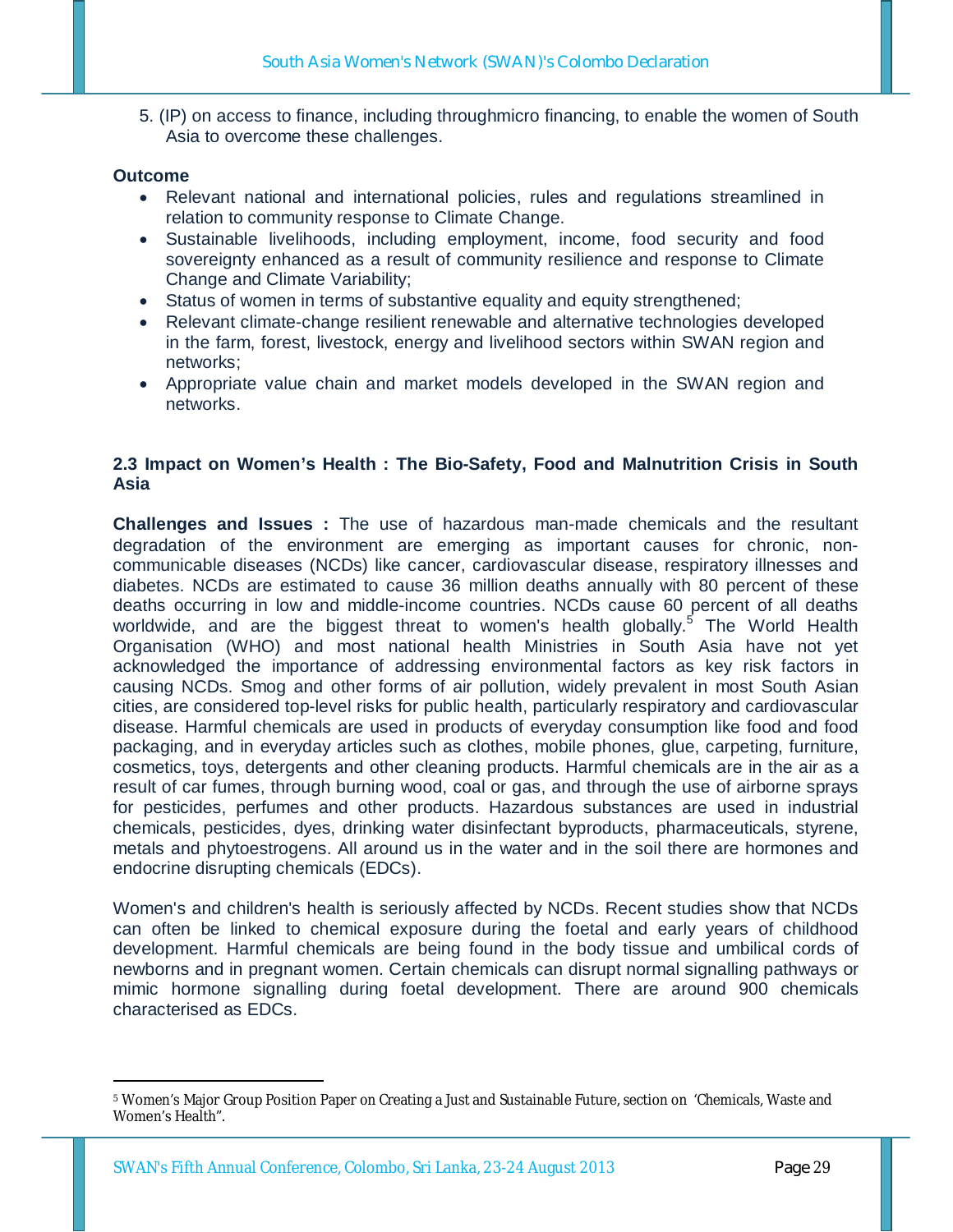In South Asia, women are the main decision-makers for their families' food-intake and living conditions. They also end up, often unknowingly, working with hazardous chemicals, either in the agriculture, crafts and textiles, waste management or domestic work sectors. Women have the right to know about the pollutants in the environment so that they can be consciously involved in decisions to reduce the exposure of women and children (and men) to toxic chemicals. Public information campaigns, particularly through radio and the electronic media, can be important and very useful in this regard.

Information about best practices used in other countries should be obtained and widely communicated across South Asia. A number of countries have already banned phthalates from products and are developing stronger policies to protect their citizens from EDCs. Women should be informed about chemicals that are particularly dangerous during pregnancy, with information about how women can protect themselves. There are moves to bring in a strong mercury treaty (regulating the use and disposal of mercury), and to tackle allied issues through the UN multi-stakeholder "Strategic Approach to international Chemicals Management" (SAICM) process.

In 2002, at the World Summit on Sustainable Development in Johannesburg, the target of eliminating harmful chemicals in consumer products by 2020 had been agreed upon. Progress towards this goal has, however, been very limited. The problem of harmful and hazardous chemicals is increasing instead of decreasing, particularly in developing countries and emerging economies.

While women are the primary victims of the food and malnutrition crisis, they also hold the solution. Their knowledge, expertise, skills and wisdom related to food-nutrition can be the source for empowering women, while simultaneously addressing the food and nutrition crisis, as well as the health problems arising from this crisis.

SWAN supports that the SDGs for the post-2015 development agenda should include the overall target of bringing about the elimination, by 2030, of hazardous man-made chemicals from harming public health and entering into the environment.

### **Intervention Programmes**

- 1. **The Food and Malnutrition crisis** is among the most significant crisis in South Asia. Women of this region are its worst victims. The high maternal mortality rate in the region is a cause of deep concern. When women are malnourished, it starts a vicious intergenerational cycle of worsening malnutrition for children. Fifty percent of South Asia's children are malnourished, stunted and wasted. Malnourished mothers give birth to low birth-weight babies, resulting in high neonatal, infant and child mortality due to vulnerability to infection. The high levels of malnutrition in the region are the result of policies that ignore ecological limits of the earth, and the food and nutritional rights of women. Obsession with chemical-pesticide based industrial farming and genetic engineering are driven more by corporate profits than human needs for food and nutrition.
- **2. Nutrition, Food and Bio-safety and Women's Health in South Asia.** Poisons in our food-chain and in genetically modified foods carry risks to food safety. In addition, the push by MNCs (Multinational Corporations) to aggressively promote junk-food and processed food has created newer health problems, the hazards of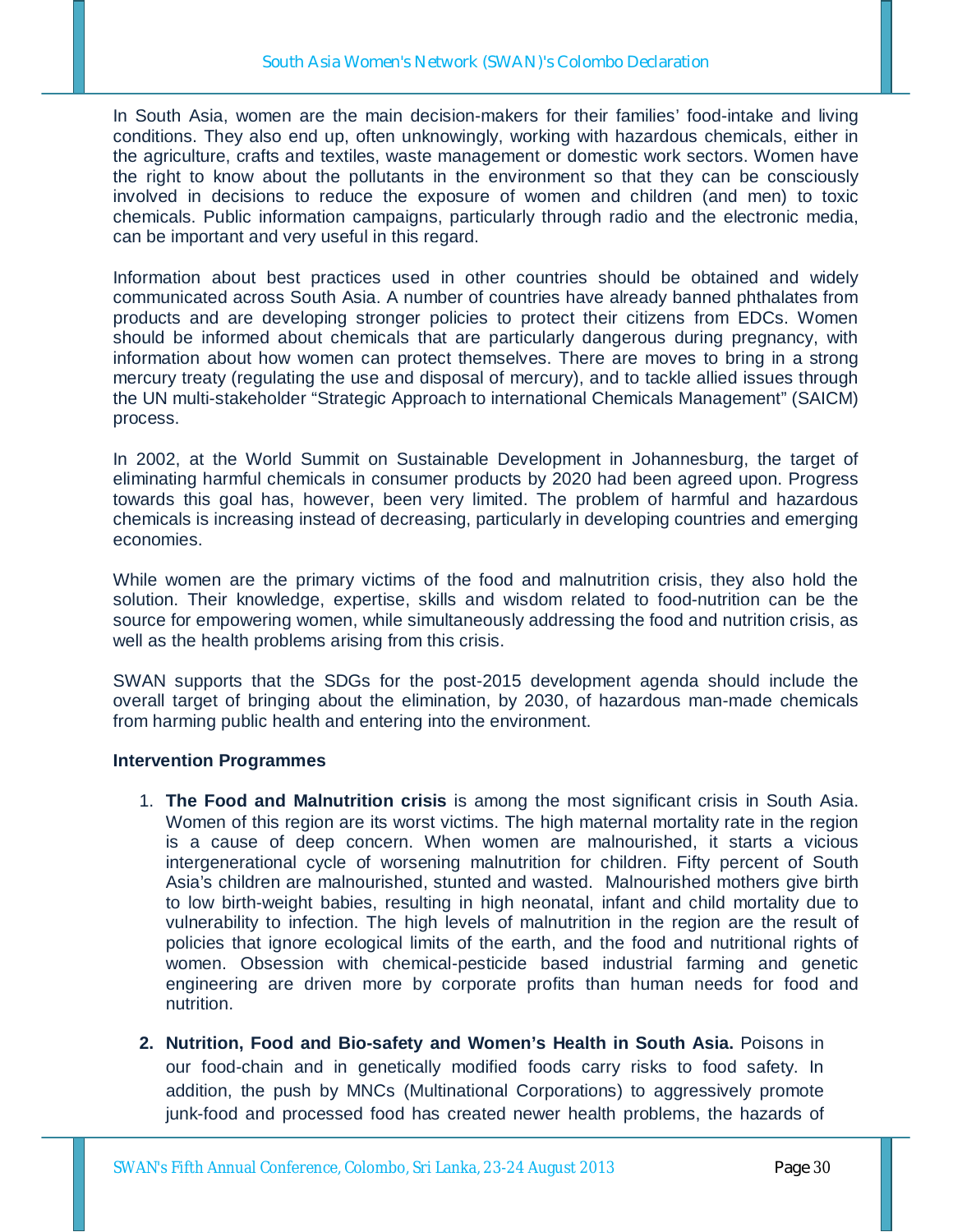which need to be acknowledged and addressed. It is crucial to circumvent these hazards through this (IP).

**Outcome** : These (IPs) will seek to :

- Build leadership and capacity of a new generation of women leaders to address the food & nutrition crisis by spreading understanding of all issues related to security of food and nutrition: the threats, the challenges and possible solutions;
- Build understanding about health hazards related to chemicals and poisons in food;
- Build understanding and awareness on health hazards related to chemicals in certain industrial utility products of everyday use;
- Dissemination to generate awareness about alternatives that are possible in food production, food processing and food consumption, including through reviving of knowledge and practices;
- Information campaigns to create awareness about the adverse effects of hazardous man-made chemicals;
- Achieve zero harmful chemicals in consumer products and the elimination of EDCs, POPs, heavy metals, and other suspected toxic chemicals by 2030;
- Invest in prevention of breast cancer and other NCDs related to hazardous chemicals, and in eliminating harmful chemicals from the workplace, consumer products, and the environment;
- Set national targets to move towards organic agriculture, with hundred percent organic agriculture by 2030;
- Holding producers responsible for their products through the Extended Producer Principle and the Precautionary Principle. Ensuring that no new chemicals are introduced in the market as part of any product without comprehensive tests and evidence of safety on human health and the environment, available in the public domain.

# **2.4 Energy and Gender Equality for the Women of South Asia**

**Challenges and Issues**: South Asia is the home to about half the world's poor, struggling to meet basic human needs on a daily basis. In the South Asian region this accounts for about 700 million people, which is more than half the population of the region. Percentage of people in South Asia without access to electricity and modern fuels for cooking is second only to Sub-Saharan Africa.<sup>6</sup>Widespread energy poverty across the South Asian region is characterized by lack of equal and equitable access to energy, with the disproportionately high impact onwomen and the poor living without basic access to energy.

Absolute poverty or the inability to meet a number of the basic needs specified in the MDGs can be linked to not having access to energy, leading to the conclusion that any future goals for poverty reduction would depend on the poor having minimum access to energy. Discussions on the post-2015 Development Agenda have begun. Energy is already a potential new goal within the SDGs, with a high possibility of it eventually ending up as a new and separate post-2015

-

<sup>6</sup>Poor People's Energy Outlook Practical Action 2010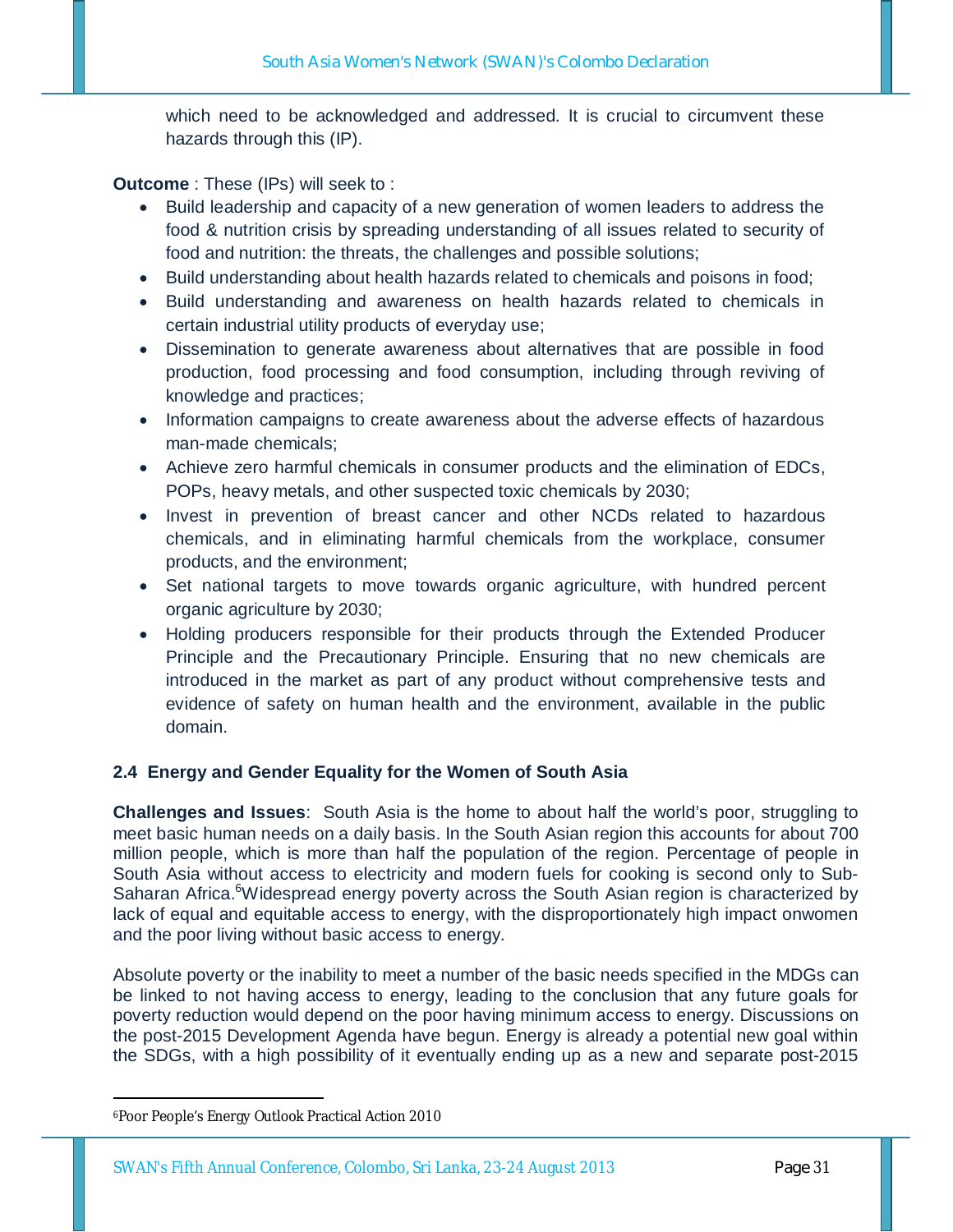Sustainable Development Goal. The targets under this proposed energy goal are the same as the targets agreed for the UN campaign, launched at the beginning of 2012, on SE4All (Sustainable Energy For All) by 2030 : access to energy for all, double the renewable energy (RE) contribution to the energy mix and double the energy efficiency (EE).

The e-discussion in South Asia (www.sa-energy.net) was launched in July 2013 to generate discussions and recommendations on prioritizing energy access over the targets for RE and EE, with the special focus on prioritizing andaddressing women's energy needs in South Asia. The inputs from across South Asia through the e-discussion were summarized and further discussed at the Round Table on "Energy for All in South Asia : What's at Stake for Women in the Post-2015 Agenda", organized by Practical Action, Janathaksan and SWAN with representatives from across the region. This was conducted on 22<sup>nd</sup> August 2013 as a preconference event ofSWAN's Fifth Annual Conference in Colombo.

The Roundtable agreed on the following principles for energy access for the women of South Asia:

- Energy access and affordability for all women is a matter of their right
- Women's role as custodians of energy needs to be recognized
- Women's inclusion in all energy determinations
- Sustainability must be the guiding principle of all energy policy.

#### **Intervention Programmes :**

Based on the above principles, it is agreed to convene an (IP) to finalise policy recommendations, and undertake leadership development and capacity building activities to :

- 1. Mandate women's inclusion in energy policy, strategy, programme determinations and implementation as producers, users, managers, and custodians of resources;
- 2. Have decentralized energy planning in order to understand regional variation in demand, resources and priority setting. Women's agency in the decentralized energy production systems should be part of the design. Decentralization of energy needs that:
	- o Local governments are given the mandate to develop and build provincial energy planning and implementation capacity;
	- o Gender disaggregated end use data be developed;
	- o Resource-mapping be done;
	- o Technology and skills are brought in to bridge demand and supply gaps;
	- o Education and awareness are created on sustainability, effective use, RE access, policy development and implementation
	- o Credit for SMEs and financing for improved access by women be brought in.
- 3. Promote energy efficiency with incentives for technology and awareness;
- 4. Ensure that the poor are not penalized for using inefficient technologies;
- 5. Incentivise energy services via economic instruments;
- 6. Remove disincentives/distortions;
- 7. Identify incentives for clean energy, for example cleaner stoves/bicycles/hybrid cars;
- 8. Develop the life cycle model: look at the entire system economic, social, and environmental aspect; waste management; context-based and appropriate technology;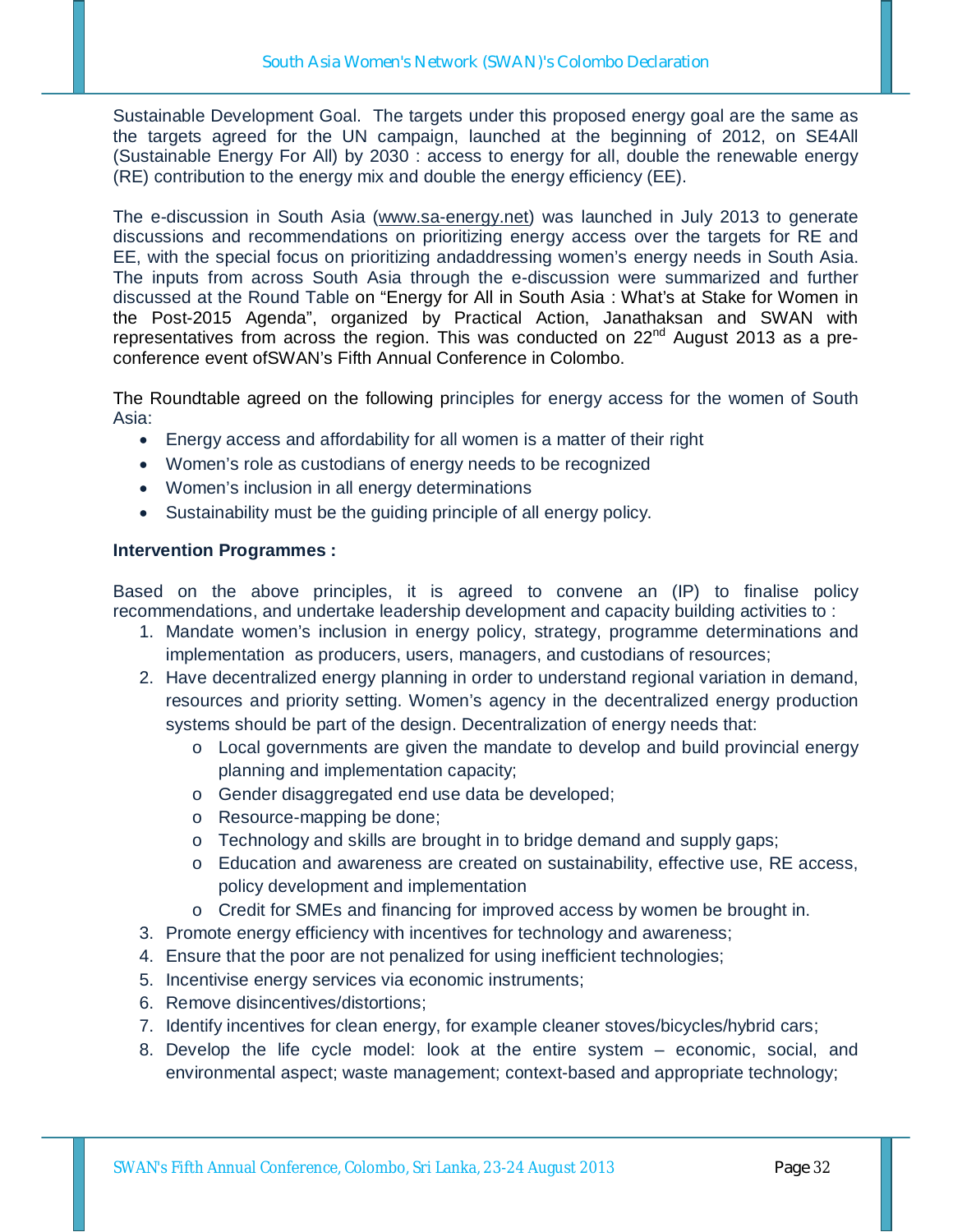- 9. Account for the full cost of energy: studies on redirecting subsidies/public money, the need for better mapping of energy needs and requirements.
- 10.Bring in education about energy: women as agents advocating right to energy and sustainability.

# **Outcome**

- Mainstream gender into energy projects;
- Create a conducive policy and practice environment promoting adequate access to sustainable forms of energy for the poor of South Asia, so that they can meet their basic needs through efficient and sustainable energy sources. This includes advocacy with regional, national and global agencies to ensure an equitable policy framework for fair disbursal and judicious consumption;
- Dissemination of information among rural women on equity, energy resources and options, including through demonstrating the use of renewable energy (RE) options (centralized and decentralized) to meet the diverse energy needs of the poor;
- Demonstrate the better use of local resources, in order that the poor have more control over generating RE that meets their needs. The programme aims to specifically benefit poor women who are totally dependent on biomass for their energy needs and burdened with collecting (reduce the time factor), cooking (improved health, reduced smoke), lighting/space heating (efficiency improvements and time saving);
- Ensuring that access to finance is liberalised and capacity building resources are improved in order to encourage more women to become energy entrepreneurs;
- Engage with SE4ALL (Sustainable Energy For All) projects and programmes.

## **2.5Water, Sanitation and Hygiene (WASH**)**for the Women of South Asia**

**Challenges and Issues :** In 2010 the UN General Assembly recognized the human right to water andsanitation. This was reconfirmed in the Rio+20 outcome document. CEDAW (Convention on the Elimination of All Forms of Discrimination Against Women) stipulates specific rights of rural women to water and sanitation. The MDGs aim at halving the number of people without access to water and sanitation. Even though the water MDG has been achieved (albeit with serious questions remaining about the quality and affordability of the water) there are still 780 million people, the majority in South Asia and sub-Saharan Africa, without access to improved drinking water sources. The sanitation MDG is still far from achievement, with more than 2.5 billion people worldwide who remain without access to improved sanitation. South Asia and sub-Saharan Africa once again predominate in the regional distribution of people without access to improved sanitation. Although the number of people resorting to open defecation in Southern Asia has decreased by 110 million people since 1990, it is still practiced by 41% of the region's population, representing 692 million people.<sup>7</sup>

Mortality and morbidity resulting from unsafe water and inadequate sanitation remain unacceptably high. Those who do not have access to safe drinking water and to improved sanitation are the most deprived among people living in poverty, the majority of whom are

-

<sup>7</sup>www.un.org/waterforlifedecade/sanitation.shtml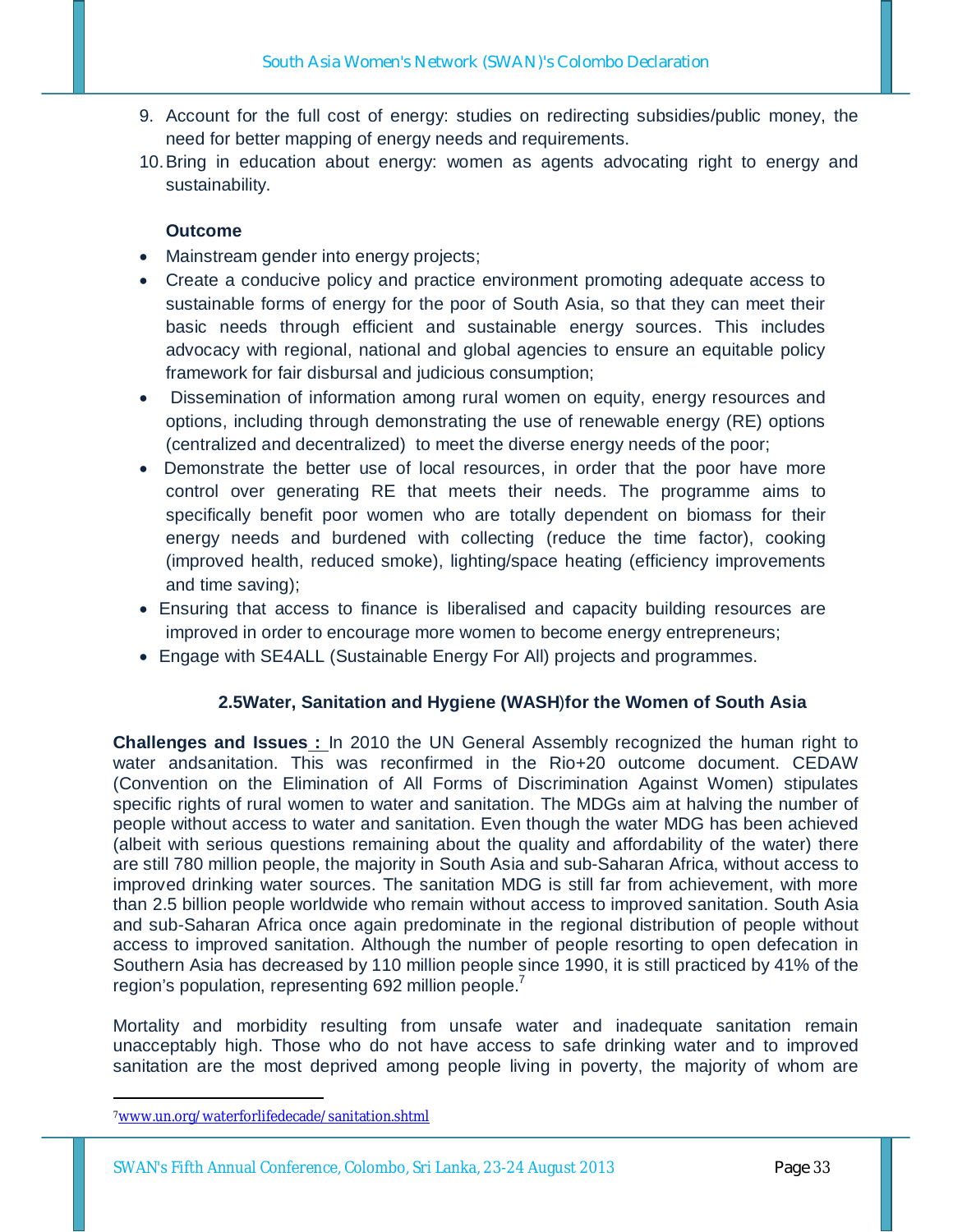women. The number of people in rural areas using an unimproved water source in 2010 was still five times greater than in urban areas.<sup>8</sup> In these rural areas, women are disproportionately affected, due largely to existing traditional gender roles, with women and girls being overwhelmingly responsible for collecting water.

One of the most significant divides between women and men, especially in developing countries, is found in the sanitation and hygiene sector.<sup>9</sup> Access to adequate sanitation is a principal prerequisite for personal security, privacy and human dignity. Women suffer enormously more than men as a result of inadequate sanitation facilities :

- women suffer greater risks of abuse and violence, and face serious difficulties when defecating and urinating in the open is their only option. Where sanitation facilities exist, the lack of privacy ( no doors, no locks) in the facilities is a greater burden for women. Even in urban areas, women and girls face innumerable security risks and allied dangers when they are forced to use common toilets or public facilities open to both men and women;
- women face serious health hazards in the absence of sanitary facilities. Women prefer to wait until dark to go to the toilet or to the open spaces. As a result they try to drink as little as possible during the day, and as a result suffer associated health problems such as urinary tract infection, chronic constipation, other gastric disorders, including diarrhea and helminth infections, as well serious ailments associated with inadequate menstrual hygiene management resulting from lack of WASH facilities;
- young children and the elderly are at the greatest risk of falling ill. The absence of adequate sanitation and hygiene facilities not only increases the causes and frequency of disease, it also increases women's workload, as in most cases women are the main caretakers of sick family members;
- InadequateWASH facilities are an important factor inhibiting regular school attendance by adolescent girls, which very soon translates into high dropout rates among girls in the last few years of primary school and certainly in secondary school;
- Women face reduced opportunity to be active in public life, to travel and to work when there is no ready access to sanitation.

In short, without adequate WASH facilities, women's dignity, safety and health are at stake. The UN Special Rapporteur on the human right to safe drinking water and sanitation has postulated 10 criteria – five normative and five crosscutting – with which to measure if this human right is being respected. The five normative criteria are availability, accessibility, quality/ safety, affordability, and acceptability of the WASH facilities being provided. The five cross-cutting criteria are non-discrimination, participation, accountability, impact, and sustainability of the WASH facilities.

### **Intervention Programme :**

SWAN supports these criteria which, together with a specific focus on women in rural areas, should form the basis for the WASH SDGs in the post-2015 Development Agenda. Based on these criteria, the SWAN (IP) will evolve policy recommendations, and programmes for leadership development and capacity building for achieving the following targets as part of the SDG for WASH :

• Drinking water for all;

<sup>-</sup><sup>8</sup> Progress on Drinking Water and Sanitation 2012 Update. UNICEF, WHO. March 2012.

<sup>9</sup> Women's Major Group Position paper, April 2013, section on "Water, Sanitation and Hygiene (WASH) and Gender Targets for the Post-2015 Development Agenda"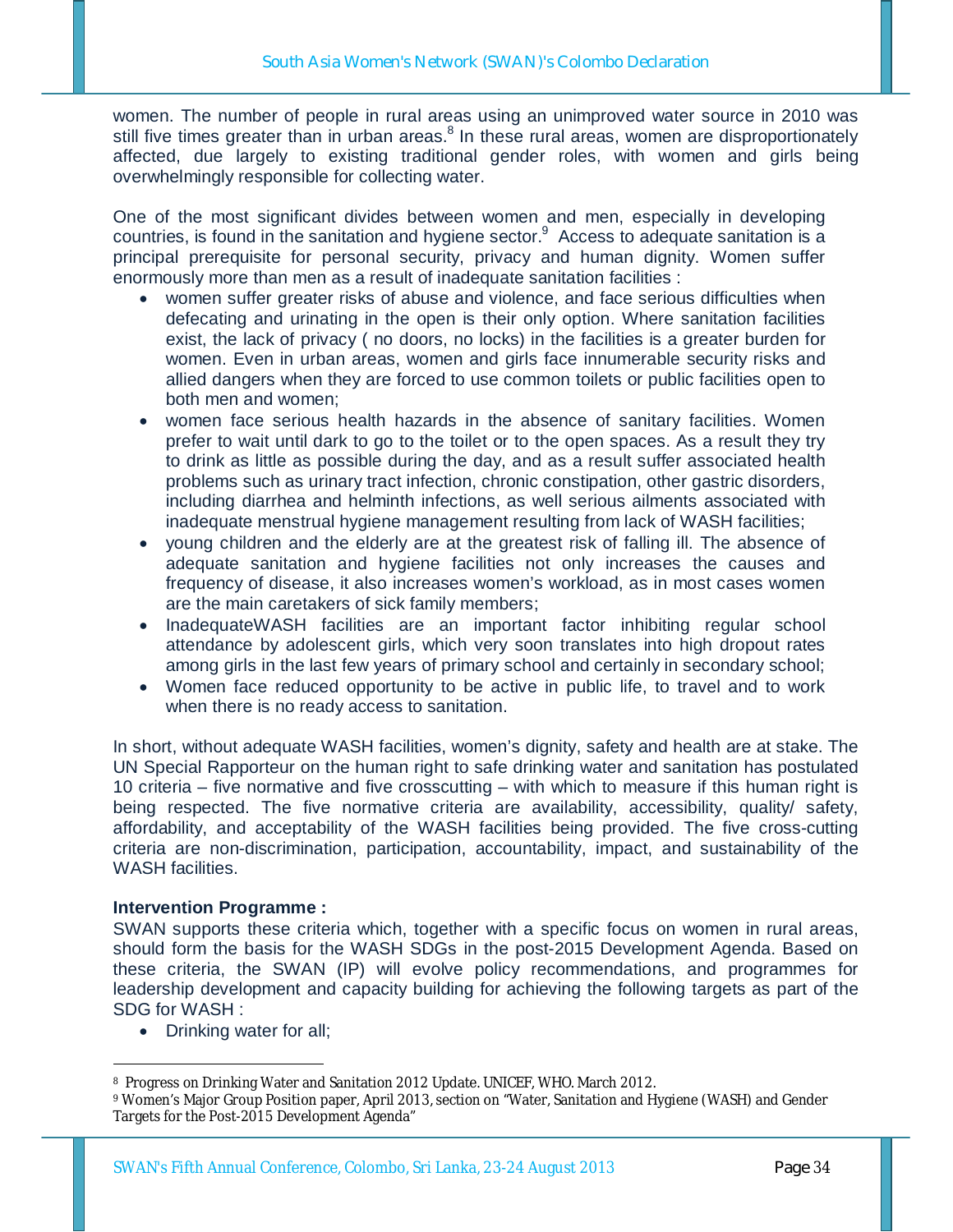- Sanitation for all, including safe menstrual hygiene, and zero gender violence;
- All human excreta and waste water should be safely managed including storage, transportation and treatment before being disposed off;
- Priority in all WASH-related activities for women living in poverty in rural and slum areas;
- WASH facilities and hygiene education in all schools;
- Women's leadership in WASH-related activities (planning, decision-making, implementation and monitoring) should be encouraged and facilitated at all levels, including local self-government;
- The focus in WASH-related programmes and projects should be on affordable, local solutions, incorporating traditional knowledge. Sustainable innovative technologies should be encouraged. Large private and public sector corporations should take up such projects under CSR (corporate social responsibility).

### **Outcome**

Integrated and effective WASH policies and programmes can increase food production (through fertilisers as a by-product), provide treated, re-usable waste water for agriculture, provide material for renewable energy generation, and above all, create many jobs for rural and urban youth.

### **2.6Waste Management**

**Challenges and Issues :** Our environment and ecology are being ravaged by mindless consumption, while leaving thousands of marginal women deeply deprived. From bauxite mining for aluminium to cracking naphtha for products like polymers, which result in plastics, the planet is being dug out, pilfered and made sterile. The mined aluminium reaches middle class South Asian homes as aluminum foil, discarded after being used as a wrap. The plastic litters our waterways and drains as plastic bags, resulting in disease and death of bio-diversity in oceans. Many plastics and other new materials contain toxic additives that outgas during their usage.

Even the computers and cell phones we use end up as e-waste, their rare earth metals and other components frequently polluting the planet during their life-cycles. All these require mining, a devastating activity that uproots sustainable practices, causes severe pollution, takes away from the commons the poor depend upon and makes women and children even more vulnerable, as sustainable economies are fractured.

There are further implications of un-sustainable consumption. The small fractions of gold in ewaste is extracted using cyanide, and the copper is extracted in acid baths, operated by women. Not only does this harm the women directly, and pollute the commons, it also severely impacts the health and development of fetuses and children. This too, adds to the burden of women as caregivers and can even marginalize them further within their households. There is a considerable spike in the amount of electronic waste or e-waste across South Asia. It is important that the disposal and recycling of e-waste should be done in a manner that is nontoxic and safeguards both the environment and livelihoods.

Many such practices have a global resonance, as large corporates, based in South Asia or elsewhere, subvert democratic governance to own resources and the commons. Such practices take away from several sustainable livelihoods, such as farming with local seeds that are best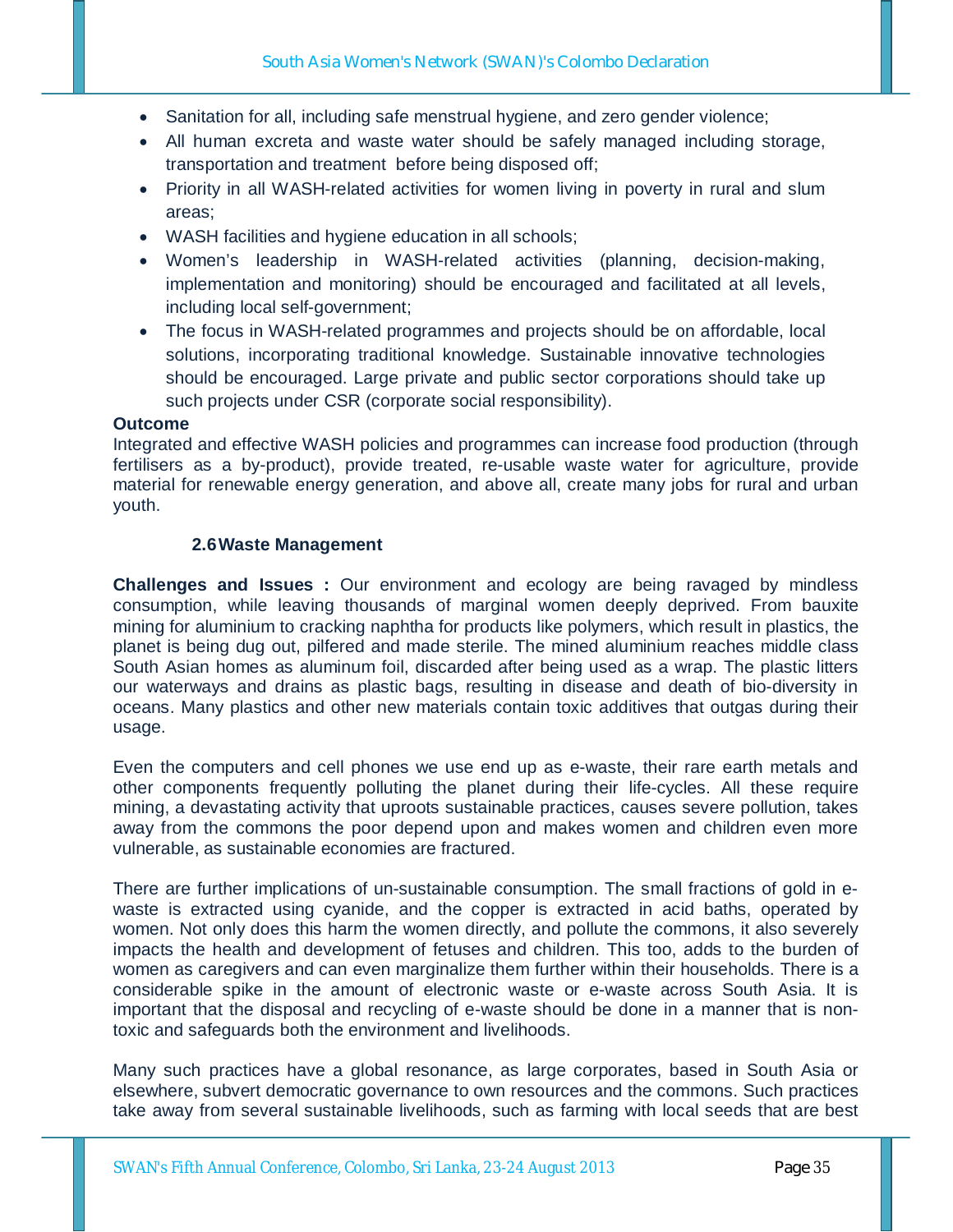suited to the ecology, and growing food without pesticides. The impacts are already visible through cancer clusters in several regions across South Asua. Cooking with smoky stoves (*chuhlas*) forces women to inhale poison that is killing us. In cities, air pollution further exacerbates this misery.

There are several problems related to solid waste across South Asia. Poor disposal is the norm, resulting in contaminated water and health concerns. Given that over 50% of solid waste in the region is organic, it rots and generates methane, a potent greenhouse gas. In addition, poor municipal management, misuse of funds and lack of infrastructure result in undesirable practices, such as burning waste, which releases the deadly chemicals, dioxins and furans. Waste also blocks drains, resulting in sewage backflows in a region that is already infrastructure-challenged.

On the other hand, several initiatives across South Asia show that the solutions to these problems lie not in expensive imported technologies or the privatization of waste handling, but in using local resources-*human resources*. In Delhi, organizing wastepickers to collect waste in New Delhi has resulted in greater recycling, cleaner streets and jobs for the poor. In Pune (India) a similar project has resulted in savings for the municipality. In Dhaka, an initiative to compost wet waste resulted in significant greenhouse gas reduction and even carbon credits.

### **Intervention Programmes**

**Converting Waste into Green Jobs and Social Wealth will have the following (IP) components:**

 Addressing key issues on Why is South Asia different from the rest of the world with respect to waste and waste management leading to an unsanitary environment?

 Key issues and concerns regarding waste management and how they are being handled and what are the means by which they can be converted into livelihood opportunities?

 Waste and livelihoods : providing solutions to the planet based on best practices from South Asia and around the world.

### **Outcome**

Additional jobs and well being created for the women of South Asia through effective waste management programmes.

### **2.7Strengthening Resilience and Ecological Sustainability by Integration of Environmental Efforts through Community Response to Natural and Human Induced Disasters.**

#### **Challenges and Issues**

The South Asian Region is home to most of the natural and human activity induced disasters such as earthquakes, landslides, droughts, floods, pests, diseases, fires, environmental conflicts and riots. Women suffer the most in both natural and human-activity induced disasters. Ecological and environmental regional orders are the result of long years of experience, optimization and adjustments. SWANs across South Asia need to work in tandem with village women and their institutions such as SHGs (Self-Help Groups) and CBOs (Community Based Organisations) in order to enhance their quality of life and build resilience in response to natural disasters, which often lead to socio-political conflicts. Collective community response and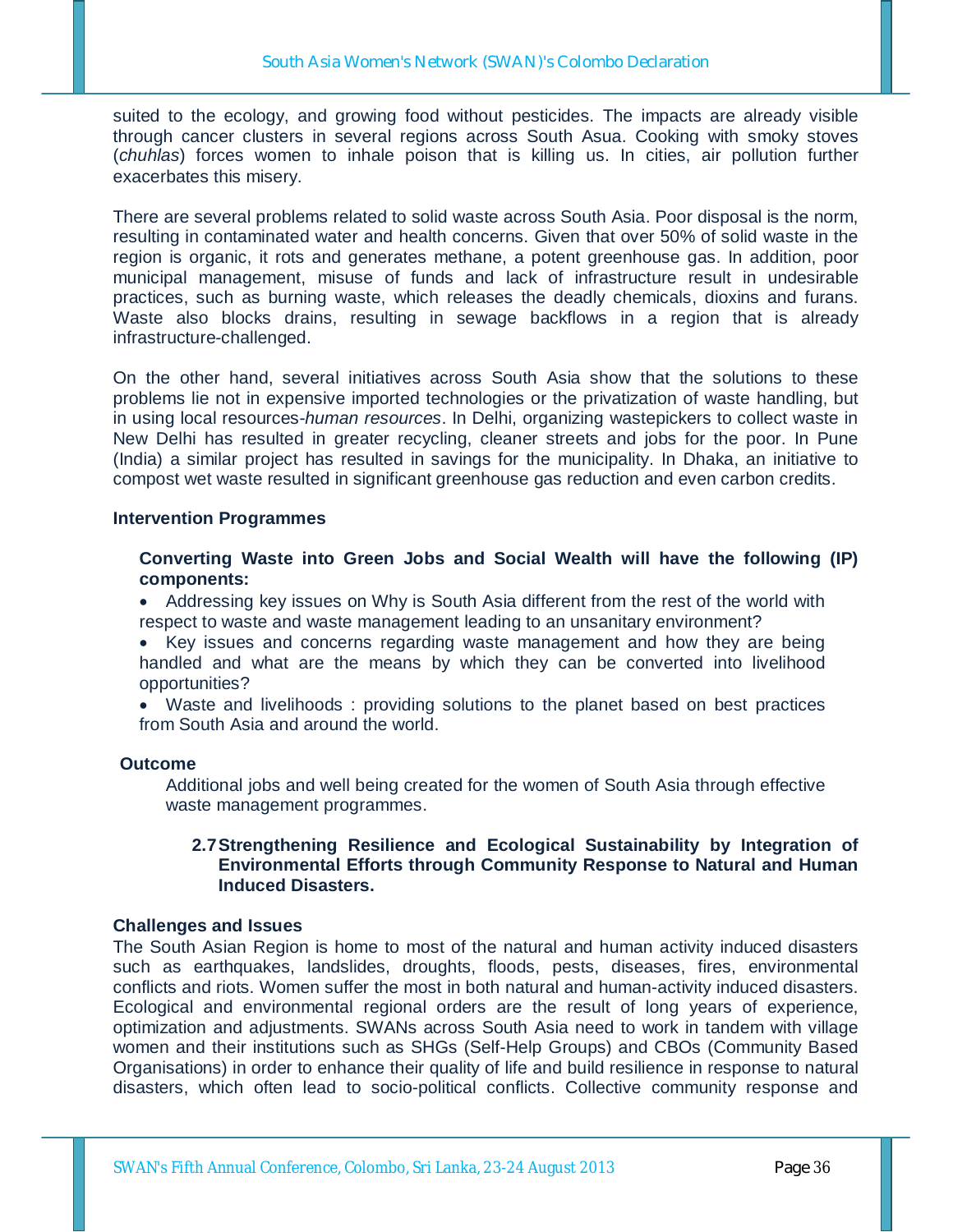resilience to natural and man-made disasters are critical in order to reduce conflict and poverty, and thus promote peace, leading to sustainable development.

### **Intervention Programme :**

Improved understanding and sharing of the know-how and show-how developed in the SWAN region related to community response and resilience to natural and man-made disasters.

### **Outcome**

The sharing of know-how on managing natural and man-made disasters can lead to a robust system of women-to-women groups contributing towards peace, development and conflict resolution, including preventing climate instability and environmental refugees in the South Asian region.

### **3.0 THE NEW ECONOMIC ORDER**

The transformation to the New Economic Order will be attempted by SWAN through a series of well designed and executed thematic Intervention Programmes (IPs) which will lead to concreteactionon relevant issues. Experience has demonstrated that despite MDG 3's focus on women's empowerment, gender inequality and inequity persist, particularly in South Asia. The feminisation of poverty remains entrenched across this region. The UN Millennium Development Goals (MDGs) Report, 2011, pointed out that worldwide seven out of ten people living below the poverty line (US \$ 1.25 per day) are women; and seven out of ten people dying from starvation are also women.<sup>10</sup>

Worldwide, fewer women are employed than men  $(47.6\%$  and  $75.3\%$  respectively).<sup>11</sup> Across South Asia, women's work is overwhelmingly in the unorganized, non-formal sectors of the economy, with poorly paid and precarious jobs, with no social protection or contributory benefits of any kind (such as income security and guaranteed minimum living wage, access to essential services and formal employment-related benefits). Across the board, unemployment and underemployment affect women's income security throughout life. As a result, women face serious financial barriers in accessing health care, and housing, and they are more dependent on their families. In addition, there is continuing gender disparity in access to primary, secondary and tertiary education, and in accessing clean water and improved sanitation.<sup>12</sup>

Structural gender discrimination is pervasive in the present economic order, particularly in South Asia. Therefore, unless specific and targeted efforts are made to change this, the post-2015 Development Agenda will remain as gender-unequal as the present one. Women will lose out, but so will the overall prospects for socio-economic prosperity and environmental sustainability in this region. The link between gender equality and poverty eradication is direct and strong. If gender equality and socio-financial inclusion for women are accepted as major focal points of the New Economic Order in the post-2015 Development Agenda, this will greatly hasten the process of poverty eradication and bring in socio-economic prosperity for all.

SWAN supports the ILO-WHO Social Protection Floor Initiative, with a special focus on gender equality. National social protection floors, which should be introduced in all South Asian

-

<sup>10</sup> Women's Major Group Position Paper, op cit, , section on "Gender, Poverty, and the need for a Social Protection Floor".

<sup>11</sup> UN Millennium Development Goals (MDGs) Report 2012

<sup>12</sup> Ibid, and Human Development Report Summary, 2011, Introduction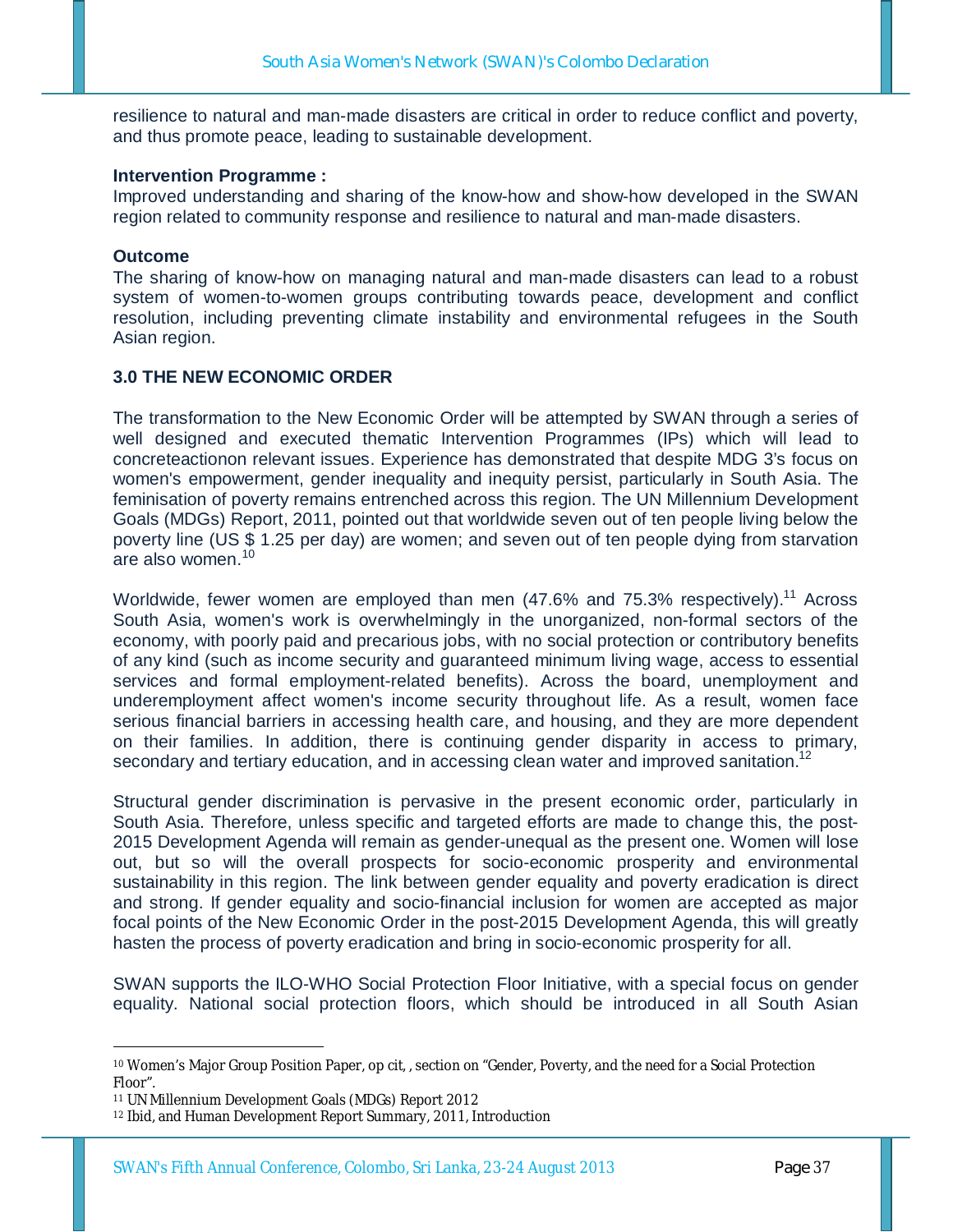countries by 2030, should be need-based and rights-based. They should be designed as part of comprehensive social security systems, thereby avoiding the safety net approach based on temporary and sectoral relief programs targeting food security or guaranteed employment.

Decent work and a living wage for the women of South Asia is still a distant goal. Women across South Asia toil ceaselessly, whether within the confines of the family, in agriculture, in the crafts and textiles sector, as factory-workers, as domestic labour and even as heavy-duty labourers on roads, buildings and other infrastructure projects. In numerical terms, only a miniscule percentage of women across South Asia succeed in obtaining a good education that entitles them to decent work and a good living wage. For the vast majority of women workers the rights assured by the 1948 Universal Declaration of Human Rights remains an unfulfilled promise : "Everyone who works has the right to just and favourable remuneration ensuring…an existence worthy of human dignity, and supplemented, if necessary, by other means of social protection" (Article 23(3)). MDG 1, in 2008, added ILO's Decent Work Agenda under target 1(b) as the achievement of "full and productive employment and decent work for all, including women and young people". ILO's Decent Work Agenda has four strategic objectives (with gender equality as a cross-cutting objective), namely creating jobs (through investment, entrepreneurship, skills development, job creation and sustainable livelihoods), guaranteeing rights at work (through workers' representation and participation), extending social protection, and promoting social dialogue (between workers and employers).

MDG target 1(b) is far from being achieved. The focus on growth as the most important criteria of development has led to the phenomenon of 'jobless growth' in many nations across South Asia. This is among the strongest indicators that 'trickle down economics' or the 'trickle down theory of development' has not worked. Certainly it has not benefitted the women of South Asia. Under MDG 1 (eradication of extreme poverty and hunger), the proportion of people living on less than US \$ 1.25 a day in Southern Asia has halved from 61%in 1990 to 30% in 2010 (UNDP figures). Yet, this figure (of 30%) still represents almost one third of the population, seventy percent of whom (the hungry and the poor) are women. And this meagre figure of US dollars 1.25 per day is a sad indicator that there is no target measuring whether employees are being offered a dignified, living wage. While wealth has increased exponentially in most countries of South Asia, there has been no corresponding increase in wages or decrease in unemployment.

Even MDG Goal 3 on gender equality, which has as one of its target indicators the share of women in wage employment in the non-agricultural sector, does not measure the availability of decent work, appropriate wages or good working conditions, and what is much worse, it excludes the vast majority of women workers employed in agriculture across South Asia, which has the highest gender pay gap in the world.<sup>13</sup> The 'gender pay gap' is an indicator of entrenched discrimination and inequality. Industries in the unorganised and organised sectors employ large numbers of women, who are amongst the lowest paid, most insecure and most exploited. It is estimated that nearly two-thirds of women work in 'vulnerable employment', lacking basic security, benefits and good working conditions.<sup>14</sup>This situation has arisen because of the systemic devaluing of women's work, blindness to women's work as care-givers and entrenched assumptions about women's dependency on men. Recognizing the economic value of women's household and reproductive work will increase visibility and recognition of women's contribution to the national economy.

-

<sup>&</sup>lt;sup>13</sup> The Women's Major Group Position Paper, section on "End the Gender Pay Gap : Living Wage and Decent Work for Women"

<sup>14</sup> Ibid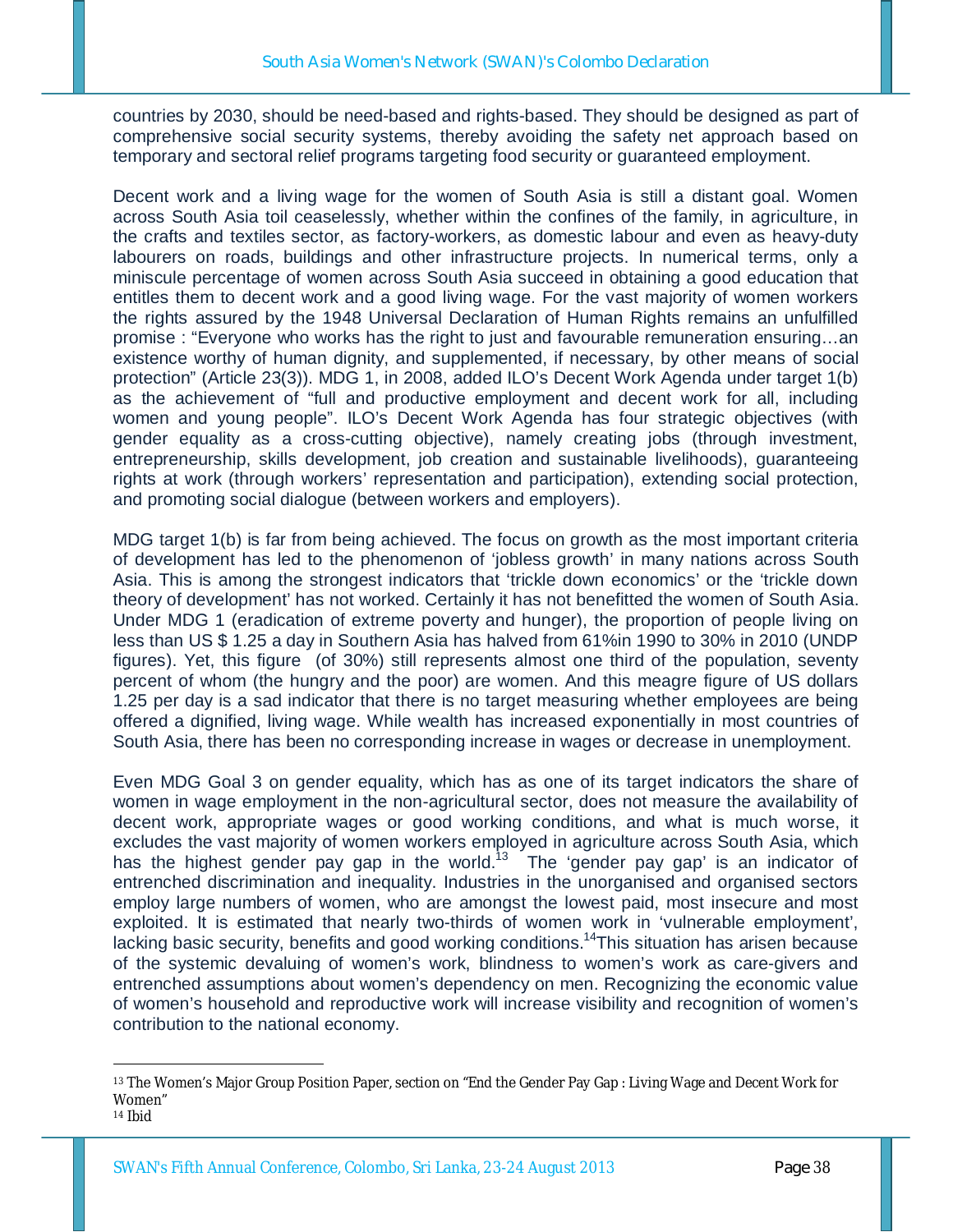In finalizing sustainable development goals, SWAN emphasizes the close link between decent work, a good living wage and environmentally friendly jobs, since the human and environmental sustainability of employment move in tandem with each other. The SDGs for the New Economic Order should include substantial increases in decent and green jobs for women, with reduction in the unemployment rate of women and in the gender pay gap, substantial upgrading in women's skills, including through professional training and retraining, and substantial increase of women in decision-making positions in companies, both in the private and public sectors.

SWAN's New Economic Order seeks to ensure appropriate SDGs that replace the growth based economic development model with sustainable economies; that move from the focus on mere "efficiency" to the focus on "sufficiency" based sustainable development paradigms; that evolve a common vision for an equality andequity based national and regional governance systems by reinforcing the principle of subsidiarity; that bring about substantial changes in the current unsustainable consumption and production patterns by adopting sustainable lifestyles and livelihoods; that create wellbeing and happiness for all and promote mindfulness.

## **3.1 The Crafts and Textiles Sector**

### **Challenges and Issues**

Across South Asia there is a strong tradition of home-based work, especially in rural areas, which have brought before the world the most exquisite craftsmanship and woven textiles. Enterprises have used this tradition to develop a class of flexible and invisible contractual labour force that is largely female, with varying levels of skills, working almost entirely in the unorganized sector.

Traditional gender role expectations and patriarchal attitudes in South Asia bind women to their family responsibilities. This inhibits the confidence, independence and mobility of women. Thus, women end up with poor access to information, credit, technology and markets, which prevents them from starting a business. Traditionally, in the arts, crafts and textile sectors across South Asia, the designer and the practitioner was one and the same person. As the economy evolved, this traditional crafts or textiles person was forced to look at design separately, especially as part of the search for newer markets, including overseas markets. The designer, in many cases doubling up as the middleman or supplier to overseas markets, started retaining most of the value of the goods produced.And the traditional artisan, now left only with the laborious process of execution, was forced into the position of a labourer in the supply chain, impoverished because of the lack of a living wage or any other any social security benefit (access to health services, education for the children, housing, and so on) despite being the actual practitioner of the skill.

South Asia has the maximum number of women who live in rural areas and work in this unorganized crafts and textile sector. They are disempowered and it is difficult to foresee any immediate change coming into their lives unless interventions are made in the areas of work they are involved in. Several affirmative measures by way of programmes and schemes need to be initiated to bring women into the mainstream of development, by providing them meaningful remuneration, and by empowering them so that they are motivated to preserve and pass on to the next generation the skills that they have acquired from their forefathers and foremothers.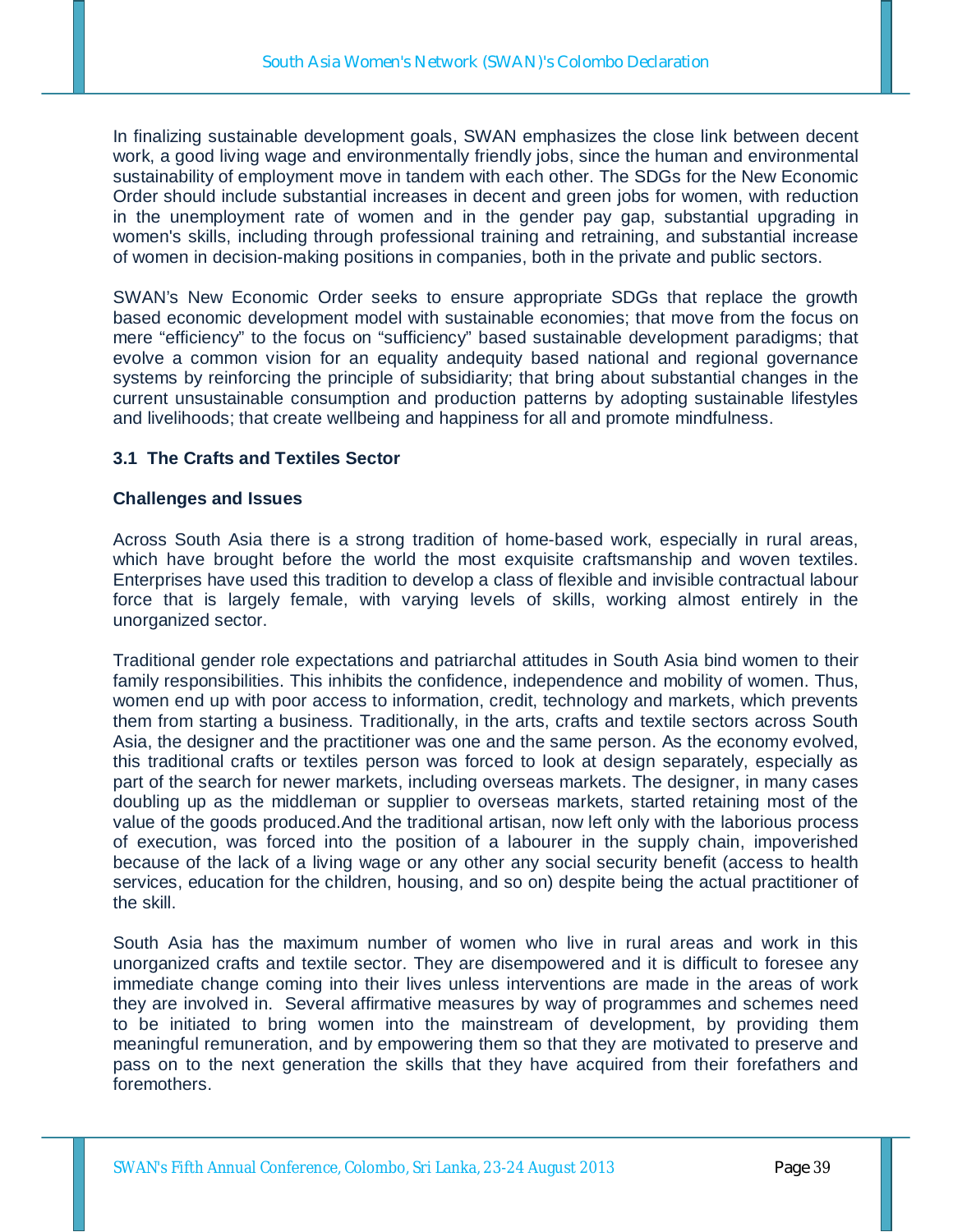Some of the interventions for the women in the region should include encouraging women's entrepreneurship, introducing design schools for the traditional artisans (where they are given the knowledge of the market), and encouraging craftspersons to reach their end customer directly through a better understanding of the value chain. Technological interventions should be encouraged, for examplebetter looms could be made available or small technological innovations for specific crafts could be made. In addition, a model for women's' financial inclusion is needed in order to guarantee a head-start in bringing about a change in the status of women in South Asia.

The globalized world has moved to free markets and free trade. Any company can move to any part of the world in search of the cheapest raw resources and cheapest labour. For these companies, there is no fair-trade. Women, representing 50 percent of the world's population, have been placed in a position where "free" means free labour at home, in the fields, in the forests, with no value given to the output of their skills.

Crafts and textile making offers women the opportunity to express themselves, as they are the natural inheritors and perpetuators of traditional wisdom, skill, and culture. They express through their skills an identity, which individuals, communities, ethnic groups, races, and even countries seek and hold dear for their very existence.

We need to recognize and accept the importance that Mahatma Gandhi gave to *Khadi* and village industries, directly and indirectly connecting these to peace and non-violence – which ultimately are the basic factors for sustainable development.

Conclusions of SWAN's Crafts, Textiles and Livelihoods workshop in Colombo (20-22 August 2013) : The SWAN on Crafts and Textiles held a three day workshop which included the subject of livelihoods. The Workshop conducted focused discussions on the crafts sector as a livelihood option for South Asian women. It assessed the changing economic order and global markets. It studied the value chain of craft products as they are being produced. It concluded that the problems to be tackled are:

- Lack of Government support;
- Lack of access to regular and affordable raw materials;
- Disappearing markets due to various factors,
- Limited training and capacity building,
- Lack of financial assistance,
- Technological obsolescence.

The workshop also recognized the need to coordinate activities with other sectors, such as health and education, for better delivery of products and services.The need for finance and suitable forms of credit ranges from micro finance to women's banks, or banks with special departments to support women's projects that will support their economic development and empowerment.The participating countries acknowledged the need to improve the quality of products to match international standards and also to focus on local and domestic markets as a priority. In this, the selection of niche markets, equality in the work-place and sustainable marketing practices should be followed.

### **Intervention Programmes:**

1. Mapping the crafts skills of women across the region with the purpose of increasing knowledge and awareness of the existing talents and income generating potential of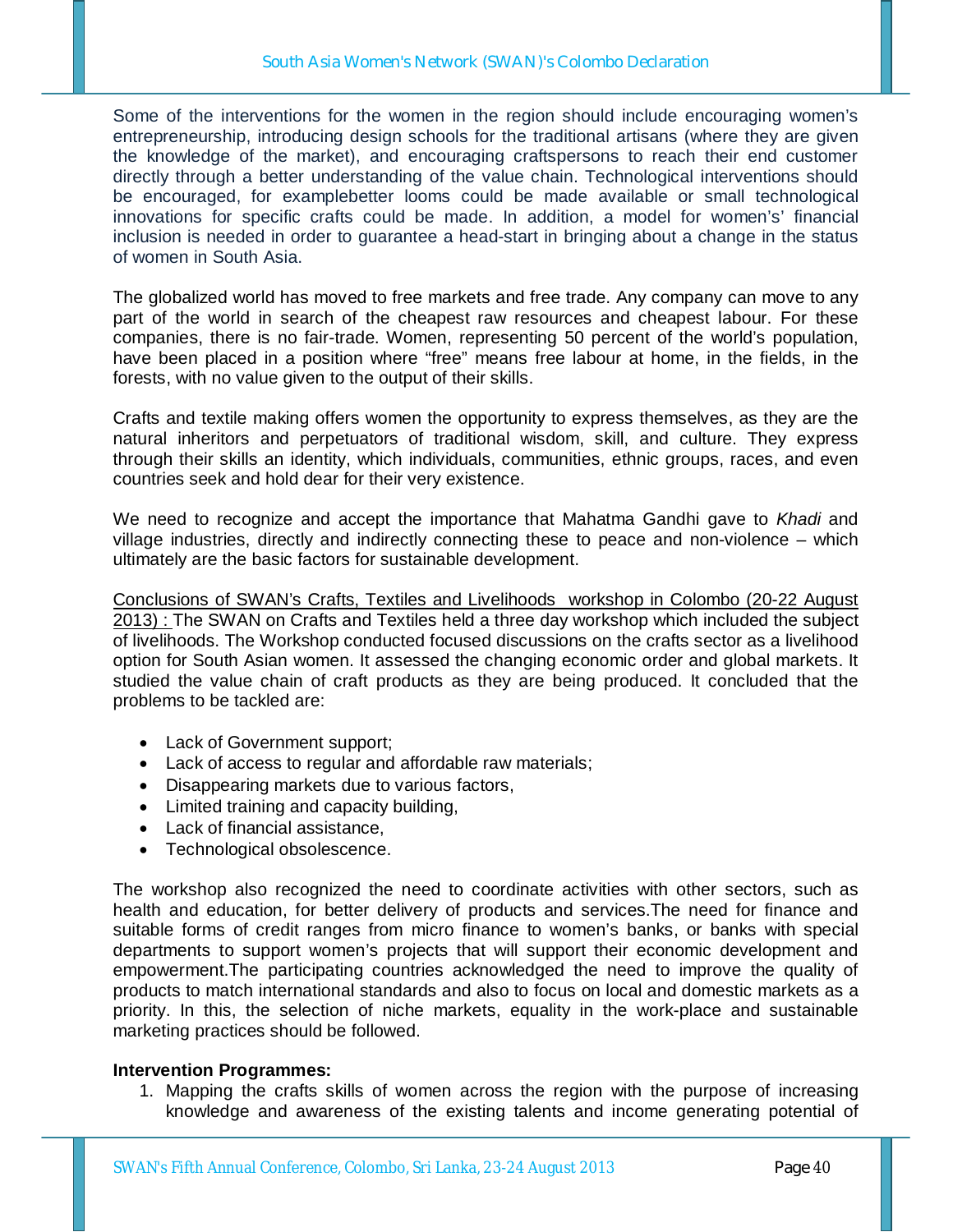women in each of our countries. This will require research and documentation leading to focused programmes for their development. This will be done by each country nationally.

- 2. Programme on creating a specific range of prototypes and organizations of production of items suiting the tourism sector. The emphasis would be on the use of locally available raw material and designs that reflect the identity of the region, and highlight the producer groups to route the production in its parent country. A part of this exercise would be to create immediate linkages with the user institutions with the support of the local tourism boards.\*<sup>15</sup>
- 3. Capacity building for the making of handmade paper using principles of recycling and reuse. Local agricultural waste, textile waste and other kinds of waste materials will be used. Natural dyeing processes will be strongly encouraged as environment friendly colourants.
- 4. Creation and development of a range of specific prototypes of crafts and textiles from each country to reflect the mission of SWAN and to encourage purchasing of well designed high quality but simple crafts and textiles that have been produced under principles of sustainable development. A website will be developed which will showcase these skills and traditions with their related local and special stories to reflect the identities of the producers and create increased awareness and preferences for these crafts.

## **Outcomes :**

- Increased earning capacity for craftswomen;
- Increased confidence in understanding economic self reliance and the meaning of human dignity;
- Including more women in the productivity process and thereby increasing earnings through their creative skills;
- Conserving indigenous knowledge of heritage skills;
- Demonstrating sustainable development through women's work.

## **3.2 Financial Access for Women's Empowerment, Economic Growth And Sustainable Development in South Asia**

**Challenges and Issues** : Across South Asia, the neo-liberal economic model has stressed millions of households in rural, tribal and urban South Asia. This has multiplied the already existing gap between the rich and the poor. Its manifestation in terms of marginalization and violence against weaker sections especially women and children has deepened in all spheres of life.

Governments, while committed to the liberalization growth model, try addressing the stressed population by developing welfare schemes under the public policy agenda. dThis formulation assumes that the poor are supplicating for support and allowances. Their basic need entitlements are ignored at the same time as their indigenous capacities and entrepreneurial exertions are undermined.

<sup>-</sup><sup>15</sup> This (IP) should have a coordinated relationship with similar activities planned under Entrepreneurship Development (The Eco-Tourism Sector)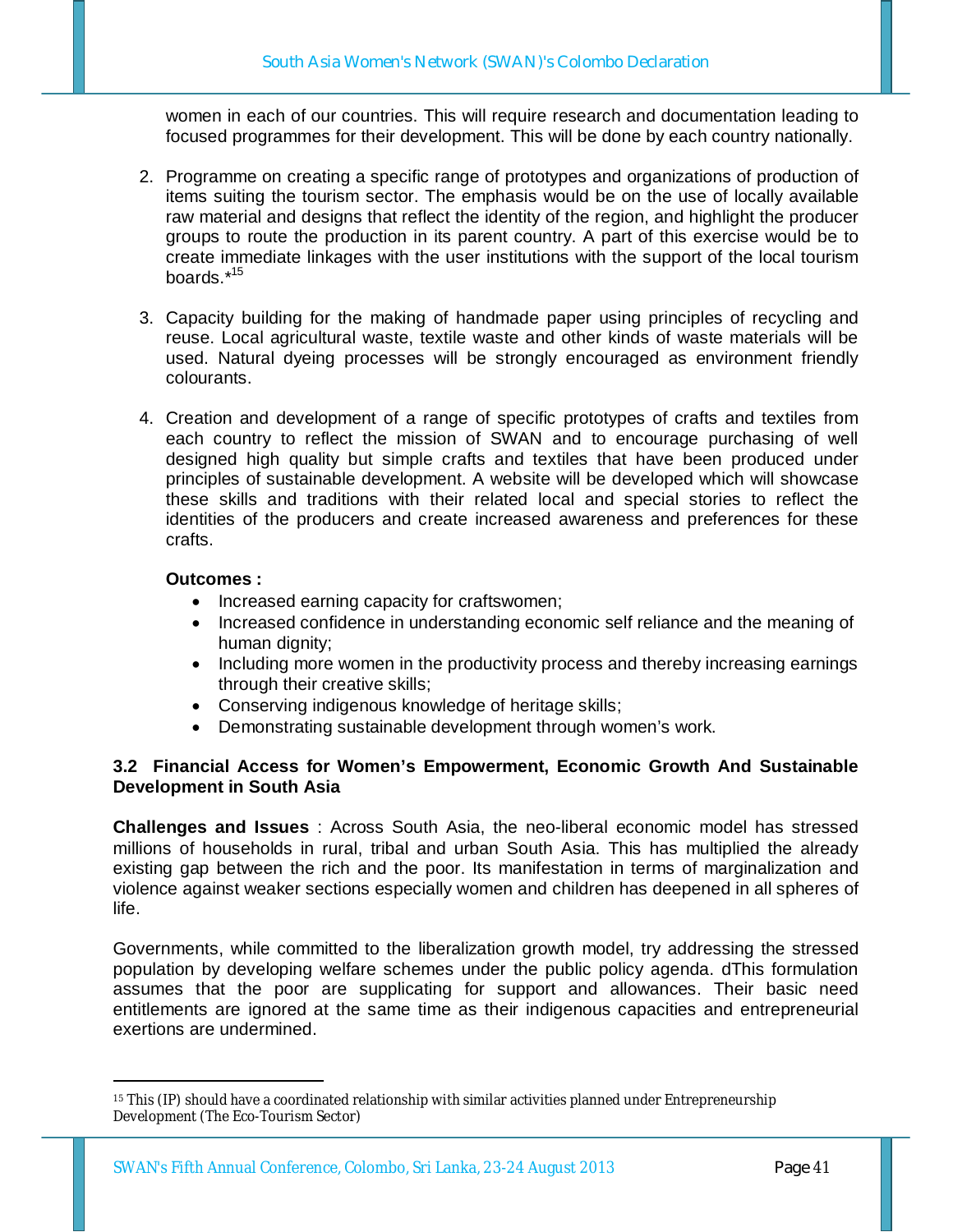SWAN expresses its serious concern that women have little or no visible economic capital, despite being responsible for creating huge social capital. There has to be a multi pronged strategy to deal with diverse factors affecting them negatively. Their access to mainstream financial resources to meet their life cycle needs would be an important step forward in their journey towards empowerment.

The condition of women have been captured by the UN Millennium Project's "Investing in Development: A Practical Plan to Achieve the Millennium Development Goals". This Reportobservesthat women have little ownership rights over assets. "Yet, ownership and control over assets such as land and housing provide economic security, incentives for taking economic risks which lead to growth, and important economic returns including income" (page 87). "To improve women's economic opportunities, governments need to guarantee women effective and independent property ownership and access to security rights, especially land and housing, both in law and in practice" (page 88). Women's rightto own and accumulate assets is enhanced by their access to financial tools, such as microfinance, for housing renovation and development. Furthermore, property rights can impact women's ability to leverage their assets through credit and invest in opportunities to grow their wealth.

The review of the MDGs registers that while participation of women in the labour force has increased, there are still significant gender gaps in participation rates, occupational levels and wages. Paid employment for women has expanded slowly and women continue to assume the largest share of unpaid work. Close to two thirds of all employed women in developing countries work as contributing family workers or as workers on their own account, typically in forms of employment that are extremely vulnerable and lack job security and benefits. Women's share of waged non-agricultural employment has increased in the last decade but only marginally, and women have generally failed to get decent jobs. In the Middle East, North Africa and South Asia, for example, the share of females in total employment is below 30 per cent.<sup>16</sup>

The review has suggested a number of critical interventions, including stepping up efforts for an inclusive financial system. Universal access to mainstream financial services may need to be prioritised among the core areas of development, finance being the pivotal component for the family's movement out of poverty, whether through capital formation, raising potential levels of production, or other non-farm economic activities, or enhanced savings, people friendly insurance services for life, health, assets, and enterprises; pension services for old age, and affordable and safe remittance services for migrating family members. Poor households almost invariably remain outside the purview of formal finance and women from these poor households face double jeopardy.

Financial inclusion interventions in their design assume a space for women to articulate and reflect on their future plans and actions. These interventions are taking place in the public policy arena where the state is leading such interventions. At the same time civil society institutions are also shaping many of these interventions. Several countries have implemented interventions to improve the financial access of poor and marginalised women and their enterprises. South Asia has been the laboratory for many path breaking developmental innovations, and now, poor households, especially their women, do require empathetic policy and institutional frameworks for unleashing their potential.

-

<sup>16</sup> Report of the Secretary General, United Nations, General Assembly, 64th Session, 12 February 2010 (Ref World Bank, GlobalMonitoring Report 2009, annex, monitoring the MDgs : selected indicators)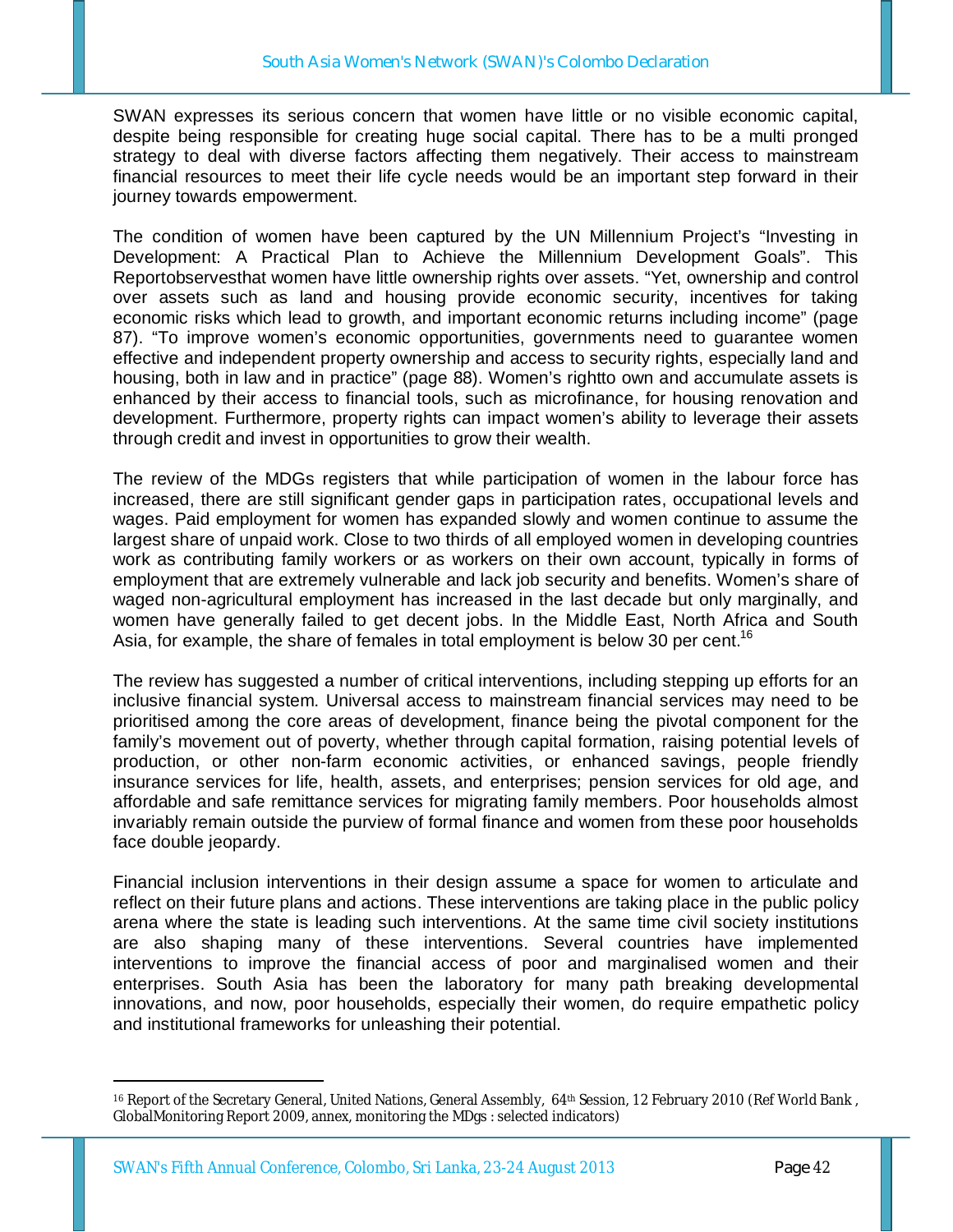SWAN, through its program on Financial Access for Women's Empowerment, Economic Growth And Sustainable Development, seeks to discuss these critical issues in order to concretize their recommendations on SDGs for the women of South Asia in this sector.

### **Intervention Programmes**

The (IP) for Financial Access for Women's Empowerment, Economic Growth And Sustainable Development would focus on :

- Creating platforms for sharing interventions in the sphere of regulatory and supervisory frameworks;
- Sharing innovations in the institutional design and product development for micro enterprises;
- Sharing interventions for universal financial inclusion and collaboration between various stakeholders;
- Sectoral initiatives for client protection practices and responsible finance;
- Initiatives in the sphere of capacity building of the community for participating in the formal financesphere;
- Interfacing livelihood interventions and access to financial services.

### **Outcome**

- Policy making bodies and regulatory bodies would ensure the required investments in financial infrastructure, including investments, in creating the necessary financial capability among the new entrants to the mainstream financial sector;
- Creatingmultiple channels with required regulatory oversight to achieve real time financial inclusion for women.

### **3.3. Maternal, Reproductive and Women's Health and Gender Concerns in South Asia**

**Challenges and Issues :** The current economic order promotes the corporatization and privatization of health services, makes health a commodity and health care an enterprise. It leads to the marginalisation of indigenous knowledge and traditional health care systems. SWAN challenges the exploitative nature of this approach to health. SWAN is committed to comprehensive health care that includes all determinants of good health. We consider that all policies need to promote and protect public health, and that health policy and programmes should be gender sensitive, culturally appropriate, affordable, accessible, while maintaining quality of care and the dignity and respect for women.

Adequate budgetary allocations for providing comprehensive health care should be ensured and distributive justice in health care achieved. Essential and life-saving medicines for maternal and reproductive women's health, and for non-communicable diseases, should be made available. The present challenges of intellectual property rights (under TRIPS and TRIPS+ agendas) are a threat for the issues of access and affordability of essential medicines. The marginalisation of indigenous knowledge and traditional systems of medicine and biodiversity are a major concern to SWAN as women are the conservers of traditional knowledge.

Misuse of medical technology for sex determination, assisted reproductive technologies (e.g. commercial surrogacy), and the commercialization of women's sexuality leads to increased exploitation of women.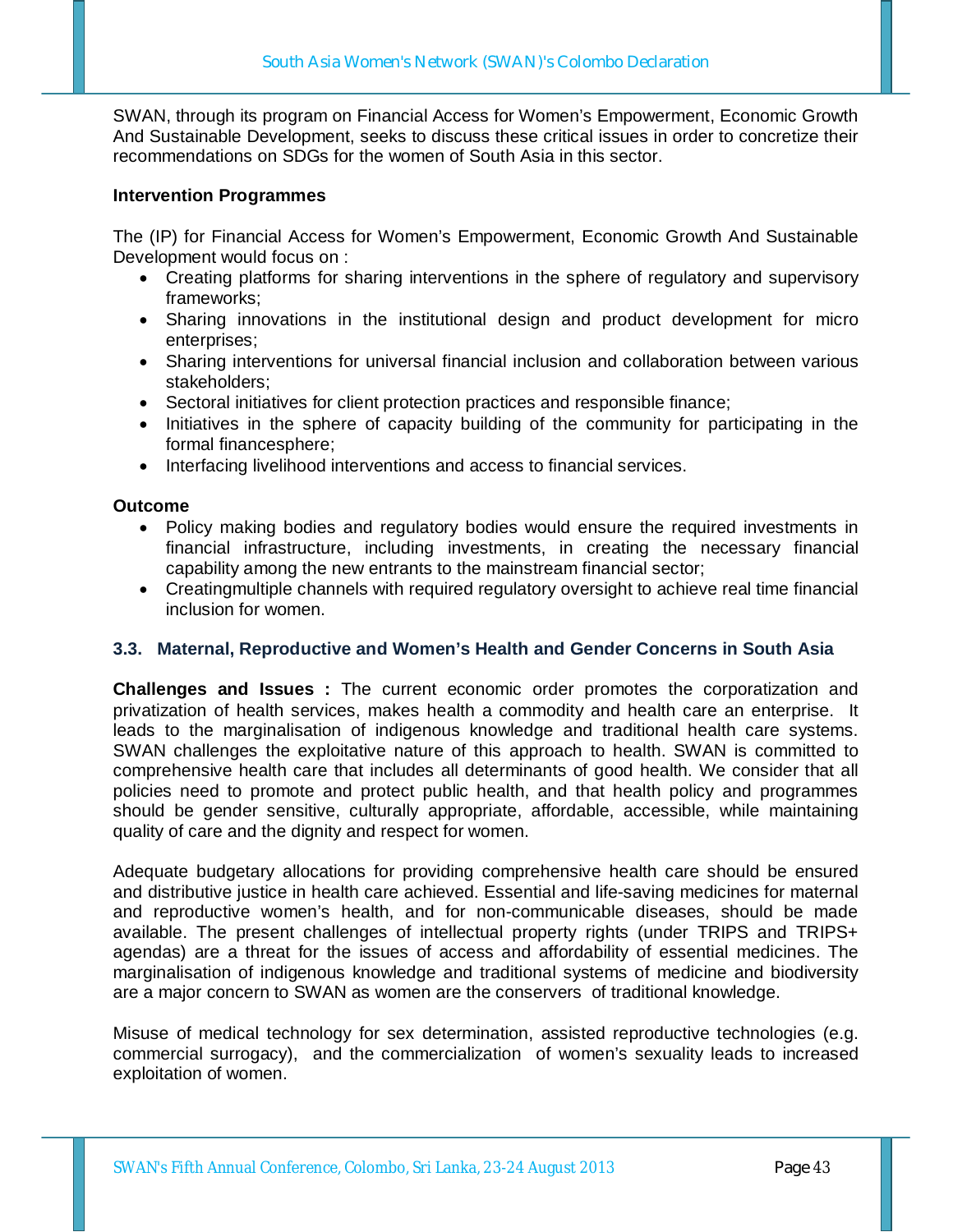The poor health status of women in South Asia reflects existing gender discrimination right through the life cycle. High maternal and infant mortality, inverse sex ratio, and increasing violence against women in all its forms and manifestations are serious cause for concern. The HDI Report on Gender from the Mahbub ul Huq Centre of Pakistan shows gender discrimination as being the highest in South Asia, as compared with any other region in the world.

There is an urgent need to improve maternal and reproductive health care, and also address the health concerns of women.There is a need to address the determinants of women's health and work for ensuring comprehensive health care. These include access to essential medicines and to health-care services for reducing and preventing maternal mortality.

SWAN supports the appropriate use of traditional health systems, as incorporated in the Alma Ata Charter, including human resources training for traditional birth attendants in order to improve their skills and provide support to the mother and the new born.

There is the strong requirement for increasing health budget allocations for women's health across the region, especially in order to strengthen public health services and provide universal health care with the inclusion of the vulnerable and the usually socially excluded, such as widows, elderly, disabled and the minorities.

Medical care prices are spiralling. There is increasing privatization of medical care at a time when increasing health challenges and threats, through communicable diseases, vector and water borne diseases, sexually transmitted diseases, malnutrition-related and other noncommunicable diseases (mental health, cancers, asthma, diabetes, hyper tension). Over and above this are the totally neglected areas of women's occupational health hazards and women's maternal reproductive and health care needs, which remain ignored and inadequately addressed.

### **Intervention Programmes :**

The SWAN (IPs) on Maternal, Reproductive and Women's Health and Gender Concerns in South Asia are:

1. Leadership development to highlight women's maternal, reproductive and health needs;

2. Building capacity of women to prioritize issues to be addressed for collective action, in terms of policy, policy recommendations and implementation;

3. Addressing newer threats to women's health;

4. Building linkages with likeminded individuals and organizations working for women's maternal, reproductive andhealth rights across South Asia;

5. Sharing and exchanging knowledge about best practices across South Asia on all important health-related issues for women, including preventive measures, such as against the use of drugs and spread of HIV Aids.

## **Outcome**

1. Substantive reduction of maternal and child mortality;

- 2. Improved health status of women in South Asia;
- 3. Improved access to rural health services in South Asia.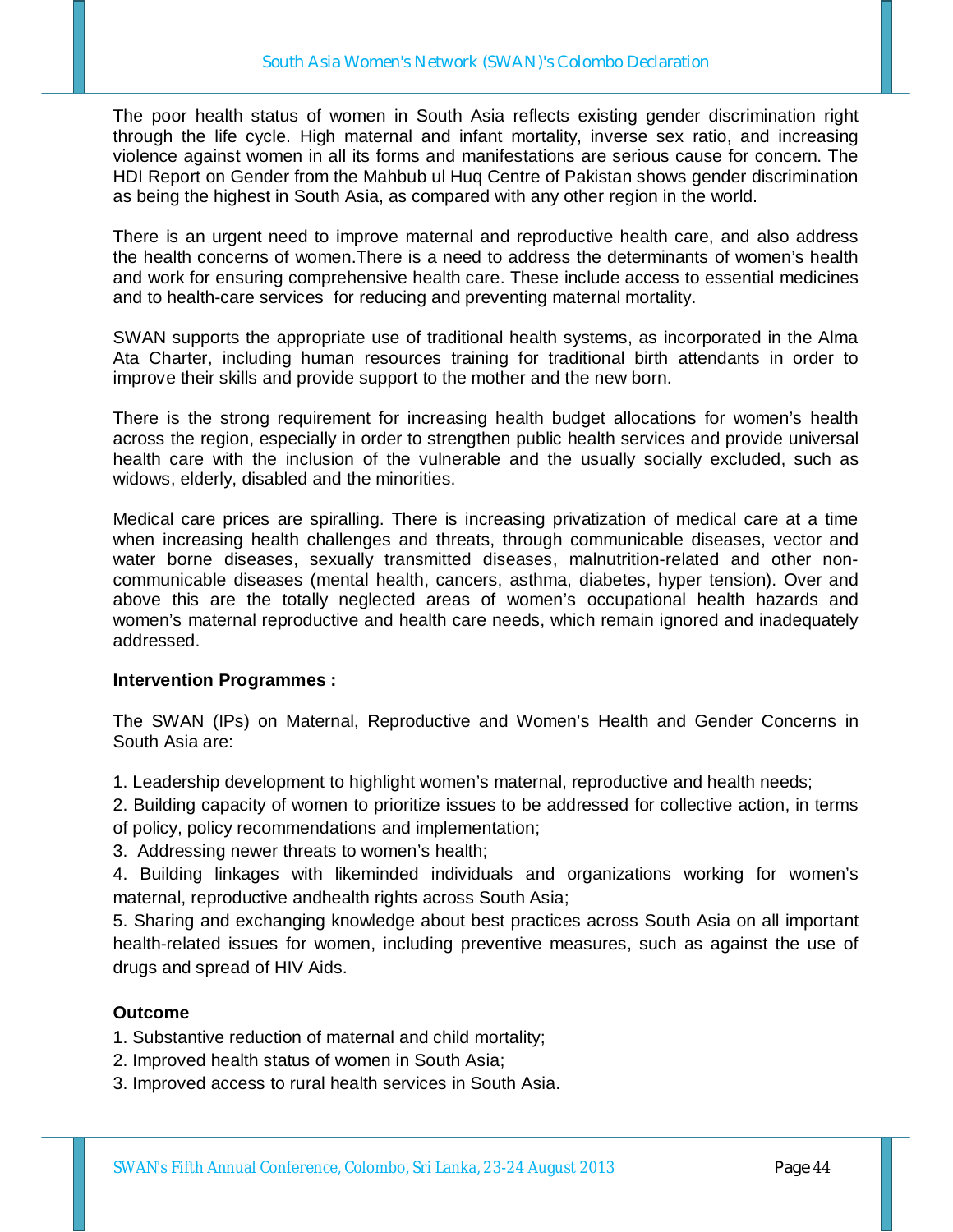## **3.4 . Secure Livelihoods for Women and Food Sovereignty from the Farm,Forest and Off-Farm Sectors in South Asia**

**Challenges and Issues :** Households across South Asia, and women in particular,augment the opportunities for income, employment and survival at the farm household level through a natural process of holistic integration of natural resources around their environment. Women are the key decision-makers, implementers and contributors to the process of this important household economy. It is critical that SWAN enhance women's well being and improved life situations through an integrated approach and understanding of farm-forest-livestock and off-farm nexus. The integrated approach to natural resources management and household coping strategy will lead to improved homestead economy, which in the aggregate will lead to improved economic development in the region. The threat to food security and food sovereignty is further aggravated because of rising food prices, speculation and climate change, which is intensifying drought, floods and cyclones. The existing agrarian crisis is reflected in high levels of farmers' suicides, diversion from food-production to non-food crops, export-oriented crops, and speculation in food prices. This has led to loss of knowledge about traditional practices that are nutrition and health promotive, affordable, culturally appropriate and holistic.

**Intervention Programme :** This (IP) will share common collaborative approaches of SWAN members and case studies of what works and what does not and why? This will be accomplished through well-documented case studies from the region as lessons identified/learnt in order to enhance the sharing and learning from each other especially the women resource groups for common property, community forestry, farmer managed irrigation systems and renewableenergy based on best practices in the SWAN countries in order to improve the household economy, food security and secure livelihoods.

**Outcome** : Secure livelihoods and enhanced food security and food sovereignty for the family and strengthenednational and regional economies benefitting the women of South Asia.

### **3.5 Entrepreneurship Development among the Women of South Asia**

**Challenges and Issues :** There are a number of constraints that hold back the leadership and entrepreneurial potential of the women of South Asia, from the grassroots to the national level. Some of the common constraints are related to both internal (lack of self-confidence, lack of marketable skills, and education) and external barriers (lack of access to information and communication opportunities to tap skills and resources, lack of networking and liaison, inability to deal with the external world on equal terms with men including the skills required to tap financial, material, market, human and institutional capital).

The South Asian region is home to some of the most stunning, rare and unique touristic sites. There is tremendous potential for the tourism Industry toencourageentrepreneurship among the women of South Asia. In recent times, the adverse impact of climate change and environmental degradation has had negative effectson the tourism economy all over the region: This affects the rural women and households severely in terms of income and livelihood opportunities, as options from services such as lodge management, home stay programmes, arts and crafts, portering, food supply, goods for tourists, trekking guide are all affected.

Rural unemployment also increases during periods of economic downturn, leading to all round depression in socio-economic well being of the household and the national economy. Even banks, travel agencies, hotels and service industries are badly affected. On the other hand, a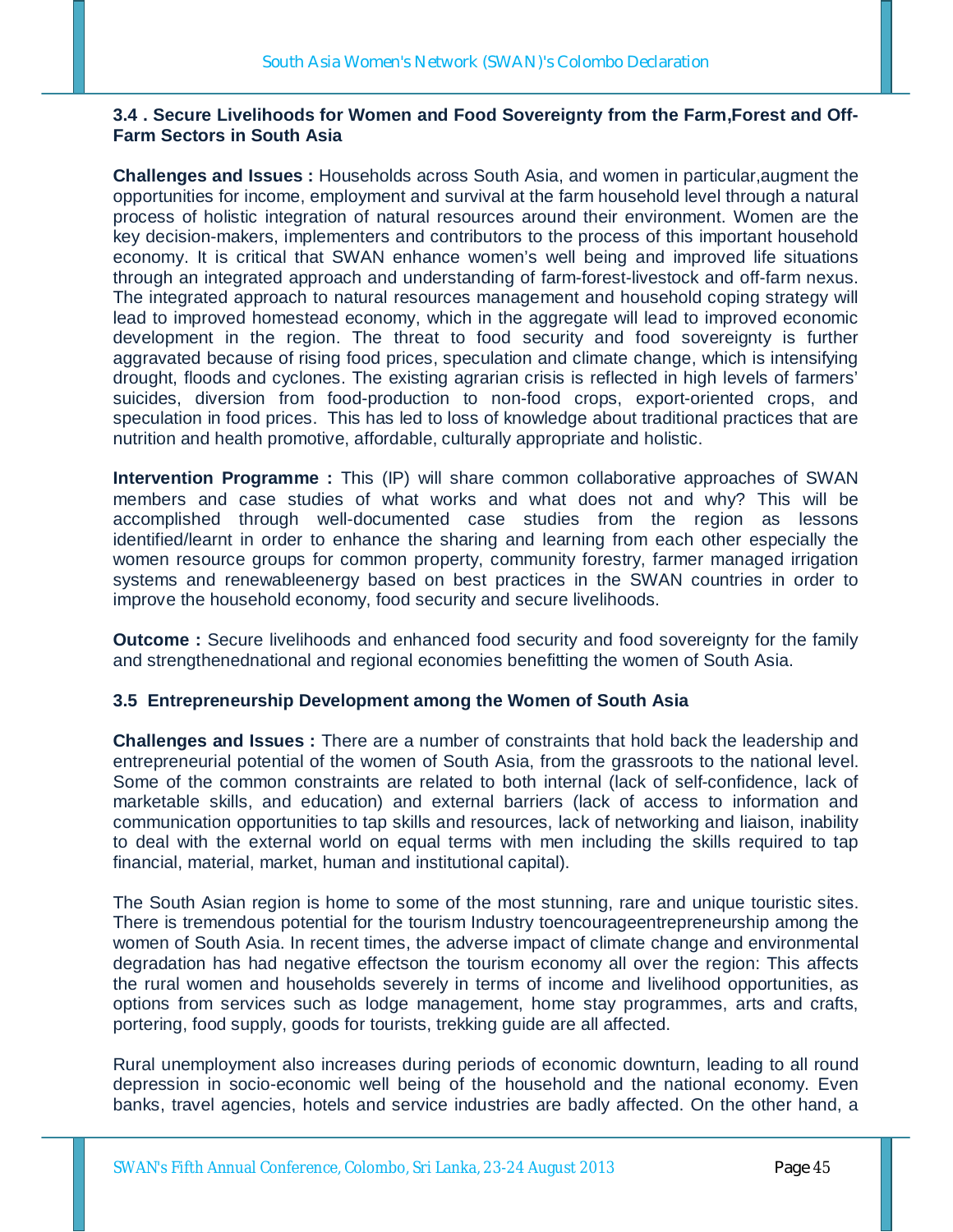functioning eco-tourism industry has the benefit of increased employment and income, improved environment and bio-diversity, increased livelihoods and the preservation, promotion and growth of the green sector such as community and agro-forestry and increased income for the national parks and forest reserve areas in South Asia.

#### **Intervention Programmes :**

#### **1. Developing Leadership and Women Entrepreneurs across South Asia :**

SWAN members are strong in community organizing, community mobilization and building capacity of grassroots women's networks and organization. Utilizing these good qualities, SWAN networks and members in each country will enhance leadership development and entrepreneurship of women at all levels. These will be in the area of leadership development, effective communication, effective negotiation, planning, management, monitoring human resource development and management, work place employer and employee relationships, financial management, institutional management to dealing with the traditional skills of managing small and medium enterprises as well as value chain analysis and value chain management. This will be accomplished through a series of well designed modular courses, study visit programmes and internship placements ranging from a few days to a few months, in order to unleash the leadership and entrepreneurial potential of South Asian women.

#### **2. Developing and Strengthening Sustainable Eco-Tourism Across South Asia :**

South Asian nations will strengtheneco-tourism through improved planning, implementation, working with the government for policy improvements, working with the tourism promotion sector, travel agencies, banks, lodge and hotel management, national parks and wild life reserves, NGOs and community groups to develop a robust eco-tourism sector in each country.

SWAN will also work with various specialized agencies in the government, private and nongovernment sector to upgrade the vocational and practical skills of crafts people, lodge owners, managers, tour guides, and other service providers in this sector to strengthen eco-tourism service to the tourists.

This (IP) willbring together these stakeholders in order to create environmental awareness, work with schools for conservation awareness and education, work with community groups for setting up conservation camps, collaborate with travel trade agencies, hotels, lodges and chamber of commerce to ensure strengthened eco-tourism.

This (IP) willwork with the forest, national parks, nature preserve agencies to ensure good practices in tree plantation, bio-diversity conservation, environmental education and resilience to climate change, soil and forest degradation and improved bird and animal welfare activities. It will also have programmes to improve environmental sanitation and waste management in the trekking trail routes and nature preserves and nature parks.

**Outcome :** SWAN's effort and initiatives in Leadership and Entrepreneurship Promotion will develop a critical mass of women leaders and entrepreneurs through the South Asian Region leading to their empowerment and the improved economy of the nation and the region.

## 3.6 **Gross National Happiness (GNH) and Sustainable Development for the Women of South Asia**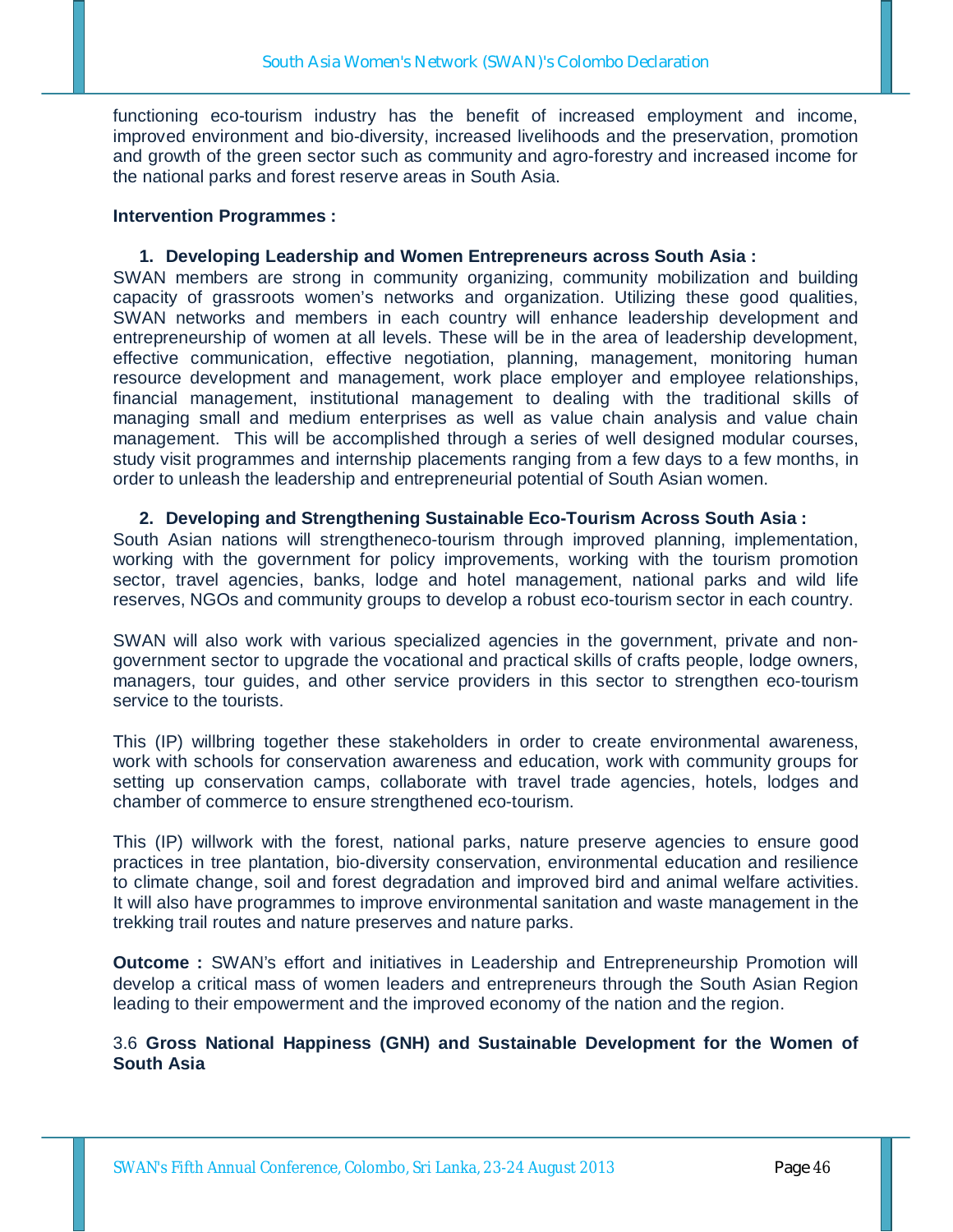**Challenges and Issues** : The concept of GNH was first put forward by the Fourth King of Bhutan, His Majesty Jigme Singye Wangchuck. The four pillars of Gross National Happiness, identified as socio-economic growth and development, preservation and promotion of cultural heritage, conservation of the environment, and good governance,encompass the cultural, socioeconomic and ecological interests of all South Asian nations.

Happiness of the individual 'self' is possible only through serving others. Thus, the belief in GNH can foster generous acts of compassion and service as a way of life even in this fastpaced consumer world. We are living in a culture and times where ancient values of compassion and contentment are giving way to increased consumerism and instant gratification of the "I, me, myself" world. All marketing ploys are geared to exploit our human frailties of giving in to vanity, into flattering our egos and into deluding ourselves that products can give us happiness. In this rush, we forget that to achieve true happiness and contentment, we have to look inside and curb our greed, our vanity and our egos. We have to learn to live in harmony with our natural surroundings and accept the fact that all humans, and other species, have as much a right to be on this planet as you and I.

Bhutan's bold declaration of GNH caught the attention of academics, journalists and politicians across the world because of the growing realization of the diminishing rate of returns on economic gains. Many in developed and developing countries understand that increased wealth alone is insufficient to bring about human "wellness", and there is a growing body of studies focusing on the importance of ethics, confirming that the human spirit needs more than just material wealth.

The GNH framework renders linear thought processes largely invalid and promotes a more holistic comprehension. Given the interdependencies of our livelihoods and our environment, GNH represents the "middle path",recognizing that the focus on economic development and growth cannot be sustained without factoring in cultural, spiritual as well as environmental aspects.

**Intervention Programme** : SWAN recognizes the value of thepragmatic and practical GNH approach, which embraces both spiritual well-being and material development. These (the four pillars of GNH) are the very issues that SWAN has been emphasizing as being particularly relevant for ensuring gender equality and equity, women's rights and women's empowerment across South Asia. SWAN agrees that the concept of GNH should be factored into the proposed SDGs for the post-2015 Development Agenda. All gender-related issues should be factored into the four 'pillars' of GNH, and through this, the possibility of evolving the South Asia Gender Index should be studied.SWAN accepts that bringing in policy recommendations, leadership development and capacity building to achieve these goals would go far in achieving sustainable development for the women of South Asia.

### **Outcome** :

- Establishing the close connectivity between the principles of GNH and bringing in sustainable development for the women of South Asia;
- Examining the feasibility of a South Asia Gender Index.

## **CONCLUSION**

SWAN represents a shared aspiration. The success of SWAN's future work will depend on close coordination and interaction among SWAN Convener, Coordinators, (IP) organisers and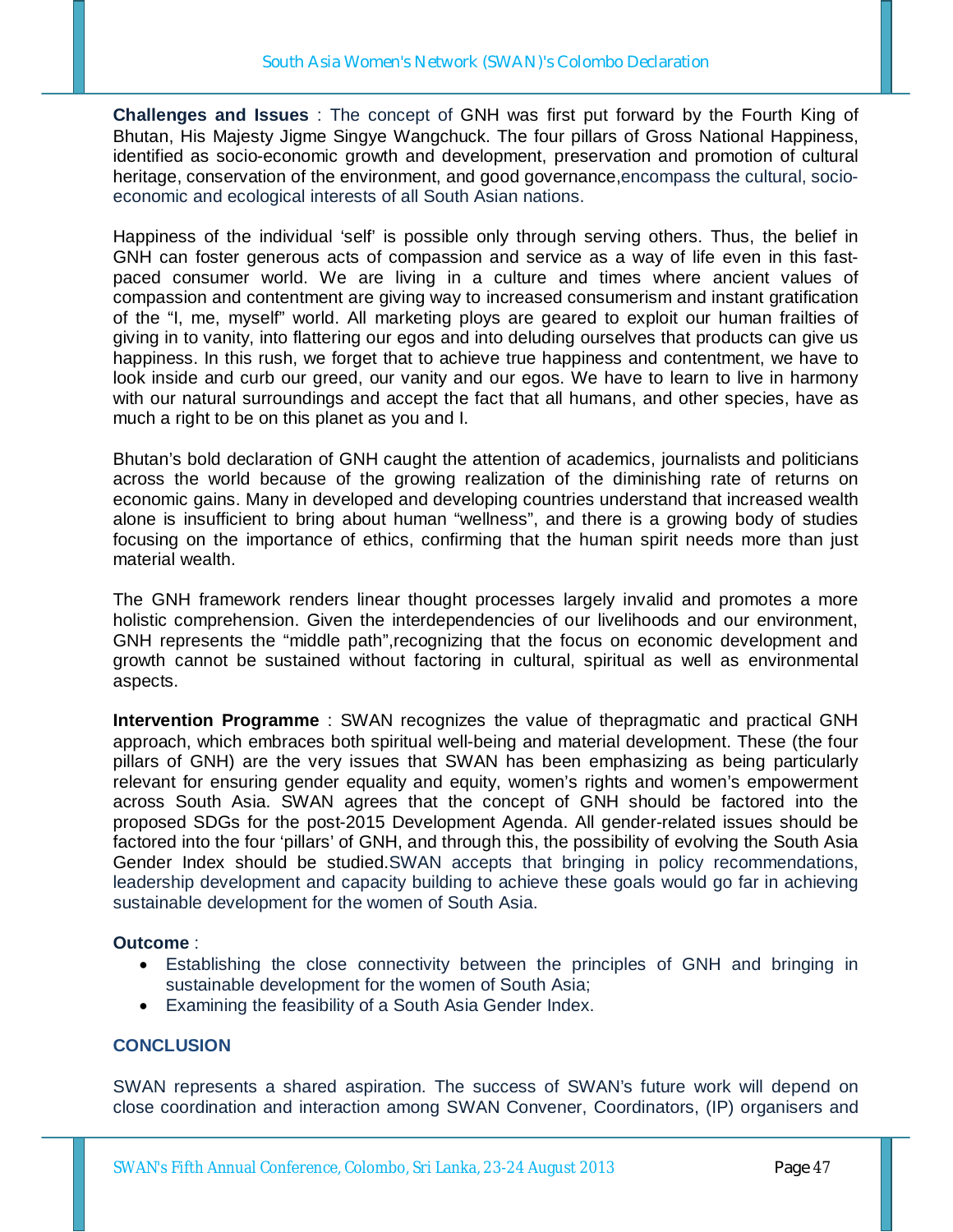delegates, combined with sustained efforts to inform, convince and involve women Parliamentarians and activists from each SWAN nation in the achievement of our objectives.

SWAN recognizes that, in South Asia, issues of gender equality and gender equity are often ignored or downgraded in importance as being of interest only to women, combined with mounting resentment against women and organizations that seek to challenge the status quo. SWAN strongly supports the inclusion of gender sensitive and non-patriarchal members of society, men and boys included, in the mission for gender equality and sustainable development in South Asia. SWAN invites their active participation in its (IPs) striving for sustainable development for the women of South Asia. Sustainable development is the common cause for all of us. SWAN's emphasis is on pointing out that this shared objective is unachievable without the focus on ameliorating the abject condition of women across South Asia. SWAN will work towards inclusive solutions for achieving our objective of sustainable development for the women of South Asia.

SWAN's Sixth Annual Conference will be held in Thimphu, Bhutan, in the second half of 2014.

### **SIGNATORIES**

1. Professor Veena Sikri, Convener, SWAN (South Asia Women's Network), Ford Foundation endowed Chair, Academy of International Studies, Jamia Millia Islamia University, New Delhi

### AFGHANISTAN

- 2. Hon'ble Ms Shinkai Zahine Karokhail, Member of the National Assembly of Afghanistan, Kabul
- 3. Ms Manizha Wafeq, Board Member, Afghan Women's Network (AWN), Kabul
- 4. Ms Zulaikha Rafiq, Executive Director, AWEC (Afghan Women's Education Centre), Kabul
- 5. Ms Jawida Ahmadi, Director, Suboot News Agency, Kabul

### BANGLADESH

- 6. Ms Rokia Rahman, President, Metropolitan Chamber of Commerce and Industry (MCCI), Dhaka
- 7. Ms Khushi Kabir, Coordinator, Nijera Kori, Dhaka
- 8. Ms Bibi Russell, Fashion for Development, Bibi Productions, Dhaka
- 9. Ms Farida Akhter, Executive Director, UBINIG (Unnayan Bikalper Nitinirdharoni Gobeshona, Policy Research for Development Alternatives), Dhaka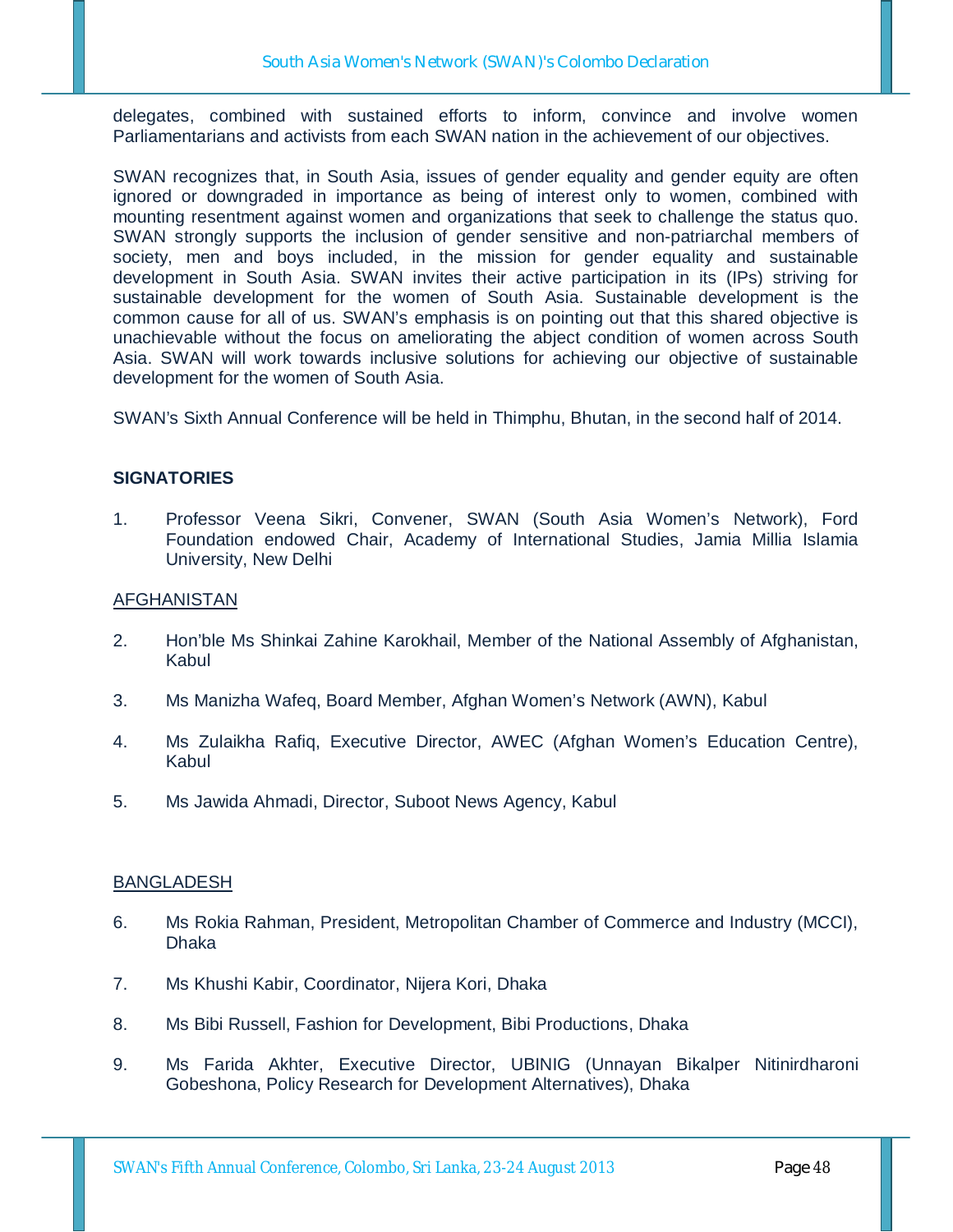- 10. Professor Afsana Kaosar, Director Health, Nutrition and Population, BRAC, and Professor, James P Grant School of Public Health, BRAC University, Dhaka
- 11. Ms Suraiya Chowdhury, Director of Design, Prokritee, Dhaka
- 12. Ms Tasneem Athar, Deputy Director, CAMPE (Campaign for Popular Education), Dhaka
- 13. Ms Tamanna Khan, Journalist, The Daily Star, Dhaka

### BHUTAN

- 14. Ms Kesang Chuki Dorjee, Managing Director, KCD Productions, Thimphu
- 15. Ms Wangmo Choden, Marketing Officer, Tarayana Foundation, Thimphu
- 16. Ms. Pema C. Wangchuk, Assistant Curator, Royal Textile Academy of Bhutan, Thimphu

### INDIA

- 17. Dr Vandana Shiva, Navdanya (Research Foundation for Science, Technology and Ecology), New Delhi
- 18. Dr Mira Shiva, Director, Initiative for Health, Equity and Society, and founder member, Diverse Women for Diversity, New Delhi
- 19. Ms Jaya Jaitly, Founder President, Dastkari Haat Samiti, New Delhi
- 20. Ms Seema Guha, Senior Journalist, New Delhi
- 21. Dr Sabiha Hussain, Associate Professor, Dr KR Narayanan Centre for Dalit and Minority Studies, Jamia Millia Islamia University, New Delhi
- 22. Ms Bhavana Gadre, Management Coordinator, TARA (Technology and Action for Rural Advancement), Development Alternatives Group, New Delhi
- 23. Ms Bharati Chaturvedi, Director, Chintan Environmental Research and Action Group, New Delhi
- 24. Ms Achla Savyasachi, Vice President, Sa-Dhan, New Delhi
- 25. Ms Sohaila Kapur, Theatre Director and Playwright, New Delhi
- 26. Ms Usha Ganguli, Theatre Director, Rangakarmee, Kolkata
- 27. Shri Sunil Binjola, Director of Operations, South Asia Foundation (SAF India), New Delhi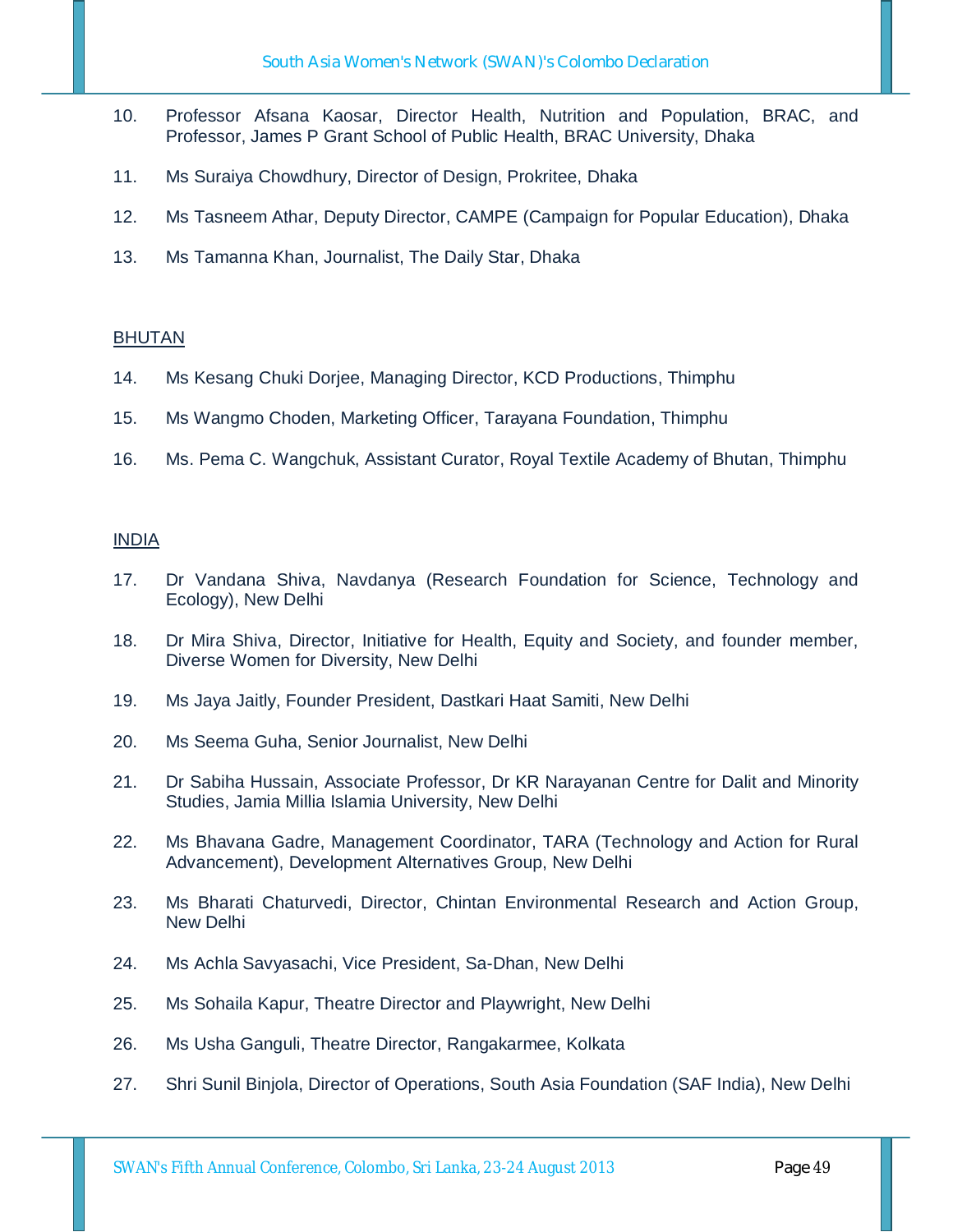#### **MALDIVES**

- 28. HE Dr Mariyam Shakeela, Minister for Environment and Energy, Government of Maldives, Male
- 29. Ms. Fathimath Afiya, Chairperson, SWAD (Society for Women Against Drugs), Male
- 30. Dr Abdul Sattar Yoosuf, Executive Director, International Center for Environment, Development and Operational Research, Maldives.
- 31. Ms Sheeza Imad, President, Association for Maldivian Women's Economic Development (WED), Male
- 32. Ms Asiyath Mohamed Sayed, Online Editor (In Charge), Haveeru Daily News, Male.
- 33. Mr Mohamed Shujau, Executive Member, Maldivian Network on Women's Rights, Male. Email : Shujaau@gmail.com
- 34. Ms Shaira Saleem, Vice President, SCWEC (SAARC Chamber Women Entrepreneurs' Council), Male

#### MAYANMAR

- 35. Ms Susanna Hla Hla Soe, Chairperson, Women Organizations' Network of Myanmar (WON) and Director, Karen Women's Action Group (KWAG) for Capacity Building and Empowerment of Women, Yangon
- 36. Ms Shwe Shwe Sein Latt, Founder and Director, Phan Tee Eain (Creative Home), Yangon
- 37. Ms Cherie Aung Khyn, CEO & Designer, Elephant House Co. Ltd,Yangon

#### **NEPAL**

- 38. Ms Yankila Sherpa, Former Minister of Sate for Culture, Tourism and Civil Aviation, Government of Nepal; Owner and Managing Director, Snow Leopard Treks P Ltd., Kathmandu
- 39. Ms Sharada Rijal, President, WEAN Cooperative (Women Entrepreneurs' Association of Nepal), Kathmandu
- 40. Mr Deepak Tamang, Chief Executive Officer, SEARCH-Nepal, Kathmandu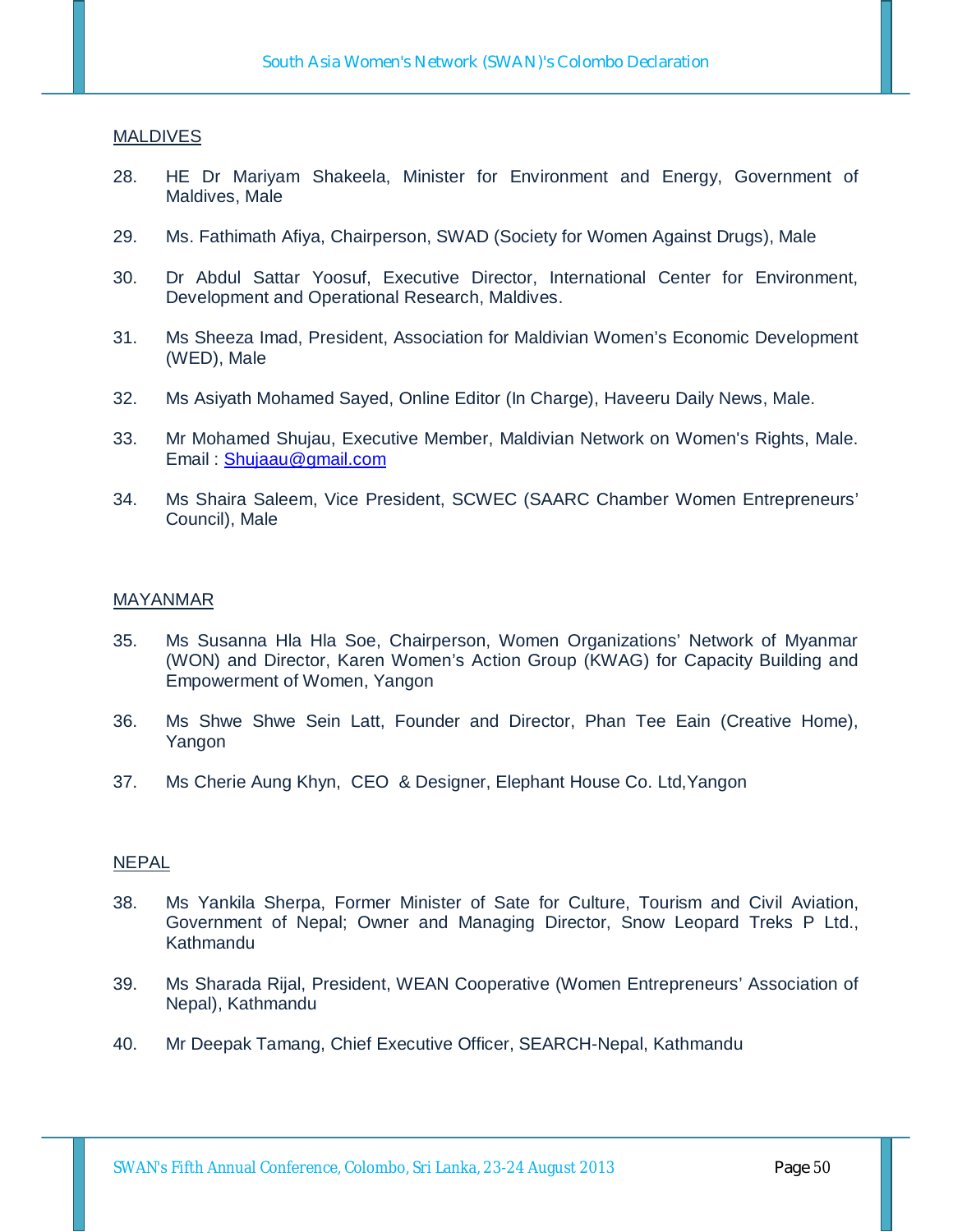- 41. Ms Indira Shrestha, Chief Executive, Shtrii Shakti, and Former Member, National Planning Commission (NPC), Social Development Division, Government of Nepal, Kathmandu
- 42. Ms Manisha Ghimire, President, Initiatives of Media Women (IMW), Kathmandu
- 43. Dr Indira Shakya, Program Coordinator, Rainwater Harvesting Capacity Centre (RHCC),Kathmandu

### PAKISTAN

- 44. Ms Rukhsana Zuberi, Senator and Chairperson. Women in Energy Pakistan, Islamabad
- 45. Ms Mariana Baabar, Diplomatic Editor, The News, 27 A, Harley Street, Rawalpindi
- 46. Ms Abida Malik, Senior Vice President, Behbud Association of Pakistan, Rawalpindi
- 47. Ms Hina Lotia, General Manager, LEAD Pakistan, Islamabad
- 48. Ms Madiha Kazi, Textile Designer, Thardeep Rural Development Programme, Karachi
- 49. Ms Ambareen Imran, Director Asasah, Lahore
- 50. Ms Mome Saleem, Research Coordinator, Sustainable Development Policy Institute, Islamabad

### SRI LANKA

- 51. Dr. Ms Saroshi Dubash, Group Director of Abans, and President, Sri Lanka Women's Chamber of Industry and Commerce (WCIC)
- 52. Ms. Mano Alles, Company Director, Co-Chairperson, Conference Committee for SWAN's Fifth Annual Conference, Colombo
- 53. Ms. Renuka Fernando, Deputy Director, Ladies' College Department of Vocational Studies, Co-Chairperson, Conference Committee for SWAN's Fifth Annual Conference, Colombo
- 54. Ms. Rohini Nanayakkara, Chairperson of the Lanka ORIX Leasing Company (LOLC), Colombo
- 55. Justice Shiranee Tilakawardane, Justice of the Supreme Court, Colombo
- 56. Ms. Vidyani Hettigoda, Company Director, Siddhalepa Group of Companies, Immediate Past President, WCIC, Colombo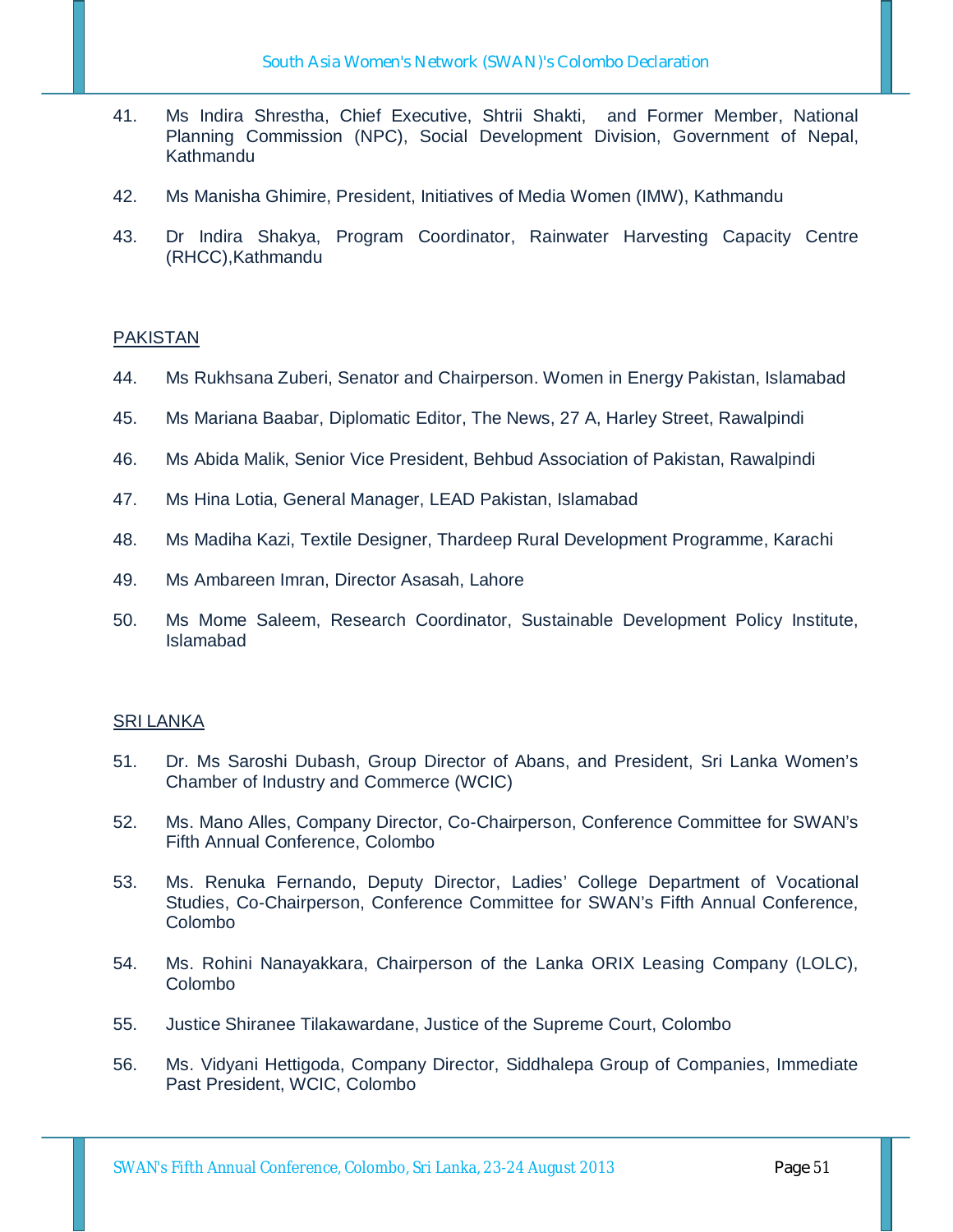- 57. Dr. Vishaka Hidellage, Country Director, Practical Action Sri Lanka, Colombo
- 58. Mr. Uchita De Zoysa, Chairman of Global Sustainability Solutions (GLOSS), Executive Director of Centre for Environment and Development (CED), Colombo
- 59. Ms. Nishani Dissanayake, Foreign News Editor, Lakbima, and Editor, "Samudura", Colombo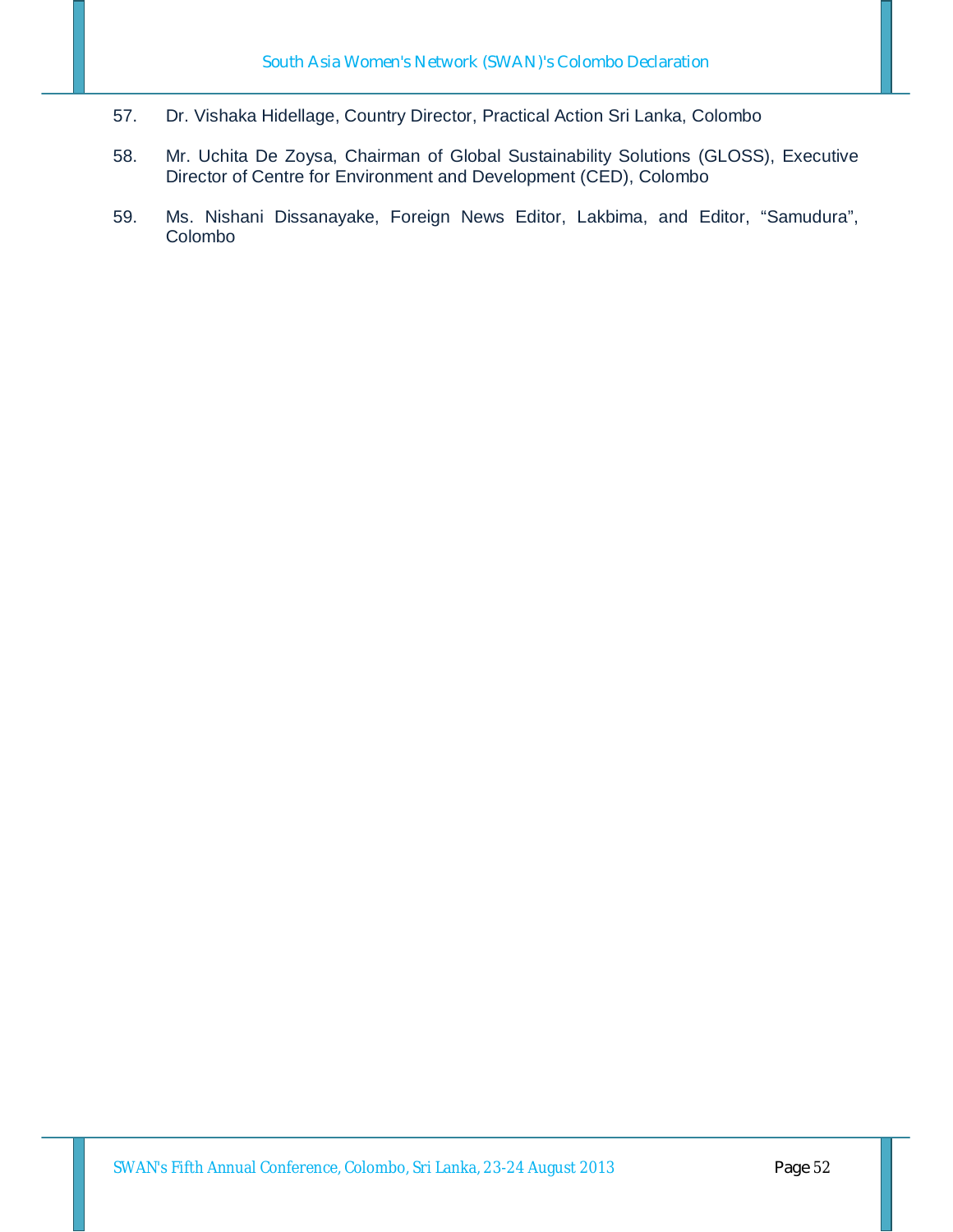## **Annex I**

# **SWAN Network Institutions and Individuals Responsible for the Implementation of the Intervention Programmes (IPs)**

| <b>SN</b>      | <b>Theme</b>                                                                                                                    | <b>Persons &amp; Organizations</b>                                                                                                                                                                                                                                                                                                                                                                                                                                                                                                                                                                                                |
|----------------|---------------------------------------------------------------------------------------------------------------------------------|-----------------------------------------------------------------------------------------------------------------------------------------------------------------------------------------------------------------------------------------------------------------------------------------------------------------------------------------------------------------------------------------------------------------------------------------------------------------------------------------------------------------------------------------------------------------------------------------------------------------------------------|
| O <sub>1</sub> | Democratic<br>&<br>Inclusive<br>Good<br>Governance for<br>Gender Equality<br>and Sustainable Development in<br>South Asia       | Ms. Indira Shrestha and Mr Deepak, Tamang,<br>Shtrii Shakti and SEARCH-Nepal, Kathmandu,<br><b>Nepal</b>                                                                                                                                                                                                                                                                                                                                                                                                                                                                                                                          |
| 02             | Peace and Sustainable<br>Development in South Asia:<br>Strengthening Women's Role in<br>Peacemaking and Conflict-<br>resolution | Ms. Mome Saleem, SDPI (Sustainable<br>Development Policy Institute), Islamabad, Pakistan.                                                                                                                                                                                                                                                                                                                                                                                                                                                                                                                                         |
| 03             | Elimination of Violence<br>Against<br>Women in South Asia                                                                       | Dr. Sabiha Hussain, Associate Professor, K.R.<br>Narayanan Center for Dalit and Minority Studies,<br>Jamia Millia Islamia Unviersity, New Delhi, India                                                                                                                                                                                                                                                                                                                                                                                                                                                                            |
| 04             | Gender and Education in the<br><b>Context of Sustainable</b><br>Development Goals for the Women<br>of South Asia                | Ms. Tasneem Athar, Dy. Director, CAMPAIGN for<br>Popular Education (CAMPE), Dhaka, Bangladesh.<br>Ms. Archana Dwivedi, Director, NIRANTAR, Center<br>for Education and Gender, New Delhi, India<br>Ms. Bhavana Gadre, Management Coordinator,<br><b>TARA (Technology and Action for Rural</b><br>Advancement), Development Alternatives Group,<br>New Delhi, India                                                                                                                                                                                                                                                                |
| 05             | Sustainable<br>Culture<br>and<br>Development for the Women of<br>South Asia                                                     | IP 1.Ms. Bibi Russell, Fashion for Development,<br>Bibi Productions, Dhaka, Bangladesh.<br>Professor Veena Sikri, Convener SWAN, Academy<br>of International Studies, Jamia Millia Islamia<br>University, New Delhi, India<br>IP 2. Professor Veena Sikri, Convener SWAN,<br>Academy of International Studies, Jamia Millia<br>Islamia University, New Delhi, India<br>Dr. Sabiha Hussain, Associate Professor, K.R.<br>Narayanan Center for Dalit and Minority Studies,<br>Jamia Millia Islamia Unviersity, New Delhi, India<br>Mr. Deepak D. Tamang/Indira Shrestha, SEARCH-<br>Nepal and Shtrii Shakti (S2), Kathmandu, Nepal. |
| 06             | Role of Women in Media in South                                                                                                 | IP 1. Ms. Nandini Sahai, Media Information and                                                                                                                                                                                                                                                                                                                                                                                                                                                                                                                                                                                    |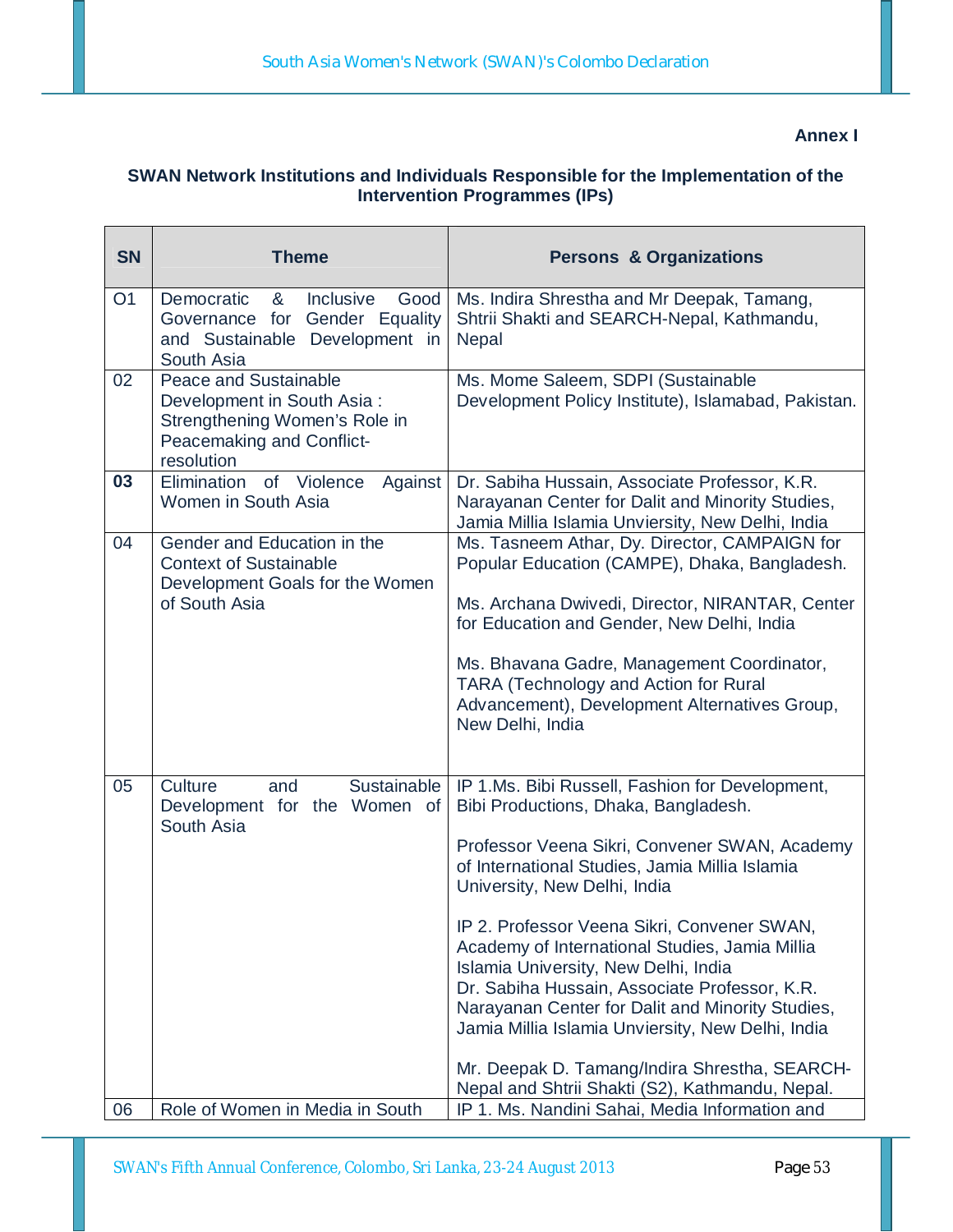|    | Asia                                                                                                                                                                                                         | Communications Ceter of India (MICCI), Goa, &<br>Director, International Centre, Goa.                                                                                                                                                           |
|----|--------------------------------------------------------------------------------------------------------------------------------------------------------------------------------------------------------------|-------------------------------------------------------------------------------------------------------------------------------------------------------------------------------------------------------------------------------------------------|
|    |                                                                                                                                                                                                              | IP 2. WCIC, Colombo, Sri Lanka                                                                                                                                                                                                                  |
| 07 | Seed and Food Sovereignty for the<br>Women of South Asia                                                                                                                                                     | Dr. Vandana Shiva, Director, Navadanya<br>(Research Foundation for Science, Technology<br>and Ecology), New Delh, India<br>Ms. Farida Akhtar, Executive Director, UBINIG,<br>Policy Research for Development Alternatives,<br>Dhaka, Bangladesh |
| 08 | <b>Climate Change and Gender</b><br>Equality for the Women of South<br>Asia                                                                                                                                  | Ms. Hina Lotia, General Manager, LEAD Pakistan,<br>Islamabad.                                                                                                                                                                                   |
| 09 | Impact on Women's Health in South<br>Asia: The Food and Malnutrition<br><b>Crisis</b>                                                                                                                        | Dr Mira Shiva, Director, Initiatives for Health, Equity<br>and Society, New Delhi, India                                                                                                                                                        |
| 10 | Nutrition, Food and Bio-Safety and<br>Women's Health in South Asia                                                                                                                                           | Dr. Mira Shiva, Director, Initiatives for Health,<br>Equity and Society, New Delhi, India.                                                                                                                                                      |
|    |                                                                                                                                                                                                              | Prof. Afsana Kaosar, Director, Health, Nutrition and<br>Population, BRAC, Bangladesh.                                                                                                                                                           |
| 11 | Energy and Gender Equality for the<br>Women of South Asia                                                                                                                                                    | Dr. Vishaka Hidellage, Director, Janathaksan,<br>Colombo, Sri Lanka.                                                                                                                                                                            |
| 12 | Water, Sanitation and<br>Hygiene<br>(WASH) for the Women of South<br>Asia: Gender targets in the post-<br>2015 development agenda                                                                            | Dr. Abdul Sattar Yoosuf, Executive Director,<br>International Center for Environment, Development<br>and Operational Research, Male, Maldives.                                                                                                  |
| 13 | Converting Waste into Green Jobs<br>and Social Wealth                                                                                                                                                        | Bharati Chaturvedi, Director, Chintan<br>Environmental Research and Action Group, New<br>Delhi, India                                                                                                                                           |
| 14 | Resilience<br>Strengthening<br>and<br>Ecological<br>Sustainability<br>by<br>Integration of Environmental Efforts<br>through Community Response to<br><b>Natural</b><br>Human<br>Induced<br>and<br>Disasters. | Deepak Tamang, Director SEARCH-Nepal,<br>Kathmandu                                                                                                                                                                                              |
| 15 | Hand Made Paper including Natural<br><b>Dyes</b>                                                                                                                                                             | Suraiya Chowdhury, Director of Design, Prokritee,<br>Dhaka, Bangladesh.                                                                                                                                                                         |
| 16 | Mapping the Crafts Skills of the<br>Women of South Asia                                                                                                                                                      | Done Nationally by each SWAN nation,<br>coordinated by Ms Jaya Jaitly, Founder President,<br>Dastkari Haat Samiti, New Delhi.                                                                                                                   |
| 17 | <b>Textile</b><br>Goods<br>Crafts<br>and<br>for<br>Tourism Sector (to be coordinated<br>with the IP on Eco-Tourism)                                                                                          | Ms. Wangmo Choden, Tarayana, Bhutan                                                                                                                                                                                                             |
| 18 | E-Branding and E-Marketing<br><b>of</b><br><b>SWAN Crafts and Textile Products</b>                                                                                                                           | Madihi Kazi, Textile Designer, Thardeep Rural<br>Development Programme, Karachi, Pakistan.                                                                                                                                                      |
|    |                                                                                                                                                                                                              | Ambareen Imran, Meri Awaz, Lahore, Pakistan.                                                                                                                                                                                                    |